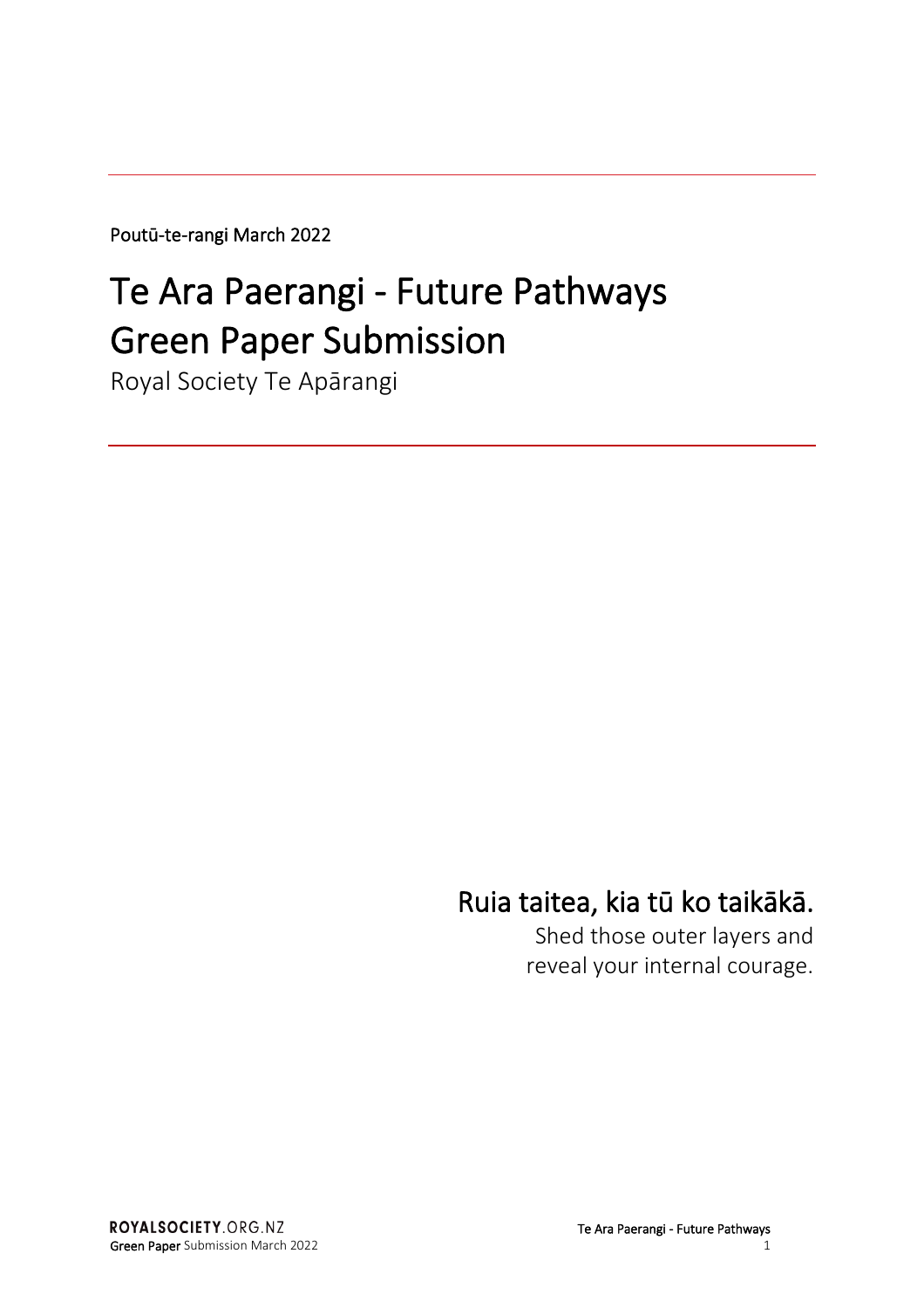## Rārangi Upoko Table of Contents

| Ko Wai Tātou? Who Are We?                                                                                                        | $\overline{3}$ |
|----------------------------------------------------------------------------------------------------------------------------------|----------------|
| Körero Timatatanga Preliminary Comments                                                                                          | $\overline{4}$ |
| Kaupapa Tuatahi Ngā Whakaarotau Rangahau Theme 1 Research Priorities                                                             | 10             |
| Kaupapa Tuarua Te Tiriti, Mātauranga Māori me ngā Wawata o te Māori Theme 2 Te<br>Tiriti, Mātauranga Māori and Māori aspirations | 15             |
| Kaupapa Tuatoru Te Tuku Pūtea Theme 3 Funding                                                                                    | 19             |
| Kaupapa Tuawhā Ngā Hinonga Theme 4 Institutions                                                                                  | 25             |
| Kaupapa Tuarima Te Hunga Mahi Rangahau Theme 5 Research Workforce                                                                | 32             |
| Kaupapa Tuaono Te Hanganga Rangahau Theme 6 Research Infrastructure                                                              | 39             |
| Ngā Tohutoro References                                                                                                          | 42             |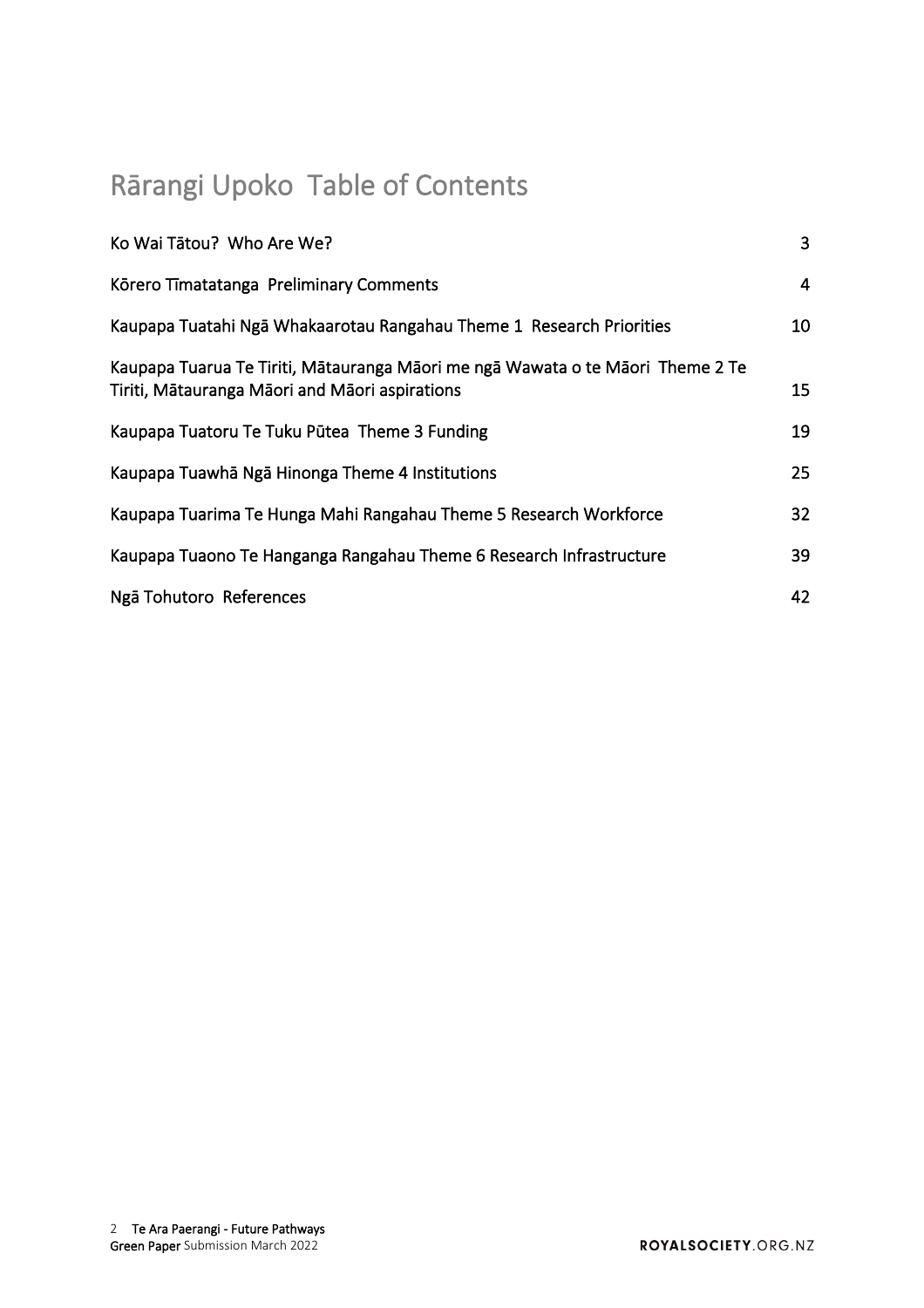## <span id="page-2-0"></span>Ko Wai Tātou? Who Are We?

Royal Society Te Apārangi is an independent, not-for-profit organisation. We operate under our own private Act of Parliament to advance and promote the humanities, technology and science in New Zealand. We are inter-generational, with a history dating back to 1867.

We occupy a unique position within the research, science and innovation (RSI) system, with our unparalleled breadth and depth of local and international networks and connectivity, and activities that span the disciplines. Our membership and networks include eminent scientists and scholars, research professionals and RSI-system leaders.

We invest the prestigious Marsden Fund and a range of fellowships and scholarships on the government's behalf, and we provide advice on important matters to the community and government. We celebrate excellence and success with prizes and awards.

With these attributes, the Society brings a well-informed and independent view of how the RSI system can best contribute to New Zealand's future through Te Ara Paerangi - Future Pathways.

We applaud the government's openness to hearing a wide range of perspectives in its consultation and we also look forward to being part of the continuing conversation as the anticipated "white paper" is developed. We have focused on those areas where we can add value through our independent perspective. The Society's Council has approved this submission.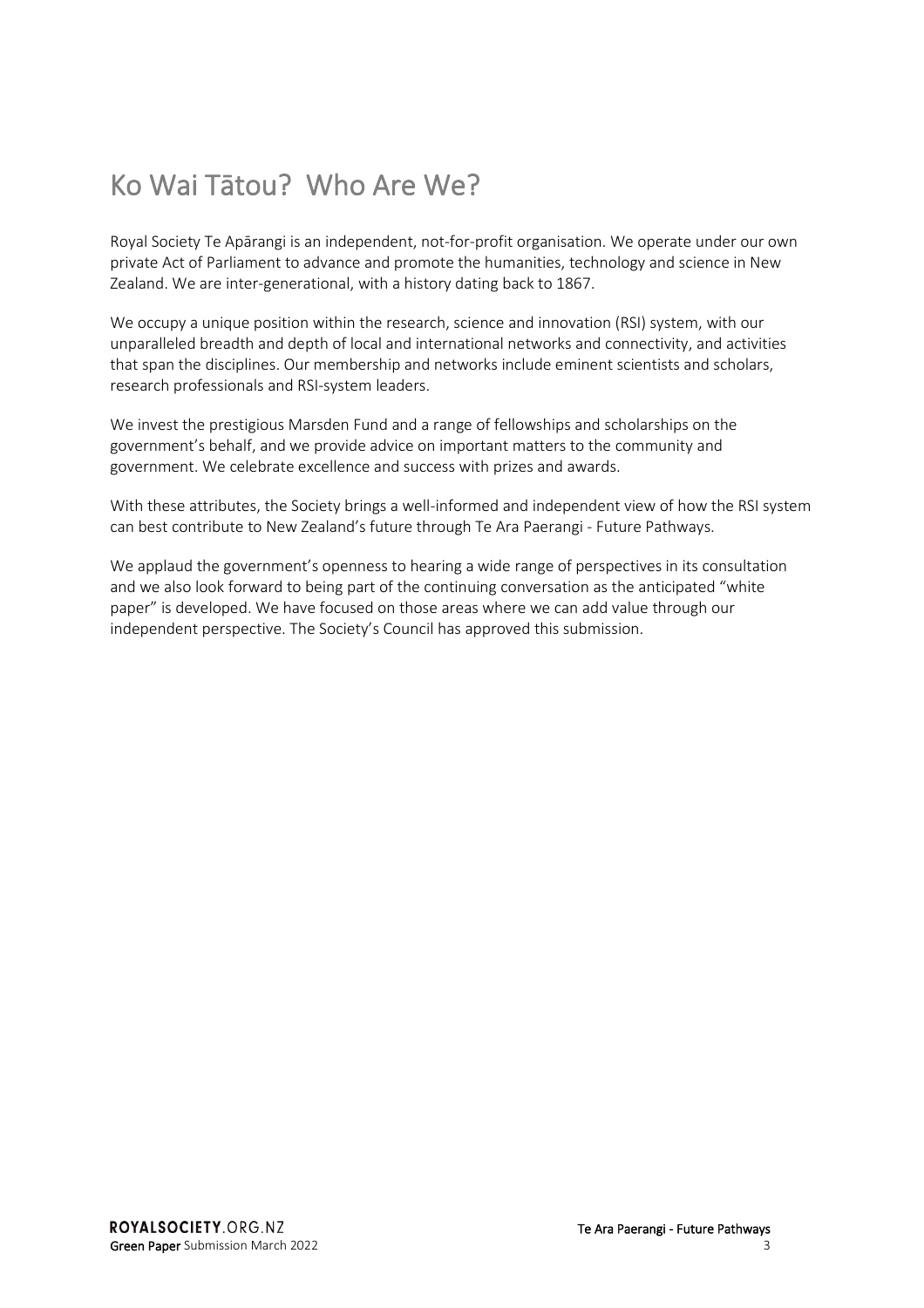## <span id="page-3-0"></span>Kōrero Tīmatatanga Preliminary Comments

#### We support the vision of a research, science and innovation system that is "adaptable for the future, resilient to changes and connected – to itself, to industry, to public sector users of research, and internationally".

Our starting point is to acknowledge that the current RSI system, much of which has endured for the past 30 years, has delivered considerable benefits to the country. Examples include recognised global excellence in many areas of research, science and technology; successful new global companies; and our ability to respond to major crises such as PSA and *Mycoplasma bovis*, earthquakes and other hazards, and the current COVID-19 global pandemic, to name just a few. This has only been possible with long-term public investment in RSI capability development.

Notwithstanding these successes, there are important issues to address. We have a system that is not fully inclusive, with an excessive focus on competition over collaboration, precarity in parts of the workforce, and lack of a long-term approach to investment in critical infrastructure and related support services. The lack of a Te Tiriti-based partnership with Māori needs to be addressed, along with continuing under-representation of Māori and Pacific researchers and communities, and underrepresentation of women throughout the system.

We note that whilst we are heartened by an emphasis in Te Ara Paerangi on Te Tiriti o Waitangi, mātauranga Māori, rangahau Māori and Māori researchers, the importance of Pacific research and the contribution of Pacific researchers to advancing our knowledge effectively receives minimal attention. In addition, we also note the critical role social sciences and the humanities play in contributing to the diversity of knowledge needed to address the big global challenges in a human-centred way.

In proposing change to the RSI system, suggested to be the biggest in some time, we urge the government to assess change in terms of achieving greater benefits and outcomes for New Zealand. This should be informed by a thorough understanding of the rationale and principles that have guided the current RSI system and avoid, where possible, the costs of disruptive change and loss of capability.

Change must be made with a clear intent in mind and an assessment of the impact on people, their health and wellbeing; their economic, environmental and social aspirations; and the costs and benefits to New Zealand.

## A whole-of-system approach

It is well recognised globally that research, science and innovation are not externalities to an innovation system. In practice that means that we cannot simply "buy in" our knowledge from overseas, and that the activities that generate RSI benefits within New Zealand are part of a much wider system of connected activities and incentives.

Several system-wide principles and obligations that sit above the individual themes in the consultation are set out below. Any proposed changes should be tested against these principles and obligations, as well as the consequential impact on other parts of the system.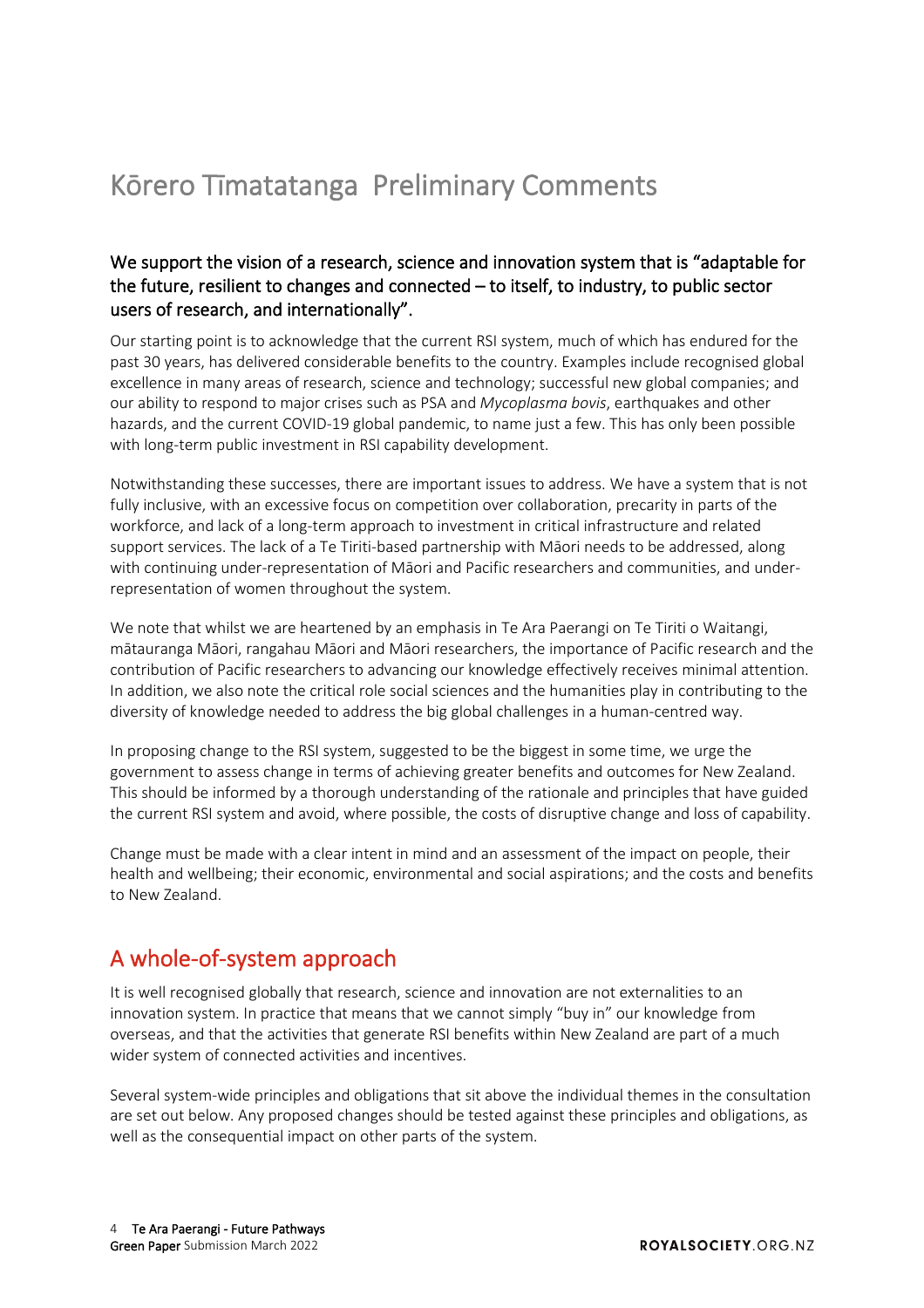## Human capital development

New Zealand contributes but a small fraction of total global knowledge. It follows that a necessary outcome from RSI activity is to build human capital that directly benefits New Zealand and enables the transfer and absorption of global knowledge for use here and abroad.

Building intellectual capital, enhancing economic and social outcomes, and improving health and wellbeing of people and the environment are some of the additional outcomes required.

Further, our future RSI system needs to reflect that New Zealand is part of a global labour market and to be deliberate about how investment in RSI will enhance growth in our human capital in a way that increases long-term benefit for New Zealand. This will need to include looking outside the RSI system itself and considering, for example, the role of immigration and labour market policies, ICT and large infrastructure policies and business incentives.

It is worth noting also that RSI capability is lost much more quickly than it is gained. Building worldclass capability and achieving impact from it can take decades. While a system with flexibility and agility is an attractive prospect, and one we should aspire to, there may be a trade-off with the stability and certainty necessary for long-term mission-led research and human capital development.

The Society supports initiatives that would help lessen reliance on competitive funding alongside alternative mechanisms to drive agility in the system. Agility in the system must not come at the expense of support for long-term infrastructure and activities that sustain research. To be effective, this would also necessitate devolving some decision-making to the appropriate institutions where the information advantage on capability trade-off lies.

Overall, any proposed changes in the current RSI system should be evaluated against their ability to enhance the growth of New Zealand's human and intellectual capital in RSI and avoid any unintentional destruction of existing capability.

## The right to science and its benefits

#### The freedom to participate in, and benefit from, scientific research is a universal human right [1]. This is articulated in the 1948 Universal Declaration of Human Rights (UDHR) [2] and the 1966 International Covenant on Economic, Social and Cultural Rights (ICESCR).

These refer to, among other things, the right of everyone to freely participate in cultural life, the right to enjoy the arts, and the right to share in and benefit from scientific advancement. New Zealand ratified the ICESCR in 1978 [3] and is bound by international obligation to respect, protect, and fulfil the right to science [4].

In achieving these aims, States are also obliged to conserve, develop and diffuse science and culture, to respect the freedom indispensable for scientific research and creative activity, and to recognise the benefits to be derived from the encouragement and development of international contacts and cooperation in the scientific and cultural fields.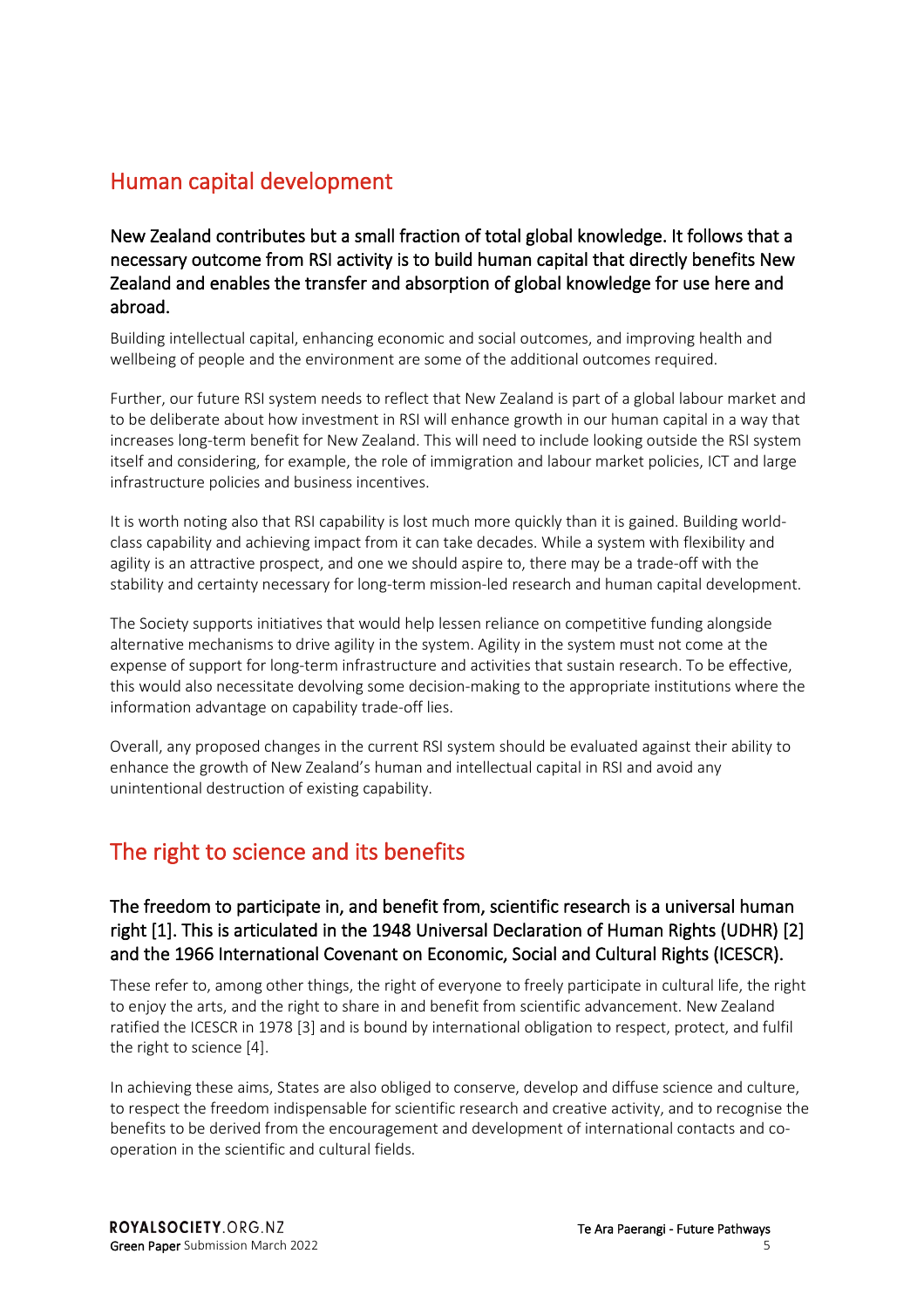New Zealand is fortunate to be among democratic countries with modern RSI systems that operate consistently with these obligations. It is imperative that New Zealand at least preserves what it has, as well as enhancing this in the future. This should recognise, for example, the importance of minimising political influence in RSI decision-making, maintaining strong institutions to house and foster human capital development, devolving decisions to where the information advantage lies, promoting freedom of expression within appropriate bounds, along with efficient and effective use of taxpayers' money, and a strong ethical basis to all RSI activities.

## Te Tiriti o Waitangi

#### Honouring our obligations under Te Tiriti o Waitangi is an area where our current RSI system falls well short.

The Society strongly supports efforts to address this shortcoming, noting that this is likely to require changes in the way the system considers, for example, excellence, impact and recognition within its investment processes. We offer further suggestions about this later in this submission.

## Inclusion and diversity

#### Inclusion and diversity in our RSI system are also fundamental to New Zealand meeting its obligations to ensure all in its communities can contribute to, participate in and seek benefit from research, science and innovation.

This is another area where our current RSI system falls short, recognising that New Zealand is a highly diverse country and there is need to accommodate multiple knowledge systems.

In particular, the future RSI system should better acknowledge and value our obligations to and relationships with our Pacific communities here in New Zealand and within the Pacific Region. New Zealand shares a rich history with its Pacific neighbours and there is valuable work and progress to be achieved together.

## Freedom and responsibility

#### The necessity for freedom and responsibility of researchers and for public trust in research and research organisations through effective community engagement should be explicitly acknowledged and addressed as part of a global best-practice research system.

According to the authoritative interpretation of the right to science adopted by the UN Committee on Economic, Social, and Cultural Rights in 2020 [5], scientific freedom entails

*"The protection of researchers from undue influence on their judgment; the possibility for researchers to set up autonomous research institutions and to define the aims and objectives of the research and the methods to be adopted; the freedom of researchers to freely and openly question the ethical value of certain projects and the right to withdraw from those projects if their*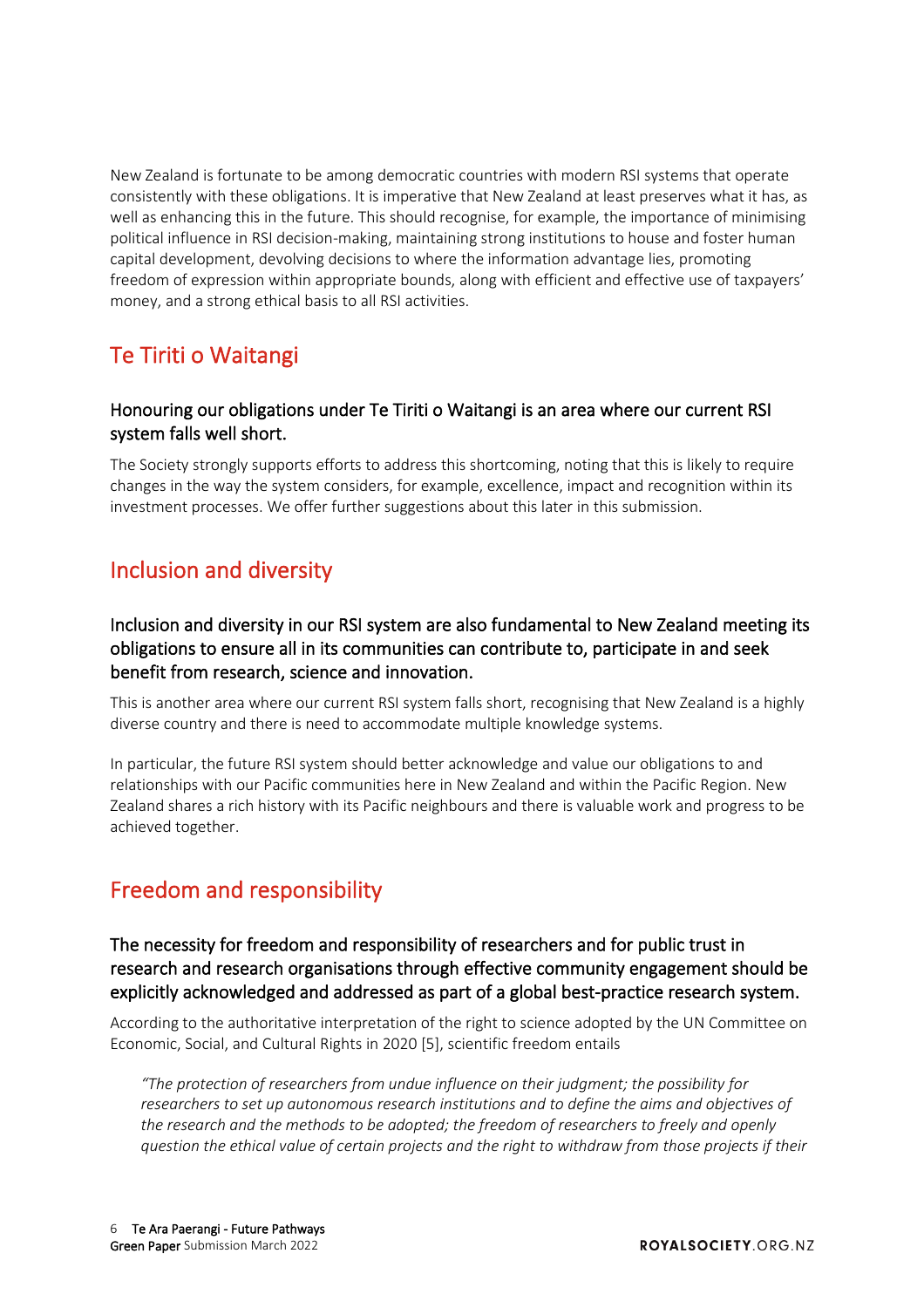*conscience so dictates; the freedom of researchers to cooperate with other researchers, both nationally and internationally; and the sharing of scientific data and analysis with policymakers, and with the public wherever possible."*

The International Science Council's *Principle of Freedom and Responsibility in Science* [6] states, among other things, that the free and responsible practice of science,

*"in all its aspects, requires freedom of movement, association, expression and communication for scientists, as well as equitable access to data, information, and other resources for research."*

Scientific freedoms go hand-in-hand with responsibilities. The 2017 UNESCO Recommendation on Science and Scientific Researchers [7] outlines responsibilities that scientists must uphold in the pursuit of scientific knowledge, as well as the responsibilities of States in governing national science systems.

Research integrity and engagement/partnership are a fundamental necessity for public trust in research, science and innovation. The ability to uphold the free flow of ideas and information, as well as fostering an open, informed debate on matters of public interest, is central to building and maintaining a democratic and inclusive society.

Further, citizens expect to participate in discussion and debate on important public issues. Better supported, therefore better-informed communities, that are comfortable with research and new and innovative ideas, will have greater capacity and capability to critically assess and absorb new knowledge, and make well-informed decisions [8].

Researchers, as members of a professional community, have an implicit obligation to act in society's long-term interest through the integrity of their work and engagement. Researchers who fail to display professionalism may contribute to damaging the trust of the public and communities in the value of research more generally. Engaging with the public and communities in a way that is respectful and builds trust through professionalism and transparency will benefit the wider research community, and in turn facilitate stronger relationships with the public and greater use of shared knowledge in the public interest [8].

## Professional standards and ethics for New Zealand

#### These obligations, freedoms and responsibilities provide a basis for setting professional standards and ethics as a foundation for New Zealand's RSI system.

The Society supports this through maintaining a Code of Professional Standards and Ethics in Science, Technology and the Humanities [9] [10] for its members, which also gives effect to Te Tiriti o Waitangi through a foundation of bicultural ethical principles.

Within this Code is a set of values and principles that all members of the Society must abide by. These same values and principles are also contained within the Research Charter for New Zealand, to promote the conduct of research to the highest standard of ethics and integrity and to produce highquality research findings. The Charter is available to any organisation to adopt [11].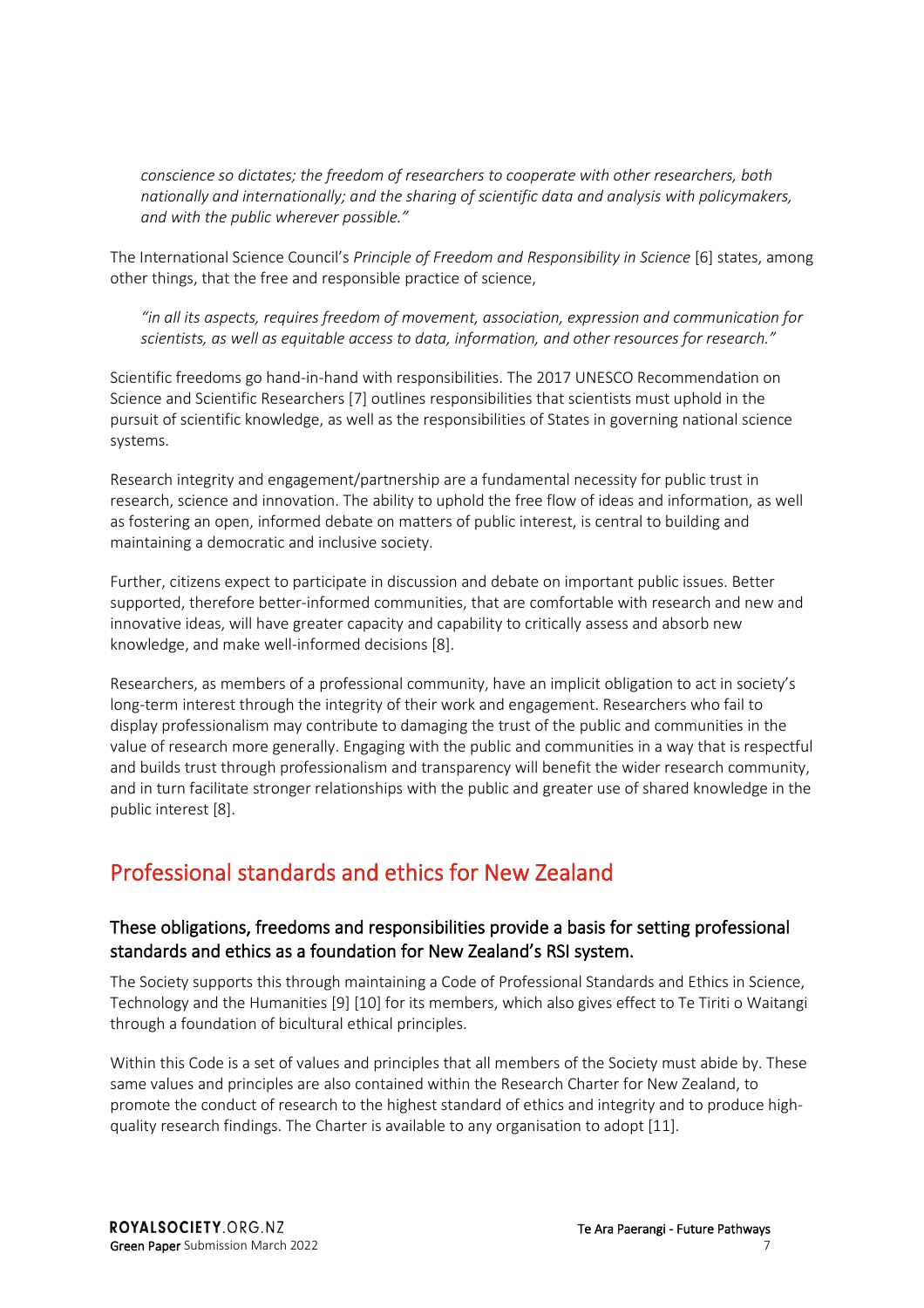These values reflect the need for social responsibility in the research community – attunement to the needs and aspirations of our communities; ethical research practice; respect for the public interest above private interests of researchers, research organisations or end-users of research; and the idea that publicly funded research is a public good. The latter is also encapsulated by the International Science Council in their vision for science as a global public good [12].

The uniquely New Zealand values and principles could serve as a useful foundation in the future RSI system [9].

*"The ethical and professional values and principles relevant to the research community must be interpreted within a general framework that recognises human and civil rights, the principles of free enquiry and an open society, and obligations arising from the Treaty of Waitangi. These principles and values share a common ground: processes for knowledge discovery, exploration and sharing between researchers, participants and communities in Aotearoa New Zealand that are respectful of people and their rights."*

These principles are: tika<sup>[1](#page-7-0)</sup>, mana<sup>[2](#page-7-1)</sup>, whakapapa<sup>[3](#page-7-2)</sup>, manaakitanga<sup>[4](#page-7-3)</sup>, pūkenga<sup>[5](#page-7-4)</sup>, kaitiakitanga<sup>[6](#page-7-5)</sup>, justice<sup>[7](#page-7-6)</sup>, duty of care $^8$  $^8$ , beneficence $^9$  $^9$ , non-maleficence $^{10}$ , respect $^{11}$  $^{11}$  $^{11}$ , and integrity $^{12}$ .

It is important to note that the Research Charter and the Code recognise the value and validity of multiple research practices (including kaupapa Māori, rangahau and Pacific research practice), multiple knowledge systems (including mātauranga Māori), and te reo me ōna tikanga.

The Society would like to see these principles and standards expressed more explicitly in the future RSI system, including within government where it is involved in setting RSI investment.

<span id="page-7-0"></span><sup>&</sup>lt;sup>1</sup> Tika means acting with integrity and respecting the interests of relevant communities.

<span id="page-7-1"></span><sup>2</sup> Mana means balancing one's own authority and the rights held by others

<span id="page-7-2"></span><sup>&</sup>lt;sup>3</sup> Whakapapa acknowledges the importance of relationships with relevant communities

<span id="page-7-3"></span><sup>4</sup> Manaakitanga means actions that are mana enhancing to all those around us, demonstrating kindness, equality, respect and thought for others; acting with care and respecting diverse values and communities

<span id="page-7-4"></span><sup>5</sup> Pūkenga means acting with rigour

<span id="page-7-5"></span><sup>6</sup> Kaitiakitanga means to nurture and guard all people and their place, employ resources wisely, ensuring that their use contributes positively

<span id="page-7-6"></span><sup>7</sup> Justice requires that people are treated fairly and equitably, including fairly distributing the benefits and burdens of research to individuals and communities

<span id="page-7-7"></span><sup>8</sup> Duty of care describes the obligations that a reasonable person owes to others who may be affected by their acts or omissions

<span id="page-7-8"></span><sup>9</sup> Beneficence means acting to benefit other people, contributing to broad concepts of wellbeing, and balancing benefits against risks and costs

<span id="page-7-9"></span><sup>&</sup>lt;sup>10</sup> Non-maleficence means not causing harm intentionally, and ensuring that the risks of harm are outweighed by the expected benefits

<span id="page-7-10"></span> $11$  Respect for persons means respecting an individual's right to make choices and hold views, and to take actions based on their own values and beliefs

<span id="page-7-11"></span><sup>&</sup>lt;sup>12</sup> Integrity refers to the trustworthiness of research due to the soundness of its methods and the honesty and accuracy of its presentation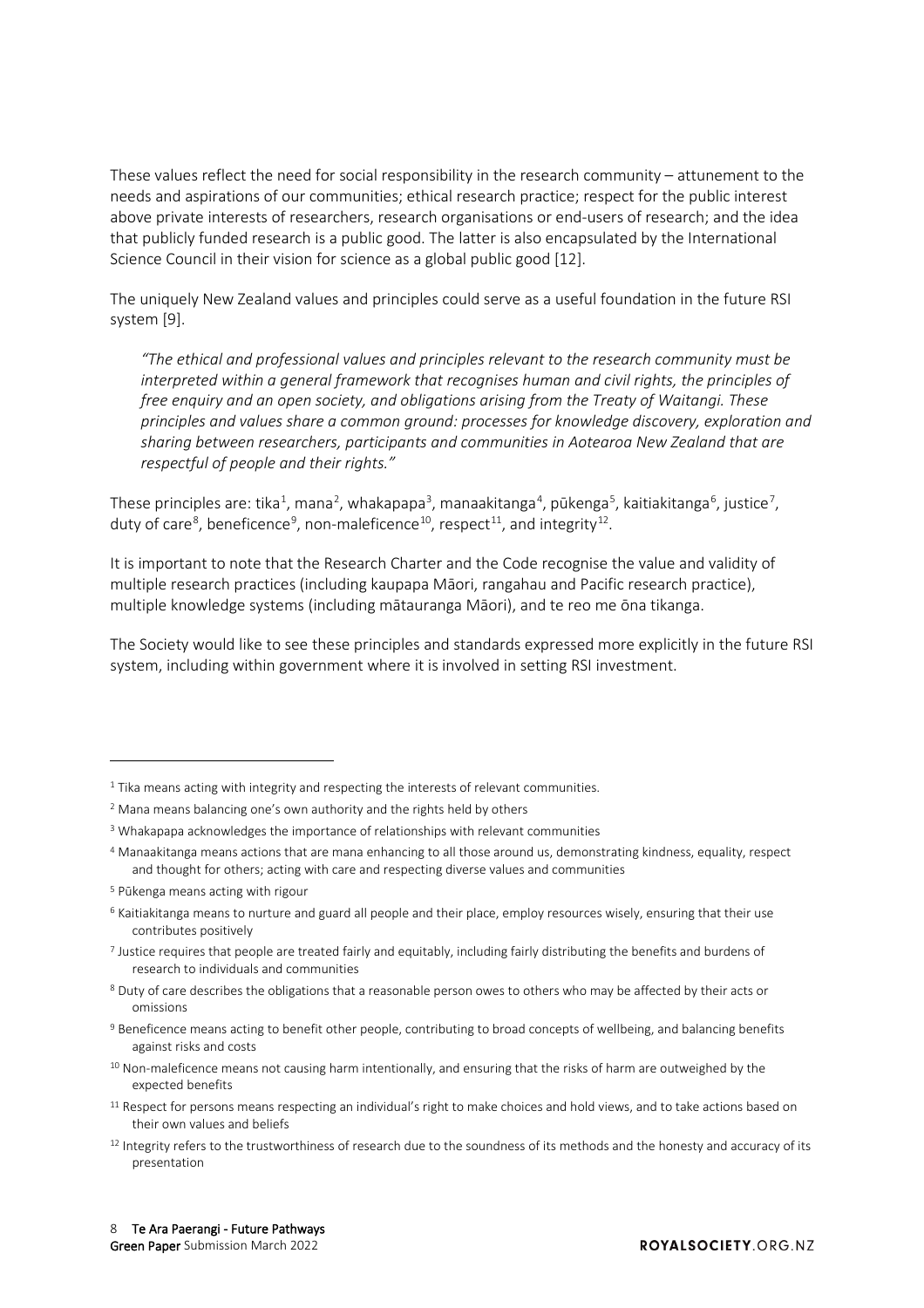## International and national collaboration and connectivity

#### In ratifying Article 15 of the ICESCR, the government recognised the benefits of international collaboration in the pursuit of knowledge. The priorities for New Zealand's RSI system must reflect the globalised nature of contemporary society.

General Comment No.25 calls for States to "*foster the development of international contacts and cooperation in the scientific field, without imposing restrictions on the movements of persons, goods and knowledge beyond those that are justifiable in accordance with article 4 of the Covenant*" (para. 52) [3].

New Zealand appears to do relatively well in meeting these obligations, reflecting our small size and the necessity of staying well connected to the rest of the world, and we support maintaining and enhancing our international relationships. New Zealand shows strong researcher-to-researcher connections in publications, both nationally and internationally. Marsden-funded university research is very international [13].

However, improving connections between researchers and communities within New Zealand is vital for ensuring ongoing trust in science and technology [14]. The impact of research, science and innovation can be enhanced through supporting respectful co-design and/or co-determination practices. If the end user or a particular community is also a part of the entire research process, higher-impact research outcomes are more likely.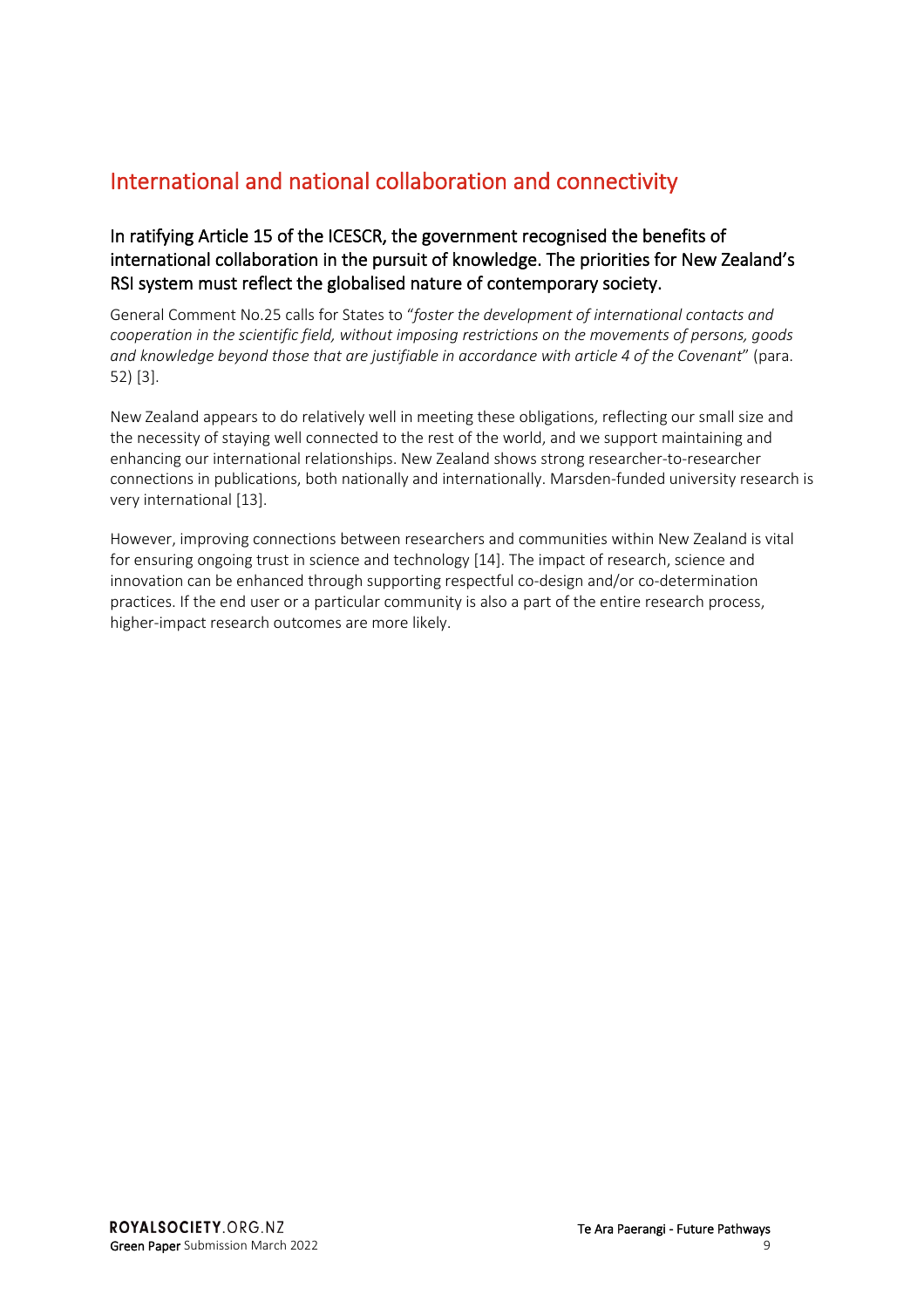# <span id="page-9-0"></span>Kaupapa Tuatahi Ngā Whakaarotau Rangahau Theme 1 Research Priorities

#### The Society agrees that our current system lacks clearly articulated priorities at a system level and that the priority-setting landscape is fragmented.

New Zealand lags behind many comparable countries in its overall investment in research, science and innovation. Government currently has a target of 2% of GDP for total RSI but in recent years has been silent on its commitment to increased expenditure on publicly funded research, science and innovation. Priority setting lies at the heart of deciding where any additional or reprioritised public spending on RSI should go.

The following are some considerations and principles that we view as important when determining the scope and focus of research priorities and to guide the national research priority-setting process. The comments address all three of the questions raised in this theme collectively.

## The Research Science and Innovation system is more than research

#### The Society recommends taking a systems approach to setting priorities so that they encompass a range of necessary functions and activities within the RSI system that have a call on public investment. Such priorities are broader than research priorities per se.

For example, priorities in the RSI system should acknowledge the infrastructure that is needed to carry out and gain impact from research, which is a valid part of the research investment. This includes, for example, data collection, monitoring systems, development of software tools, relationship building, and curating and transferring knowledge.

Priorities should also acknowledge the significant support workforce that is needed to deliver and gain impact from research (realising the value of human and intellectual capital). For example, the technical workforce and, in turn, the career pathways that attract people to this work, where the primary driver is not research but testing – such as clinical diagnostic laboratories, or environmental testing laboratories, or Geonet.

These all provide critical services to the RSI sector and to New Zealand and are just as important "priorities" as the research and other work that may access or inform them.

Knowledge transfer and commercialisation are also equally important priorities.

The point here is that there are many functions in the system that need to be simultaneously supported to maximise benefit and these may be operating on different time scales and with different demands on investment—and, indeed, the priorities will interact with each other. In this context, it is very unlikely that a set of national research priorities would be found that would cover all these needs in the system via a single mechanism. It may be that previous attempts at mechanisms to define research priorities in such a way have not endured because of this.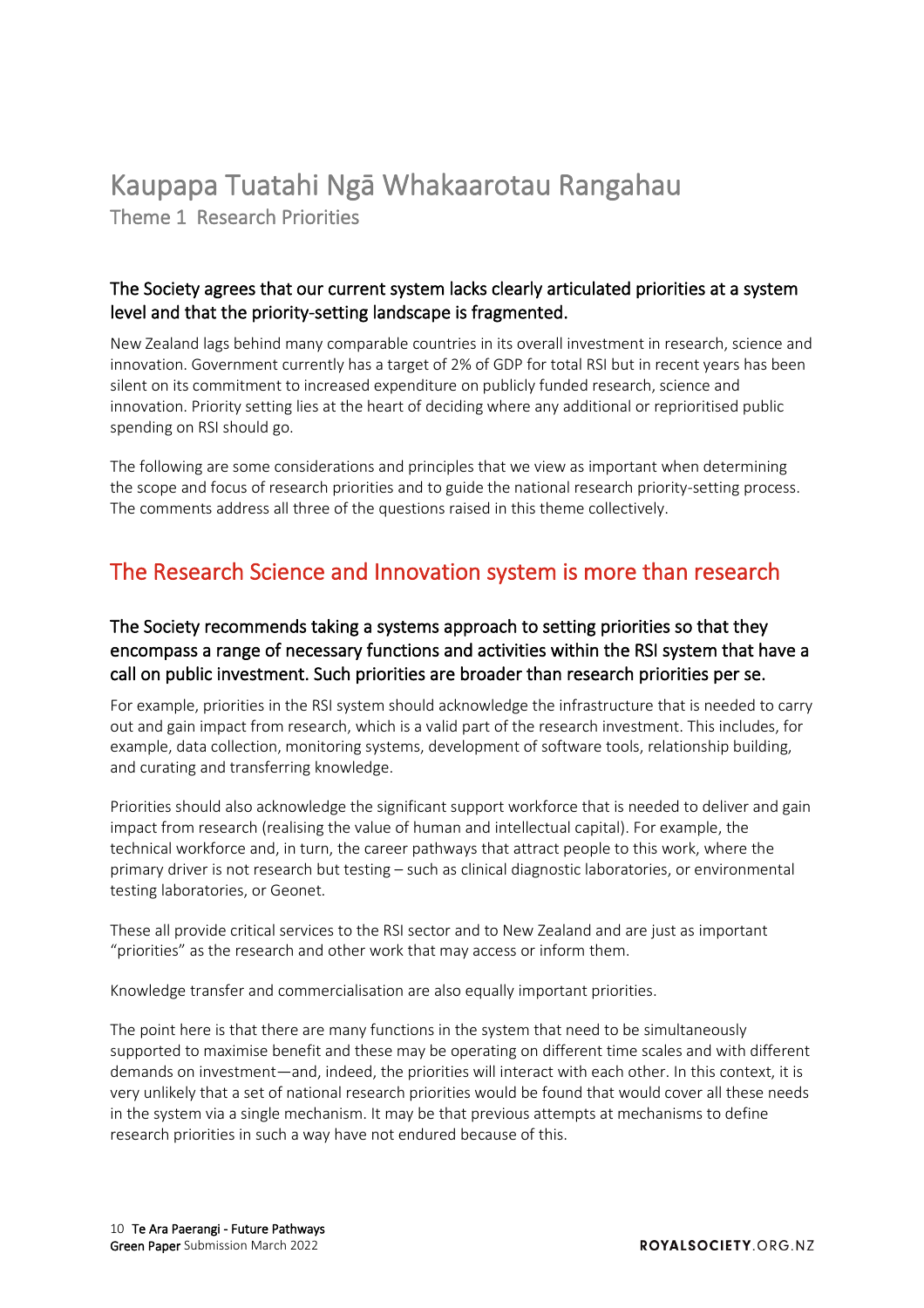A more nuanced approach is required, one that acknowledges that different sorts of priorities will require different approaches and mechanisms, and decisions about priorities may be made in a multitude of places within the RSI system. The remainder of this section sets out some principles and approaches that articulate this more fully.

## Setting priorities with the outcome in mind

#### Priorities of the RSI system need to be considered with the societal ends in mind.

Publicly funded RSI is a means to an end rather than serving only the RSI system itself. For example, RSI supports Predator-free New Zealand, Carbon Zero, addressing biodiversity and poverty, the United Nations Sustainable Development Goals, freshwater quality and other environmental and health goals for the country.

The United Nations Sustainable Development Goals are also an example where our international obligations intersect with New Zealand's own priorities. Meeting our international obligations must be considered as part of setting priorities in the RSI system.

In meeting the Sustainable Development Goals, the International Science Council has identified five research priorities to drive sustainable societal transformation to address the most important challenge of the 21st century– "advancing human development while respecting planetary boundaries" [15].

- "Food: eating adequate, healthy diets without consuming nature's bounty
- Water: replenishing nature's reservoirs to provide enough clean water for all
- Health and wellbeing: being whole and well in body, mind and nature
- Urban areas: thriving in places while stewarding the natural environment
- Climate and energy: shifting to clean energy while restoring a safe climate." [15]

The outcome priorities of New Zealand's RSI system could usefully acknowledge these sustainable development goals along with managing our international interests and obligations in the extended continental shelf, the Pacific Region and parts of Antarctica, and addressing our contribution to the decline in biodiversity.

It follows that the process of working out and prioritising the RSI input into meeting these societal goals needs to start with governments, working on behalf of taxpayers and citizens, to set direction, vision and priorities. Lack of this high-level direction or vision will make it difficult to set stable and clear priorities at other levels in the system.

Longevity must be an important objective of priority setting. Many aspects of discovery and application in the RSI system take a generation to fully come to fruition and have impact. Human capital developed in RSI is also characterised by the need to stand on the shoulders of previous experts to generate new knowledge, and in doing so draw on different disciplines and skill sets. This necessitates the development and maintenance of sustainable long-term relationships that "oil" the necessary connectivity within the RSI system, both within New Zealand and internationally.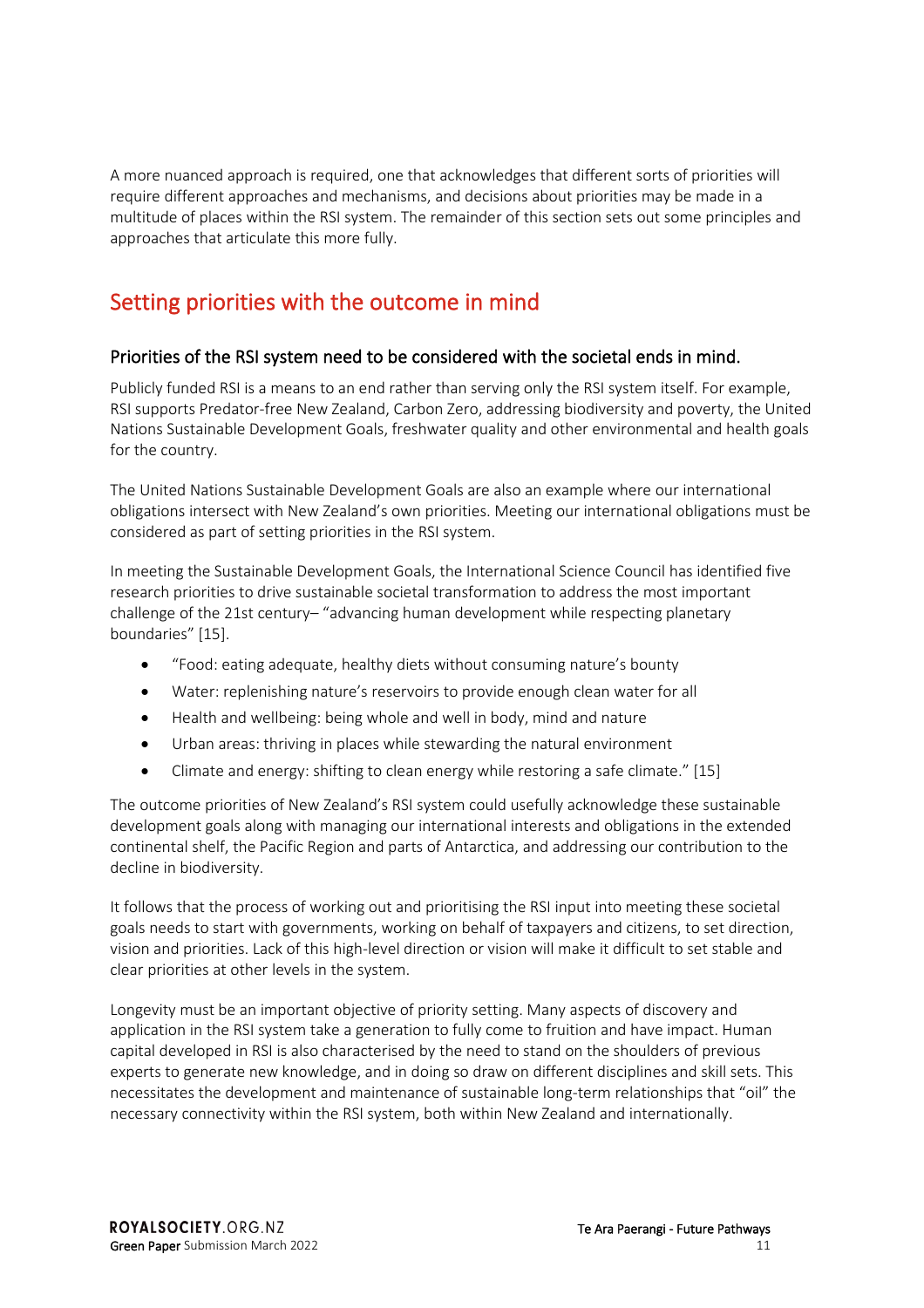High-level direction setting will thus work best in the country's long-term interests if Parliament acts in unity, in a non-partisan way, in agreeing the high-level direction and vision for the country's long-term RSI investment needs.

The Society supports creation of a suitable mechanism that would bring together government, private sector and non-government interests to set high-level outcome priorities for the RSI system.

## Translating the high-level direction into strategy and priorities

#### The Society believes that decisions about translating high-level outcome priorities into RSI priorities and activities should be made where the information advantage lies within the system.

Further, the research strategies developed to deliver on high-level outcome priorities need to recognise that different pathways to impact require diverse types of support from RSI. Relying on a single mechanism is unlikely to be effective and efficient in setting all strategy and RSI priorities across these areas.

For example, mission-led research supporting environmental, health or social outcomes may require different prioritisation mechanisms than, for example, industry-driven research serving economic outcomes, or technology start-ups, or investigator-initiated blues skies research such as the Marsden Fund, providing fresh and innovative ideas.

These are just a few examples. The Society suggests that consideration be given to how prioritysetting mechanisms can reflect the specific characteristics of their pathway to impact and the appropriate knowledge required to make decisions.

## The role of government agencies

Government agencies with outcome responsibilities, such as Ministry of Primary Industries, Ministry for the Environment (MfE) and Department of Conservation (DOC), have an important role in informing 'upwards' the setting of the high-level outcome priorities and 'downward' - working with research system leaders in the appropriate areas to translate these into research strategies against which funds can be allocated.

This is well illustrated by the Parliamentary Commissioner for the Environment in his recent reports identifying the need for more strategic governance and environmental research priority setting, including a significant role for MfE, and proposing a strategic investment agency (separate from the Ministry of Business, Innovation and Employment (MBIE)) to set priorities and allocate funds with the appropriate knowledge to do so [16].

A characteristic of our current RSI system is that the funder (MBIE) plays a significant role in priority setting. The limited involvement of other government agencies in setting priorities is a potential gap in the system. The Society supports further exploration of options for increasing government agencies'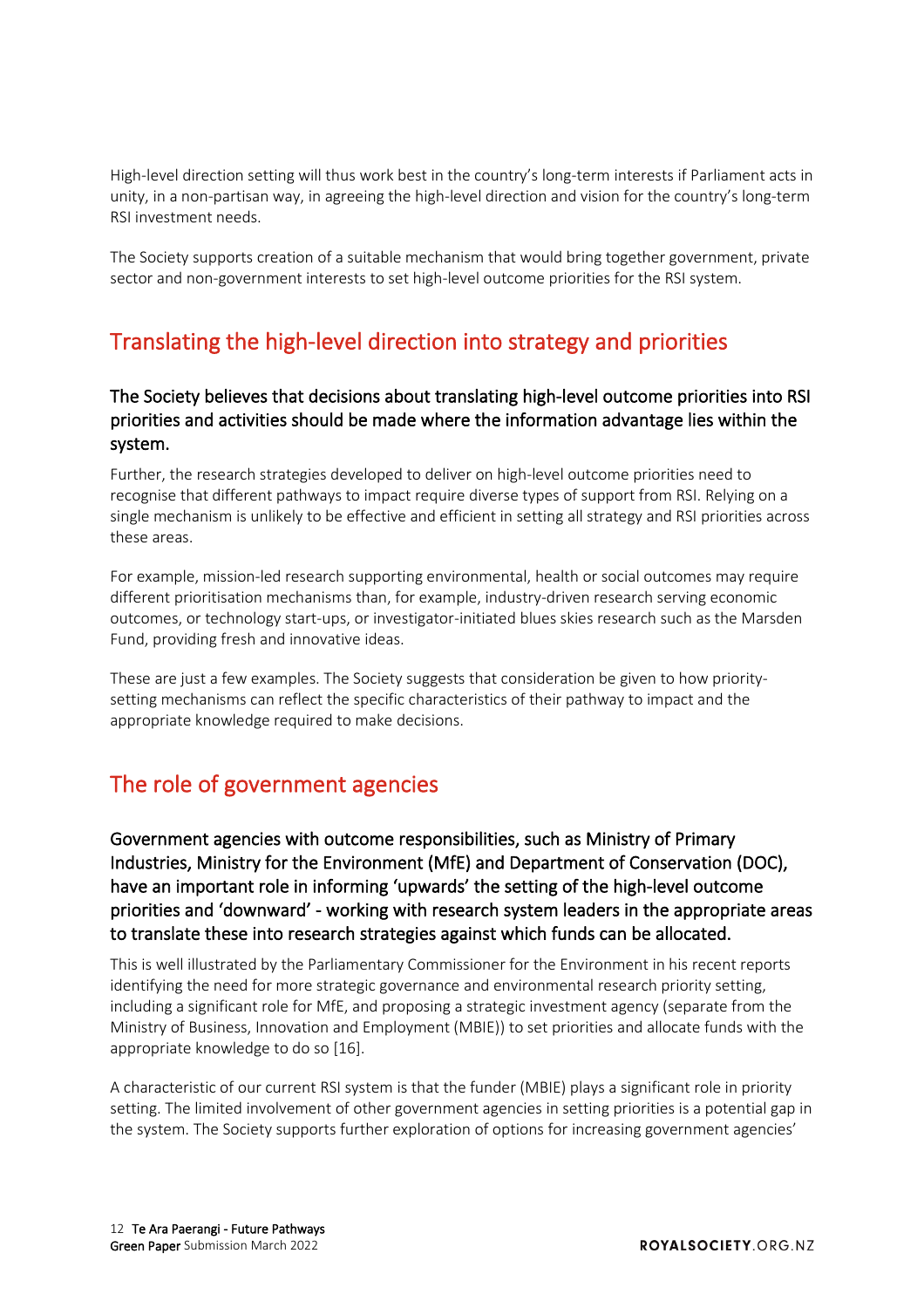influence in strategy setting for the RSI system, provided the mechanism for subsequently allocating funds against strategic objectives remains independent of government.

## Institutions are an important part of the priority setting mechanism

#### Institutions that have an information advantage also play an important role in translating agreed strategies into research priorities.

For example, CRIs that are stewards of important infrastructure and long-term programmes of work; universities and wānanga at the leading edge of new knowledge generation and teaching; researchers and scientists themselves.

Institutions also play an important role in providing safe and secure environments for researchers and scientists to work in, along with mechanisms for flexibility and agility, albeit within the constraints of their contractual relationships with MBIE and other funders. An example was the agile response of Plant & Food Research to the kiwifruit PSA crisis that saw a significant internal adjustment of their research programmes to successfully address the issue.

Most, if not all, developed countries have a mechanism to address mission-led research and provide stewardship of important long-term infrastructure. This is often in the form of government laboratories like New Zealand's previous Department of Scientific and Industrial Research (in existence until the early 1990s). In New Zealand's case, the CRIs were created specifically to reflect critical strategic priorities that serve this country's long-term interests, or so at least they were deemed to be at the time they were created. It is hard to argue that primary production, hazard management and environmental health are not long-term priorities for New Zealand.

The CRIs' mandates and structures reflect the necessities of long-term relationship and capability building in their mission-led areas, including having that capability available when urgent priorities such as earthquakes, floods and pandemics arise, or to support the country's economic growth objectives. New Zealand's effective response to earthquakes, floods and COVID-19 has not come about by accident but has been supported by long-term investment in capability and relationships.

The Society notes the importance of strong institutions in the future RSI system, especially around mission-led research and infrastructure with long time horizons.

## Equity in priority setting

#### Equity is an essential principle for guiding the process by which priorities for the RSI system are established, as well as in determining the scope and focus of these priorities.

In practice, this involves mitigation of all forms of discrimination based on factors such as ethnicity, religion, language, opinion, sex, gender identity, sexual orientation, disability, or age.

Priority setting also needs to reflect the specific approaches of Māori and Pacific communities which include, for example, more emphasis on respectful and meaningful community engagement and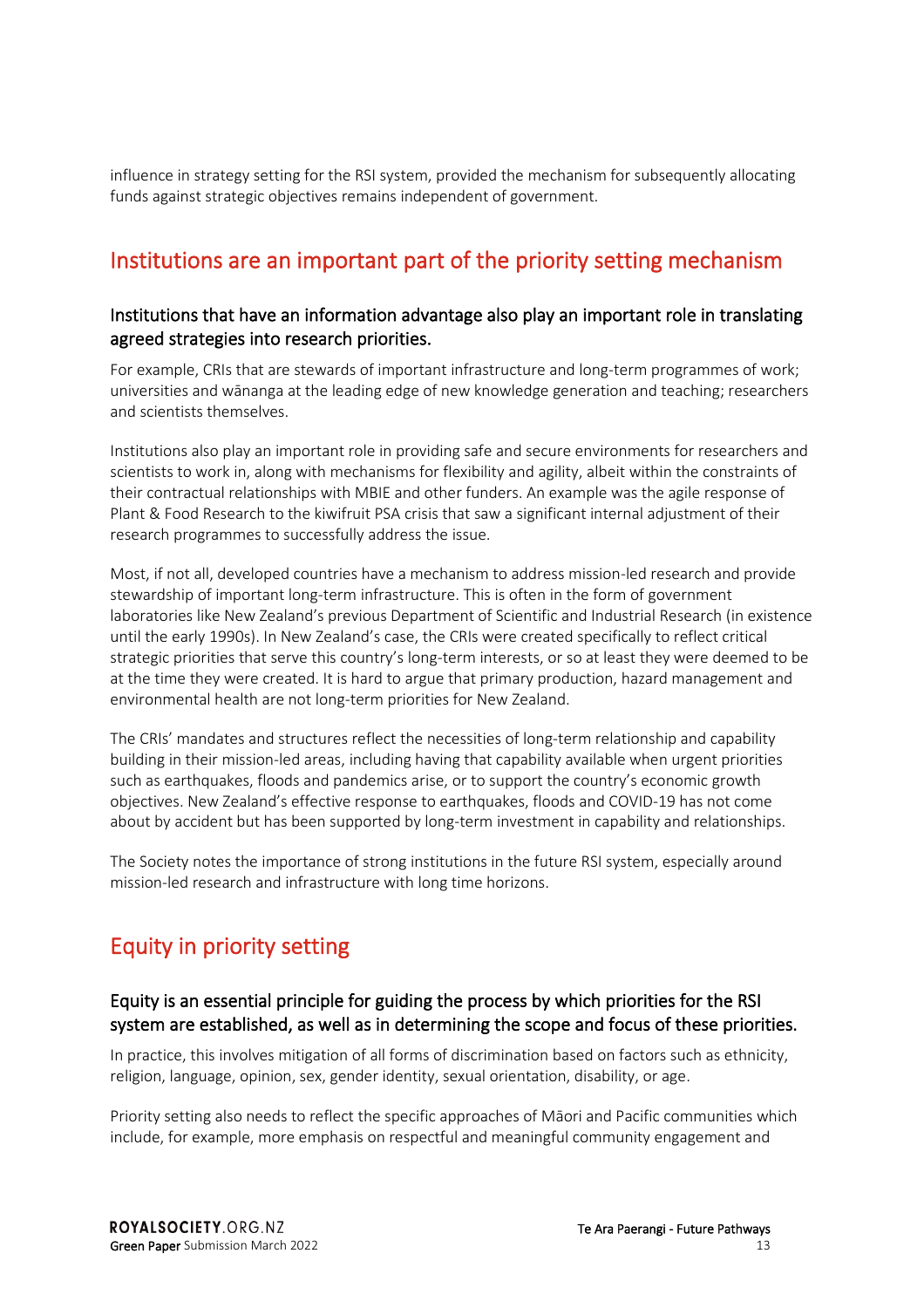interactions, more involvement in the establishment phase of research and a whānau-based approach to delivering it and recognising excellence and impact.

## New Zealand-centric elements when setting priorities

Aside from alignment with key international obligations, priority setting could be usefully aligned with the Living Standards Framework [17], including recognising human and intellectual capital as the value created from research, science and technology, and also from an indigenous approach to such a Framework [18].

New Zealand can become a world leader on any subject in which we have been able to cluster resources around a research group that is making major advances in human and intellectual capital creation in the field. Trying to pick such areas strategically and make them happen may not serve us well, unless there is a particular reason the area is "sticky" to New Zealand (for example, earthquake and seismic research due to the risk such geological hazards pose to our nation) or relates to a resource where this country already has an intrinsic competitive advantage.

A superior approach is to have systems that quickly identify where a world leadership role is possible and then invest to grow the relevant group and provide them with suitable resources. Such an approach also needs to recognise when our advantage is gone and be prepared to abandon those areas in favour of new emerging ones.

## Balanced knowledge generation

#### Any priority-setting process needs to be considered a balance of creating new knowledge and the extension, maintenance, use and deployment of existing knowledge to meet our future national needs.

New Zealand needs a balanced portfolio of discovery, translation and implementation and the right balance between agility and stability in the system.

Discovery projects would probably be at the global knowledge frontier as future applications may be speculative. On the other hand, a project with a mission to, say, map New Zealand's biodiversity within its continental shelf would aim to provide new knowledge, some of which will add to existing knowledge, while there would also need to be investment in the infrastructure to support it, such as data curation and taxonomy.

## Evaluation and horizon scanning to support priority setting

#### Evaluation of the impact of research already done can be used to inform priorities, as can the use of foresight and horizon scanning to identify future trends and needs.

Both mechanisms should inform the mechanism for high-level priority setting referred to previously in this section.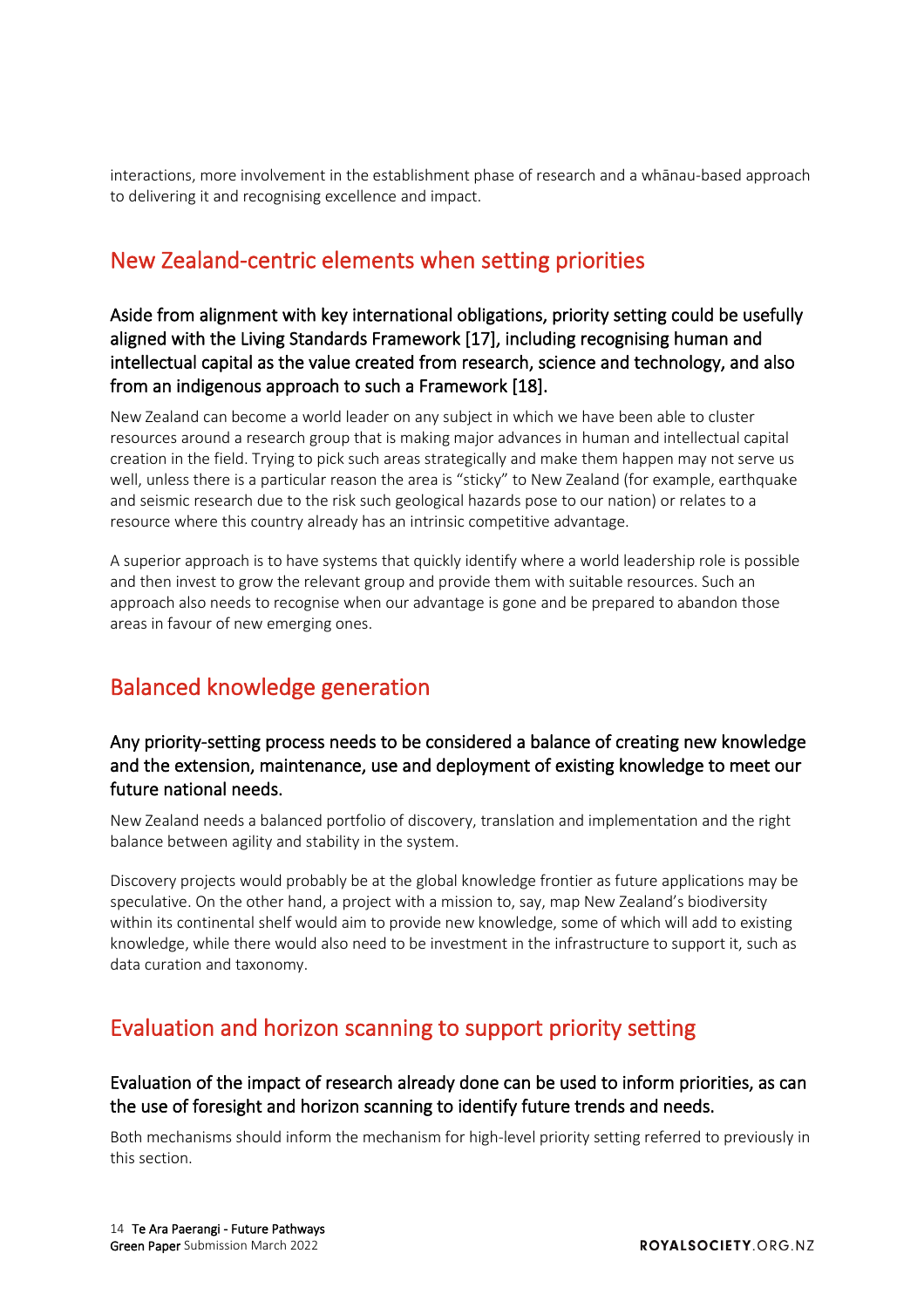## <span id="page-14-0"></span>Kaupapa Tuarua Te Tiriti, Mātauranga Māori me ngā Wawata o te Māori

Theme 2 Te Tiriti, Mātauranga Māori and Māori aspirations

Royal Society Te Apārangi strongly supports a Tiriti-led, equitable and co-designed science and research system, in development and execution, that fully recognises, acknowledges and highly values mātauranga Māori, a knowledge system unique to Aotearoa, alongside other knowledge systems.

The Society is both defined by and distinctive in its tūrangawaewae—in particular, our location in the māra garden of Pipitea Thorndon, Wellington, New Zealand, and in the Asia–Pacific region. For more than 150 years, Royal Society Te Apārangi has had a companionship – relational and transactional – with mana whenua, tangata whenua and mātauranga Māori.

Following the request to respond to the Green Paper, we continued to consult with rōpū Māori from varying regions, sectors, and organisations, including Māori within our membership. These rōpū are very diverse with many different priorities and concerns. We are listening, hearing and learning, developing our way forward from understanding our various experiences, discussions, aspirations, issues and solutions – in a collaborative and co-designed approach.

We have a sincere commitment to assist in fulfilling Māori aspirations within the transformed RSI system, including supporting career pathways, workforce development, resource allocation, equitable investment, indigenous innovatively led initiatives, and where mātauranga Māori is acknowledged and protected across these all.

Such recognition is an important aspect of our maturity as a nation, achieving an equal partnership as Te Tiriti envisages, adding richness to what we contribute and ensuring better outcomes for all of Aotearoa New Zealand.

The sector must not continue to treat mātauranga Māori as an add-on to an existing system. Specific incentives and considerable support for change will be needed along the way, with regular reflection and a strong principle of co-design and collaboration.

New Zealand also has an opportunity to provide global leadership in developing an RSI system that recognises multiple knowledge systems and ways of knowing, inherent in the International Science Council's Principle of Freedom and Responsibility in Science [19], from the Committee for Freedom and Responsibility in Science (CFRS), UDHR and the ICESCR.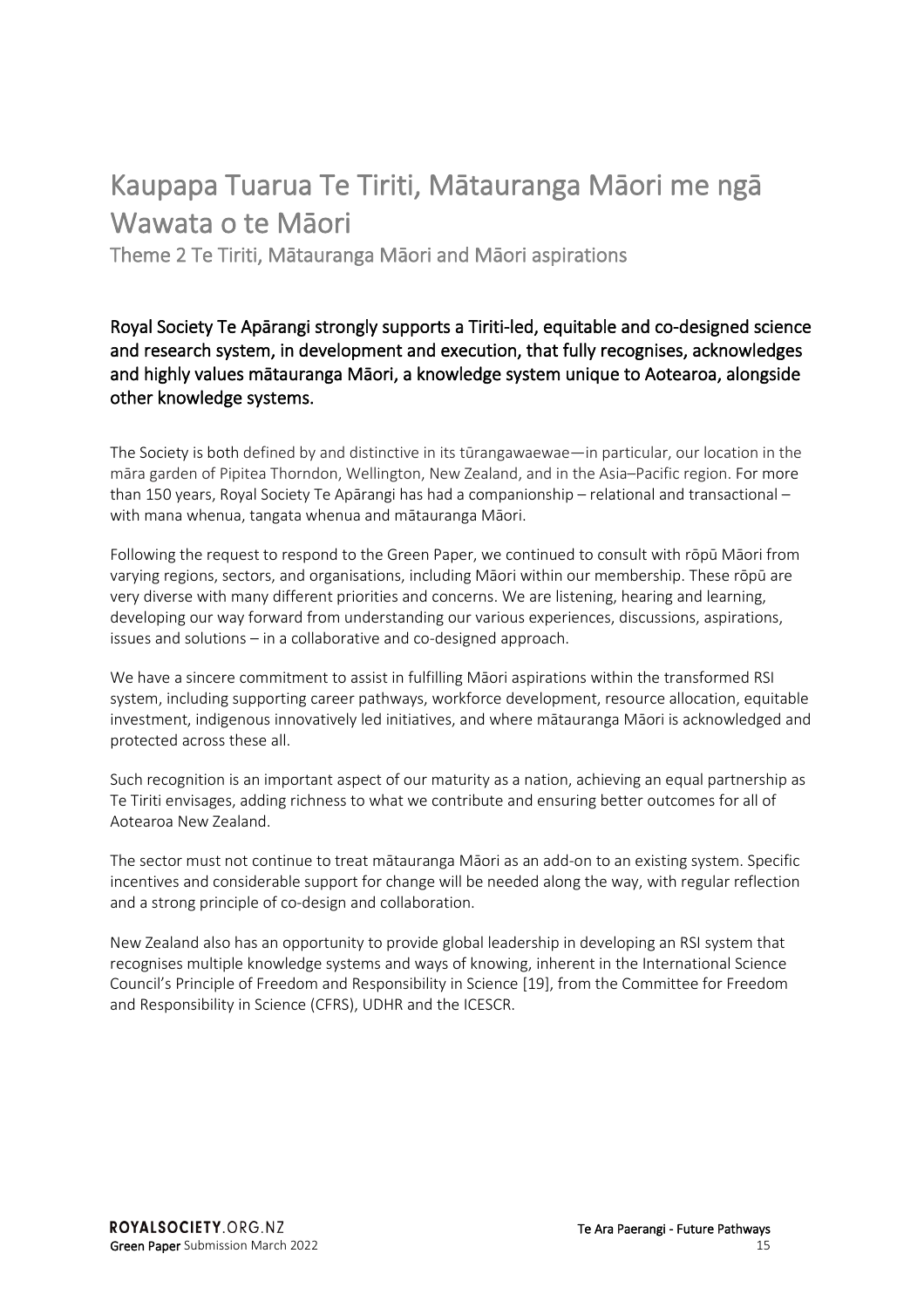## Q4 Te huarahi e marohitia ana Engagement - How would you like to be engaged?

#### Engagement needs to be guided through wānanga and by a robust co-design process enabling exploration of kaupapa ideas and development.

There is a spectrum of Māori engagement. It is vital to have significant engagement with Māori<sup>[13](#page-15-0)</sup> (e.g., wānanga, co-design, governance roles etc) where Māori interests are significantly affected, or are selfevidently compelling, or where those interests are central and other interests are limited.

We agree that in guiding this process consideration needs to be given to the diverse ways in which Māori organise themselves.

Ministry of Business, Innovation and Employment Hīkina Whakatutuki has a Tiriti responsibility to undertake meaningful engagement, as outlined in the Crown Engagement with Māori framework, guidelines and engagement strategy from Te Arawhiti The Office for Māori Crown Relations.

## Te Tiriti o Waitangi in practice

What does this look like in practice? There must first be recognition of the mana whenua and kaumātua. Secondly, there needs to be the practice of tikanga and kawa, strengthening te ao Māori. Thirdly, mātauranga needs to be uplifted through co-developing and co-designing programmes with iwi, hapū, hapori and whānau. Community-led research programmes need to be central in the evolving RSI system as these will help realise Māori aspirations and provide greater equity in outcomes.

In delivery of all kaupapa, Te Tiriti o Waitangi in practice is guided by the Articles:

- 1. Kāwanatanga: Processes, actions and decision-making are informed and shaped by the worldviews and perspectives of both tangata whenua and tangata Tiriti. All work is in partnership with tangata whenua.
- 2. Tino Rangatiratanga: Tangata whenua-led processes, actions and decision-making are supported through sharing power and resources.
- 3. Ōritetanga: Specific actions are undertaken to ensure equitable outcomes for tangata whenua.
- 4. Wairuatanga: Tangata whenua worldviews, values and wairuatanga are present in the work done.

This provides an integration strategy for all core services. While led by Ministry of Business, Innovation and Employment Hīkina Whakatutuki, this needs to be reflected in good practice-based processes

<span id="page-15-0"></span><sup>13</sup> *"New Zealanders expect government and all its agencies to exercise power legitimately: upholding democracy and human rights, respecting the law and Te Tiriti o Waitangi/the Treaty of Waitangi (Te Tiriti), and contributing to an inclusive, cohesive society." -* Te Kawa Mataaho Public Service Commission[. https://www.publicservice.govt.nz/resources/strategic-intentions-](https://www.publicservice.govt.nz/resources/strategic-intentions-2021-25/?e6747=6751-introduction)2021-[25/?e6747=6751](https://www.publicservice.govt.nz/resources/strategic-intentions-2021-25/?e6747=6751-introduction)-introduction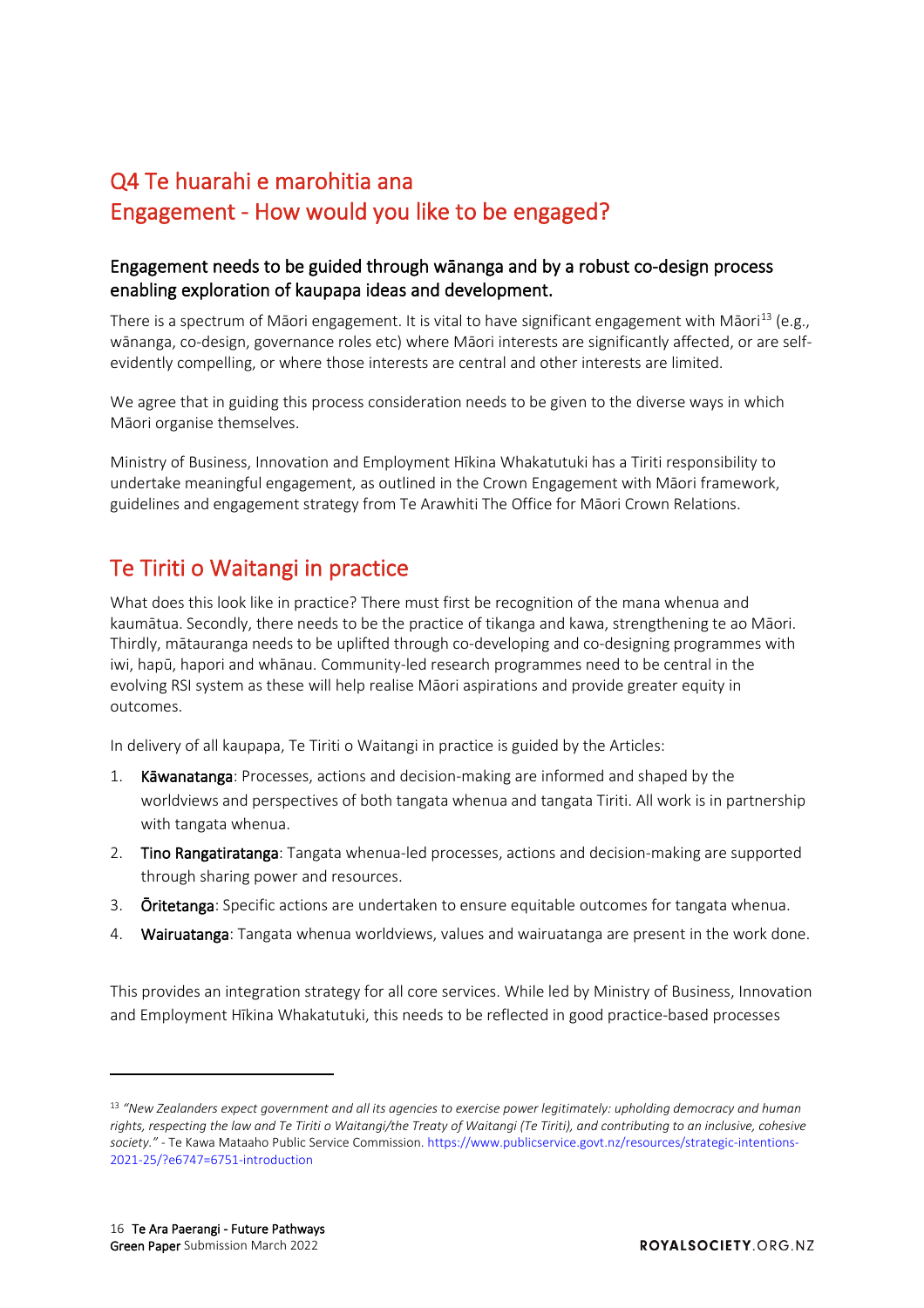adopted across all organisations in the RSI system, inclusive of end-user government departments, CRIs, tertiary providers, IROs, industry etc.

## Q5 Te whakamana me te whakahaumaru i te mātauranga Māori Mātauranga Māori? - What are your thoughts on how to enable and protect mātauranga Māori in the research system?

#### Royal Society Te Apārangi acknowledges and highly values mātauranga Māori. It is a priority of the Society to protect and defend the indigenous knowledge system distinct to Aotearoa – he taonga Māori, he taonga tuku iho.

Heoi anō this needs to be guided through wānanga and by a robust co-design process enabling exploration of kaupapa ideas and development. Hīkina Whakatutuki has a responsibly to raise the public visibility, importance, value, status and opportunity for mātauranga Māori and kaupapa Māori research. Hīkina Whakatutuki will enable this through creating, building and strengthening authentic relationships with Māori researchers, iwi and hapū.

A greater pool of specific funding for mātauranga Māori, integrating the presence of experts into governance across the entire RSI sector, and increasing funding and support for community-led research are options; a wānanga and robust co-design process will ascertain whether these and/or other initiatives are what is desired.

Institutions, especially CRIs as inter-generational stewards of much of the country's knowledge and research infrastructure, play a vital role in building the necessary long-term relationships to support these aspirations. These institutions must recognise their role in this and be actively encouraged and supported in achieving it. The over-reliance on a short-term highly competitive research funding system over many years is likely to have restricted long-term relationship development with Māori and other communities.

## Q6 Te whakapakari hononga ki te mātauranga Māori ā-rohe Regionally based Māori knowledge hubs - What are your thoughts on regionally based Māori knowledge hubs?

It is pleasing to see a shift to an at-place model defined by kaupapa Māori and mātauranga of iwi or rohe. Significant investment and commitment is required now and to be continued for this kaupapa (funding, capacity building, leadership, systems, infrastructure etc).

This again needs to be guided through wānanga and by a robust co-design process enabling exploration of kaupapa ideas and development. The Society is supportive of kaupapa Māori ā-rohe if this created a system that was more responsive to Māori priorities.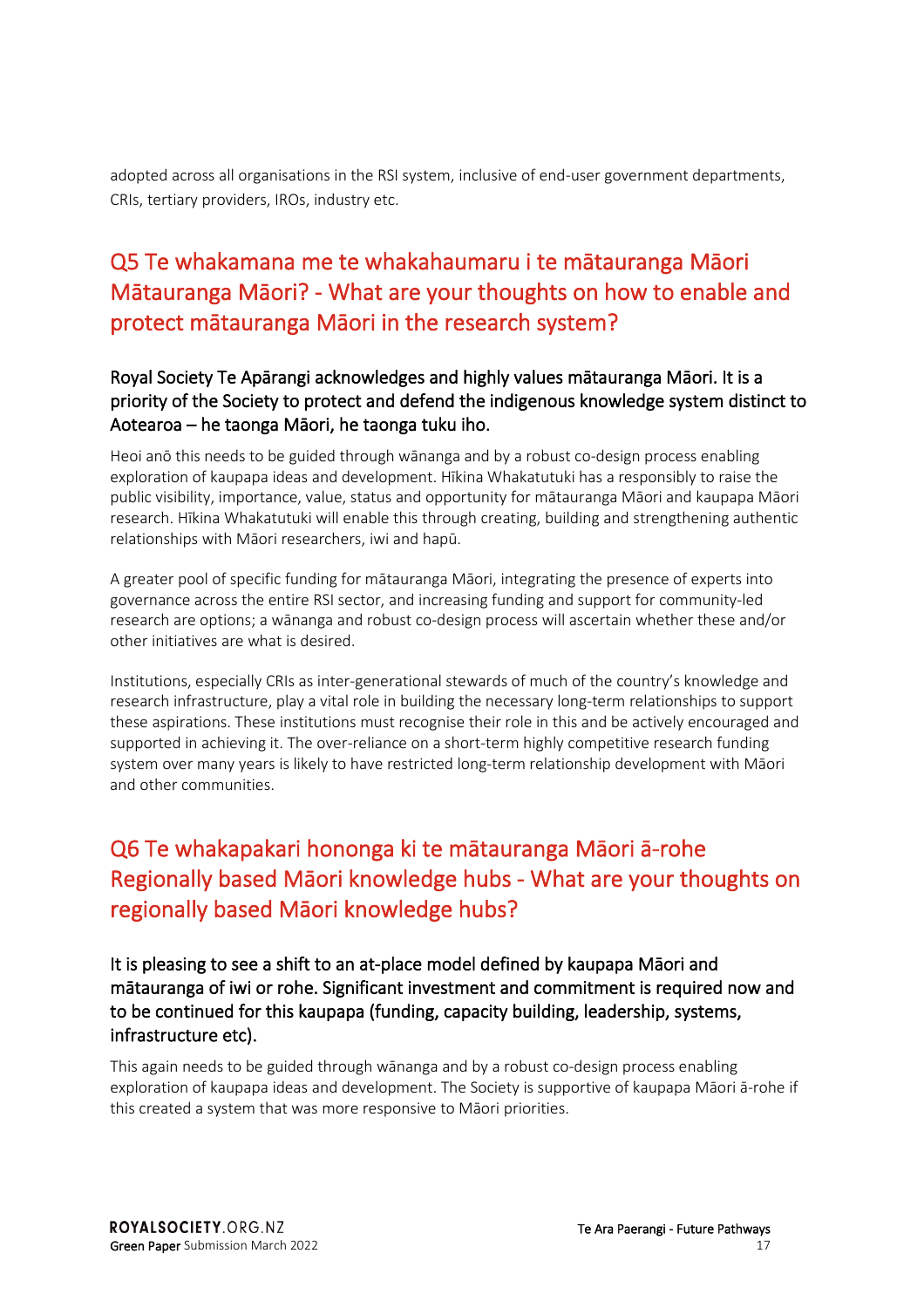Hīkina Whakatutuki should develop localised Māori engagement and access plans, creating a Māori Partnership model through regional wānanga. A focus must also be on building local connections, capacity, tikanga, kawa and hapori grounded in trust and respect. Through wānanga, Māori within the RSI system and Māori communities can also identify what connections, structure and processes within and between parts of the system could help sustain and amplify mātauranga Māori.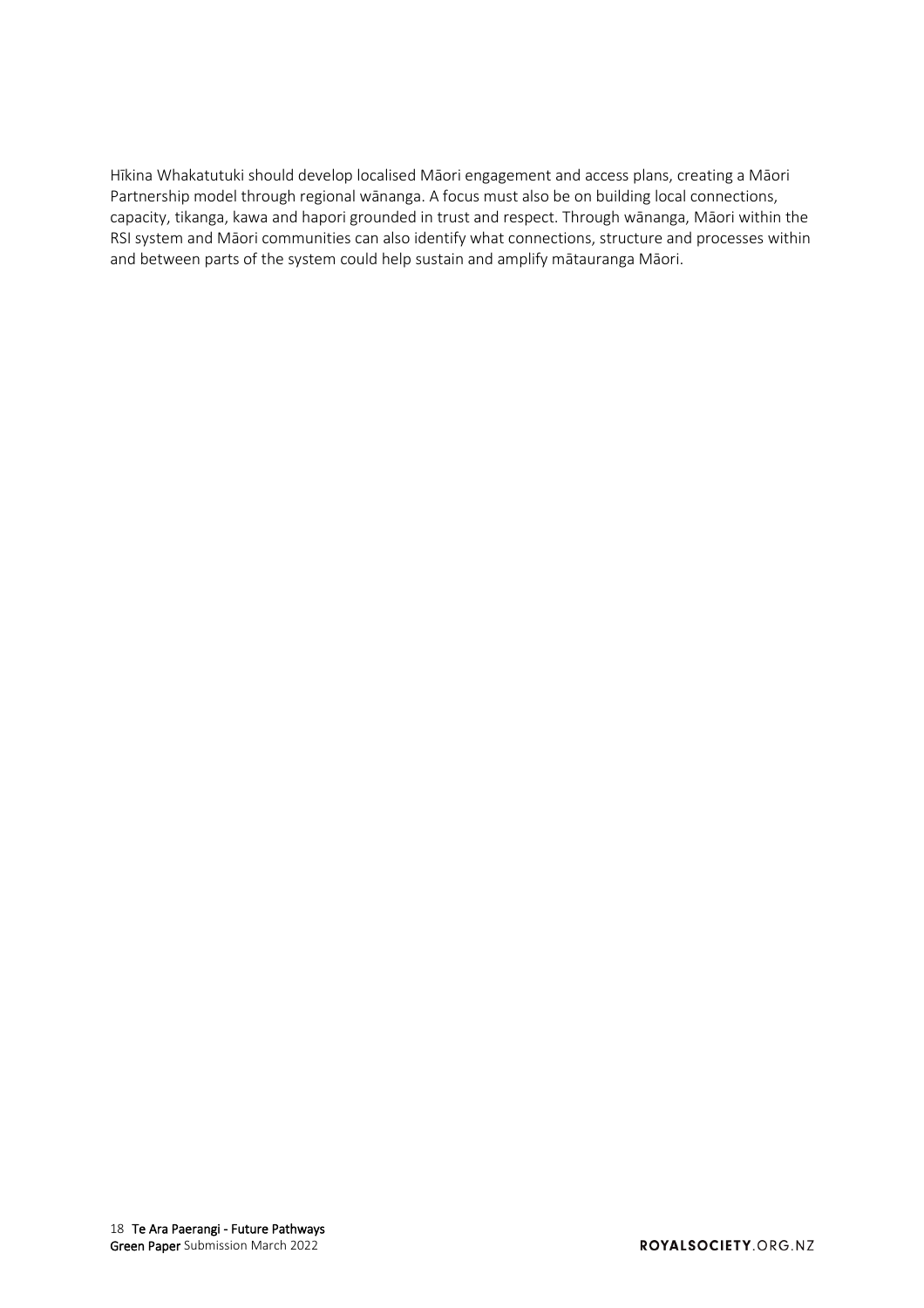# <span id="page-18-0"></span>Kaupapa Tuatoru Te Tuku Pūtea Theme 3 Funding

#### The Society strongly encourages MBIE to consider any changes to the RSI system with a long-term perspective.

The primary way the government directs and influences the entire RSI system is through funding research. The funding system reform aims to give effect to national research priorities (determined as part of this process) that are whole-of-system in practice and to also ensure research institutions are equipped to deliver on these priorities.

Research, science and innovation are long-term endeavours that necessarily outlast particular governments. Various reforms to the RSI system over the years have sought to address the same or similar issues outlined in Te Ara Paerangi. However, it is not helpful to the long-term interests of the system, or for the certainty of people and organisations working within it, if strategies are revised or redone too often. For changes to the funding system and organisation of institutions and infrastructure to be successful there must be continuity and certainty for the foreseeable future and beyond.

These aspirations need to be balanced with sufficient flexibility in the system to address emerging issues and to capitalise on new opportunities that arise serendipitously, as well as to quickly respond to global crises as seen with the COVID-19 pandemic. Striking the right balance of ensuring stability in the system through a long-term lens, along with the flexibility to respond to change, is necessary for an effective outcomes and impact-focused RSI system.

Researchers also need to be able to maintain their freedom to investigate opportunities that do not align with existing priorities and that in turn may lead to transformative research and innovation, and to do so in a way whereby competition doesn't continue to dampen down the full potential of the research that could be initiated. To do this requires retention of those existing funding schemes, albeit with any necessary refresh, that foster a researcher-led approach.

We respond here to the following questions:

## Q7. Ngā kōwhiringa matua mō ngā taumahi matua Core functions - How should we decide what constitutes a core function and how do we fund them?

#### Use of dedicated ring-fenced funding – the Society strongly supports the intention to provide dedicated funding to critical research functions.

This includes, for example, research into infectious disease and cybersecurity threats, high priority services, emergency response, and databases and collections. Innovation invariably extends, builds on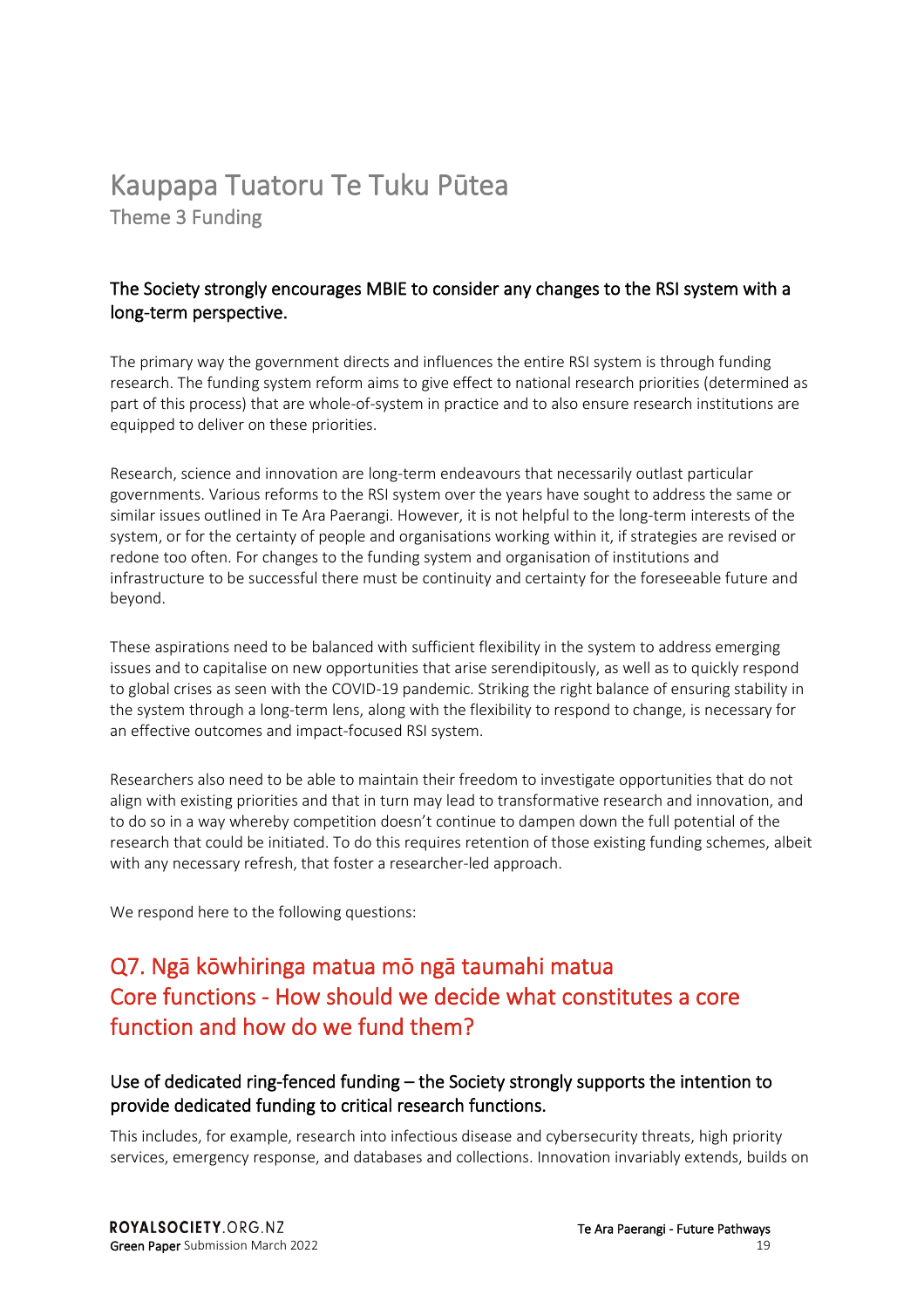and uses existing knowledge. While one intended outcome of an RSI investment should be at the frontier, a significant portion of the investment over time may go to maintaining or adding to necessary databases and collections, maintaining high-end computing and storing of research data and managing its quality, making it accessible and building and maintaining relationships (connections) that may be helpful in future projects. Trade-offs should not be needed (as they currently are and historically have been) between these core functions versus other priorities.

## Databases and collections

#### Biological collections, taxonomic research, and the associated databases and biodiversity information systems provide the scientific baseline for New Zealand's unique biodiversity of both native and introduced species.

For example, New Zealand's national taxonomic collections (which are distinct to New Zealand) and taxonomic expertise are vital to our economy and society. New Zealand is a recognised biodiversity hotspot with rich, diverse and unique biological ecosystems and, as such, is of supreme interest and importance from a global perspective. New Zealand should strive to have deep and comprehensive knowledge of its biota across its lands, fresh waters, and surrounding seas. However, taxonomic understanding of the New Zealand biota is undeveloped compared to other advanced economies, and we know far less about our marine areas than we do our land.

These databases provide immense value across science and society, including biosecurity, food production, trade, medicine and public health, conservation, ecology and environmental science. They ensure ecological science is reproducible, and allow New Zealand to sustainably manage and protect its natural resources and economic opportunities. They enhance New Zealanders' health and wellbeing and enable New Zealand to meet its moral and legislative and international obligations [20] [21], along with helping define New Zealand's evolution, our nation's uniqueness and our cultural icons. We support maintenance of databases and collections as of pivotal importance in providing us with the ability to have a long-term perspective to both look forward and look back.

## Data storage

#### A national framework and approach to data would be highly beneficial.

Within this context, there needs to be careful thought give to data storage and its resourcing to ensure we don't lose critical digital and non-digital data. Data and information acquired through Crown funding should be made publicly available unless there is a good reason otherwise (e.g., national security, personal privacy, iwi/hapū-owned data) and in general there should be a strong push across the sector for open access data.

It is critical within such a process that a te ao Māori lens is applied to consider data sovereignty, including advocacy of Māori rights and interests in relation to Māori data, and appropriate data governance that safeguards and protects data for and about Māori, including data for taonga species, that may in cases be iwi- or hapū-specific taonga [22]. While potentially led by MBIE, this needs to be reflected in good-practice processes adopted across all organisations in the RSI system, inclusive of end-user government departments, CRIs, tertiary providers, IROs, industry, etc [23].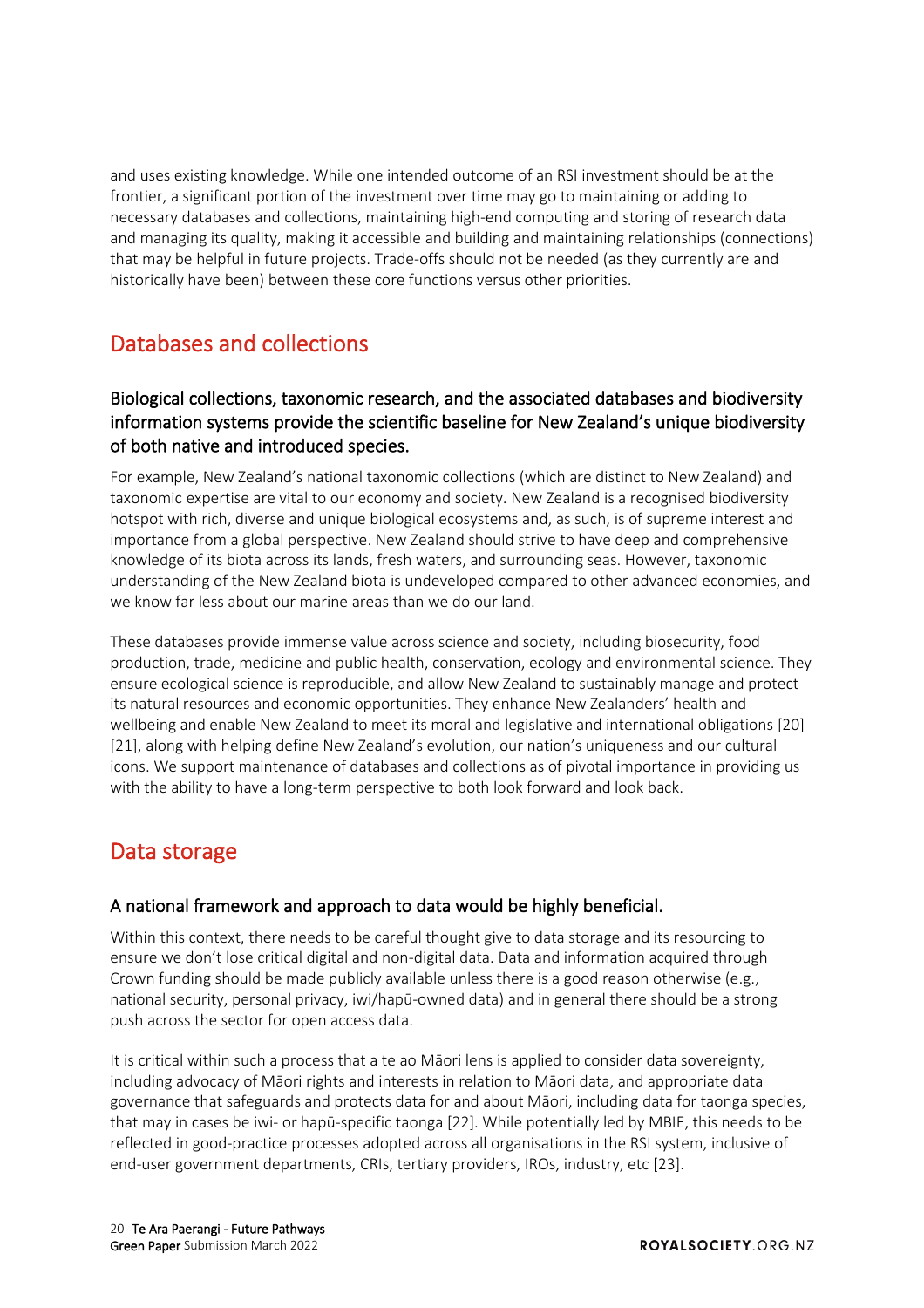## Critical emergency response

#### Investing in high-priority areas and emergency response are also critical functions.

We need to ensure we maintain a readiness to respond to emergencies, given that we live in a rapidly changing world, where impacts of pandemics such as COVID-19 are related to and exacerbated by climate change, for example.

## General comments

#### Best outcomes will be achieved when a mix of stakeholders is involved in decision-making, including key end-users such as functional government departments (e.g. MPI, DOC, MfE etc) and researchers, rather than the funder (MBIE) solely.

Determining what constitutes a core function requires a carefully conducted process to avoid research organisations with limited resources needing to balance research services against each other, with sometimes detrimental impact on critical research functions. Getting this right is important as commercialisation increases when we do. Moreover, lessening the impacts on outcomes on any tradeoffs made between different core functions is important. Researchers could make a case for what is core function, for example, through assemblage of expert panels, and have representatives on resourcing decision panels also. A reasonable level of autonomy within research organisations needs to be enabled.

The Society generally agrees with the propositions 1-3 for core functions provided in the discussion document at the Te Ara Paerangi Funding March 2022 workshop. In particular, core functions should be available where long-term secure funding is needed to support activities that underpin a wide range of research projects/outputs/investments.

Regarding proposition 4, "funding investigator-led research and associated services as 'core functions'", this is to some degree already the case through the Government's Strategic Science Investment Fund. The important thing is to ensure continued capability in priority areas so that research priority can pivot as necessary in times of need.

There are several principles or characteristics that could be used to select core functions through a process of questioning: long-term need, accessibility and open licence principles, collections and databases (linked to the first two principles), emergency and hazards; what human capability is developed and needed; and is this something that may not have an identifiable research "impact" pathway at the outset? Together, these encapsulate most of the three categories (critical research, high-priority services, databases, collections and monitoring) proposed in Te Ara Paerangi. Also important is considering how the capability of workforce ties in with core functions.

## Q8. Ngā kōwhiringa hoahoa mō tētahi tauira tuku pūtea hou Establishing base grant and base grant design - Do you think a base grant funding model will improve stability and resilience for research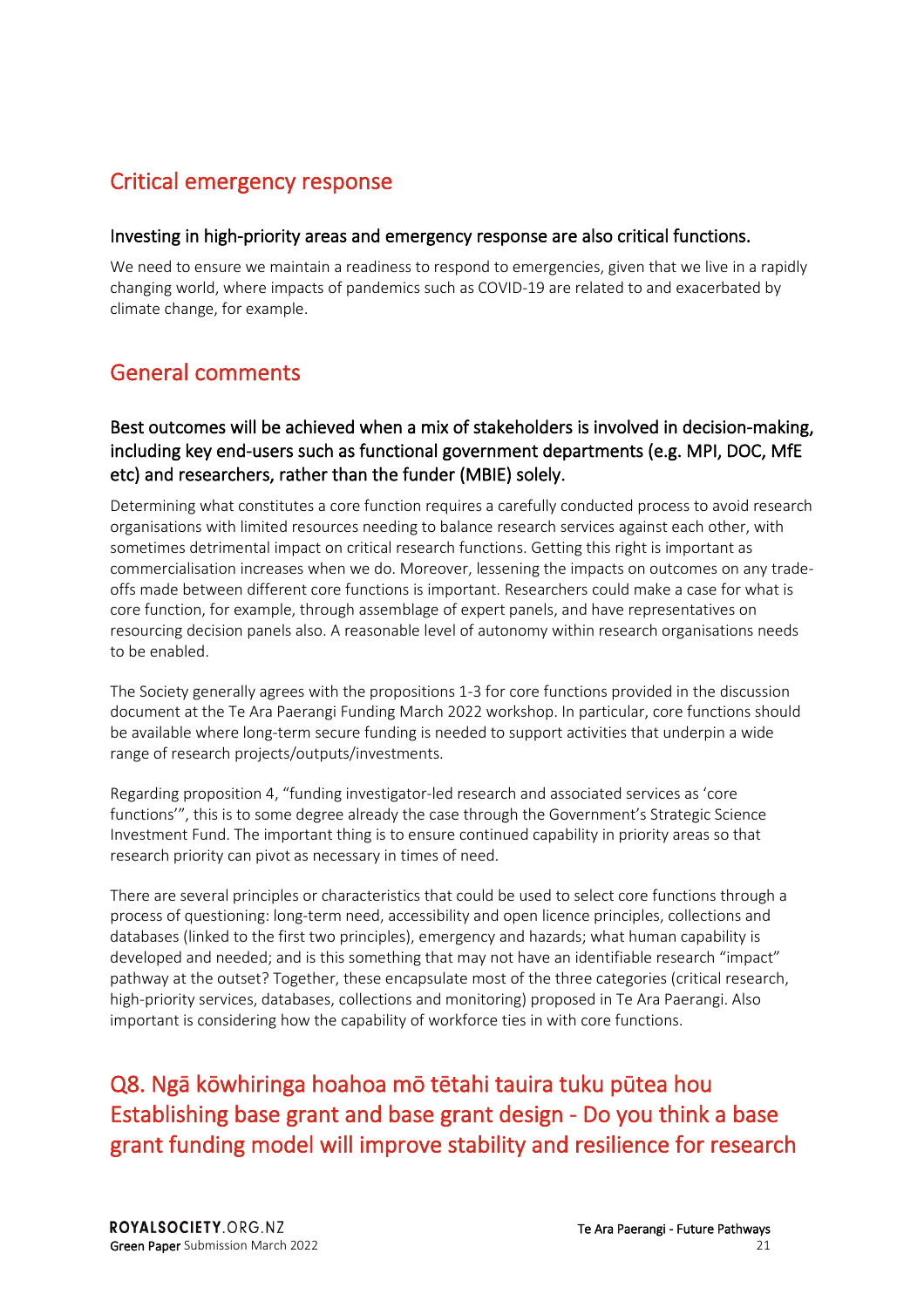## organisations, and how should we go about designing and implementing such a funding model?

#### The research funding regime should provide a level playing field whilst recognising that different organisations play different roles in the system.

For example, TEOs and CRIs are not set up to be functionally the same. We need to fund the things that we as a nation view as important and provide greater stability for organisations, with a focus more on collaborative and transdisciplinary effort than unproductive and restrictive competition, so that we gain greater efficiencies within our RSI system. This should also be inclusive of communityconnected research. The competitive constraints that exist currently in the system negatively impact on it, including reduced outcomes from the CRIs working predominantly in isolation and continually fighting for funding to maintain their existence.

We agree that for much research a good approach is priority setting  $\rightarrow$  funding of priority  $\rightarrow$  link to [research strategy.](#page-9-0) Creating a national research system, with a move away from silos, is likely to be beneficial, and we strongly support creating systems that improve connectivity, especially between CRIs, universities and wānanga, and increasing strategic funding for industry-targeted research.

#### We strongly support a greater focus on fostering international connectivity as this will also strengthen our RSI system overall.

A useful starting point is MBIE's observation that overseas generating new knowledge overseas tends to be housed deliberately in research organisations whereas service or monitoring functions tend to reside in service agencies or government departments. It is also important to recognise that service or monitoring activities sometimes stand isolated from rather than fully integrated across the system.

A base grant model would offer harmonisation with international systems, making it easier for researchers to participate in international programmes. This is important as we cannot generate all the new knowledge we need within New Zealand. Linkages with the international science community stimulate new ideas and developments; moreover, New Zealanders can bring a unique perspective to international science programmes. The return usually far exceeds the investment because of synergies combined resources can bring to multidisciplinary projects.

#### If a base grant funding system is employed to improve stability and resilience for research organisations, we would support a combined funding system for varying the level of base grant over time.

A combine funding system could incorporate a performance-based approach that factors in differing research costs in different fields, along with an activity-based system and a negotiated system. We are concerned, however, that substantive changes are likely to be very costly and that the benefits must significantly outweigh the cost to change the model. In addition, it is not clear at present what kind of base grant mechanism is envisaged – is this a base grant for individuals or for organisations, for example?

A single base grant funding approach can make it more difficult to establish new research activities – a combined approach allows for start-ups and new research groups to form naturally. We are mindful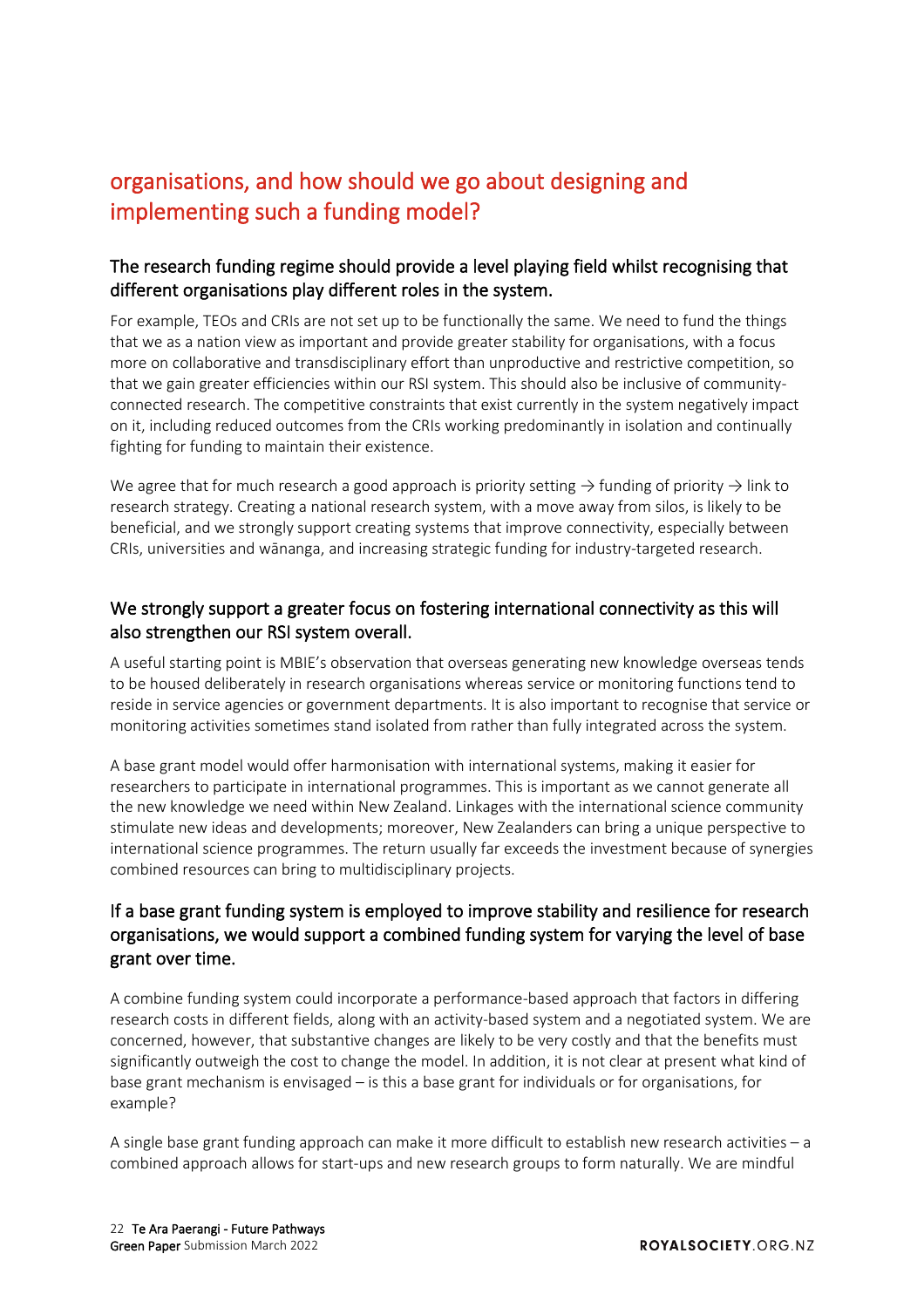too that even with a base grant system in some form, a competition of ideas will remain. Competition cannot be entirely removed from the system and does indeed offer some benefits. A further caveat in any such system is around barriers to entry, including skillset, and the transparency that would be required. It would be advantageous to look at the existing collaborative funding models we have and ascertain what works well.

## Broader funding considerations

A balanced investment portfolio is needed. We need a broader strategic approach to RSI investment in New Zealand. A mix of different funding types is required, with a balance between the creation of new knowledge and the extension, maintenance, use and deployment of existing knowledge to meet our future national needs (e.g., from Marsden to Endeavour to SSIF and beyond to even more targeted strategic funding).

The Society's broader view of the funding model is that innovation both at the frontier (creating new knowledge) and behind the frontier (using existing knowledge to improve the ways we do things) are important as innovation invariably builds on and uses existing knowledge.

At a strategic or organisational level, our historical reliance on competition to drive excellence creates a tension with cooperation between entities. Funding allocation will always be contentious.

In addition, individual fellowships in research areas of current strategic importance as well as investigator-led programmes will help to secure broader capabilities that can support current and future national needs. It would be helpful to better understand how other countries have found an appropriate balance between the benefits of competition for funding, whilst allowing the flexibility needed to enable enduring connections to develop and bear fruit.

## Excellence and impact

#### How we value and measure excellence and impact across these different funding types is important and indeed may also differ across priorities.

There are changing conceptions of research excellence emerging in an engaged, interdisciplinary, and cross-sectoral world.

For example, the key driver for research in the Marsden and the Endeavour Fund is researcher-driven curiosity exploring questions not yet answered. Such excellent and non-targeted research will be at the knowledge frontier, and an academic view of excellence is appropriate, with assessment of impact and connections of lesser importance. In contrast, the potential for impact and uptake by end-users is vital for research into serious environmental issues or to map biodiversity, and a suitable test of excellence may include "fitness for purpose" for achieving impact and uptake. Such research might be less at the knowledge frontier, whilst still providing new knowledge or adding to existing knowledge, but it could well have much greater potential for human and intellectual capital formation than an alternative proposal that looks academically more eloquent. It also requires investment in the infrastructure to support it.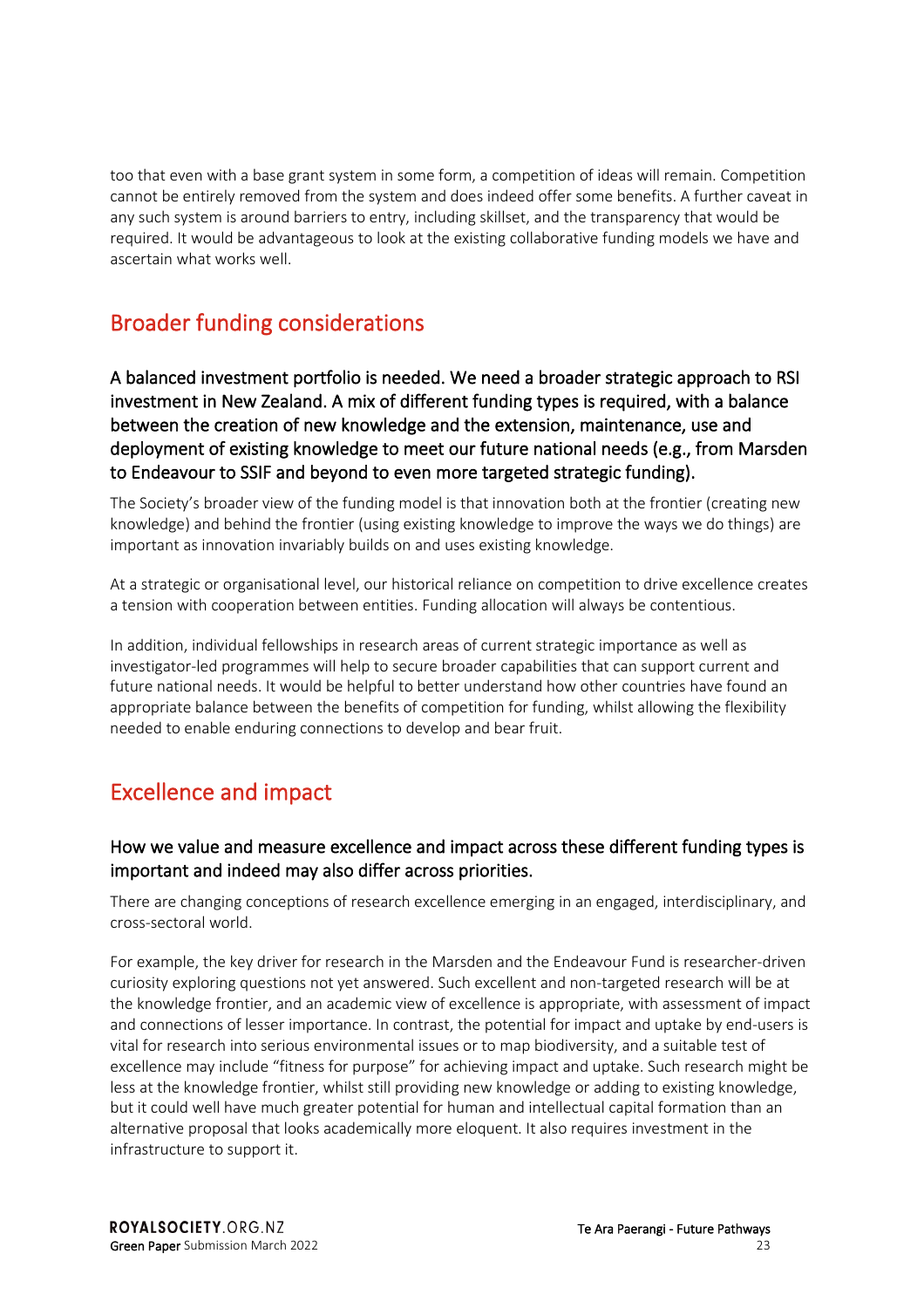This changing perspective on excellence and impact has implications for our funding arrangements. We know from Māori researchers and community organisations the importance of research partners being named as full co-investigators rather than simply as sub-contractors. Indigenous peoples want to have control over research processes and to achieve reciprocity, another Te Tiriti o Waitangi principle, within research relationships.

This aligns well with a co-design and co-creation model, where such partners can be brought in at the beginning of the research process, or where they lead the research and are recognised as full contributors to the research process. To deliver more fully on these ambitions for collaborative research, there may need to be increased use of two-stage funding models that allow for the explicit funding of relationship building; and for partnerships in which non-traditional research organisations have control over their own proportion of the funding [24]. This will help improve responsiveness to Māori.

Overall, there needs to be much greater focus and funding directed towards communityled research and engagement.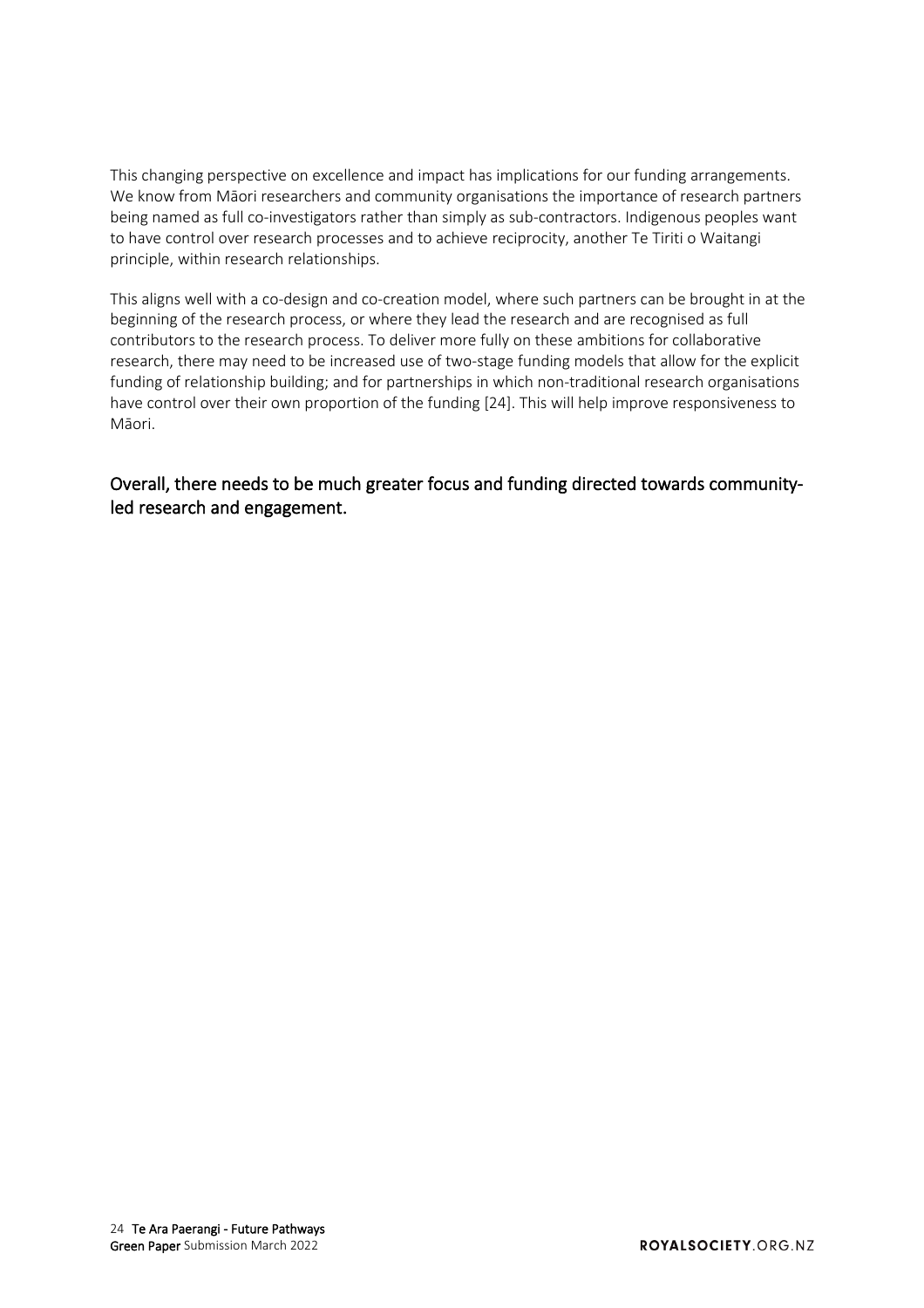# <span id="page-24-0"></span>Kaupapa Tuawh<sup>ā</sup> Ngā Hinonga Theme 4 Institutions

#### The theme that drives our submission is the importance of the totality of the RSI sector and the organisations within it when considering what to change and how to change, including contextualising our institutions as part of a global RSI system.

We have connectivity to all those parts like a subway network, and that connectivity needs to be built on and improved, inclusive of property, infrastructure, workforce, and research activities. Making changes to the system that foster connectivity and collaboration will be greatly advantageous, given present and future challenges and opportunities, especially among CRIs, universities and wānanga, and between those entities and industry and end-users.

The Society is not well positioned to comment on the policy settings on CRIs. However, we note that CRIs represent one form of priorities in the system in that they have specific purposes and missions agreed by government.

We agree that CRIs optimising from a national perspective is not the same as optimising from an organisational perspective and that this has led in part to substantive portions of their work being focussed away from public good applications. Notwithstanding, some of the CRIs have been successful in earning significant non-government income that has allowed them to enhance their capability and services in relevant areas.

The Society supports looking more deeply at the role of CRIs, particularly to understand their individual characteristics and the specific opportunities they can offer in the future RSI system. In doing this, the government needs to be mindful that these institutions employ a significant number of researchers and are stewards of critical parts of our research infrastructure and that major change could bring significant disruption. We answer the following two questions together here.

## Q10. Te whakawhanaketanga me te tautiaki pai ake o te hunga mahi me te raukaha

Role of institutions in workforce development - How can institutions be designed to better support capability, skills and workforce development?

## Q11. Te ruruku pakari ake me te arotautanga o ngā haupū rawa me ngā rawa nūnui

Better coordinated property and capital investment - How should we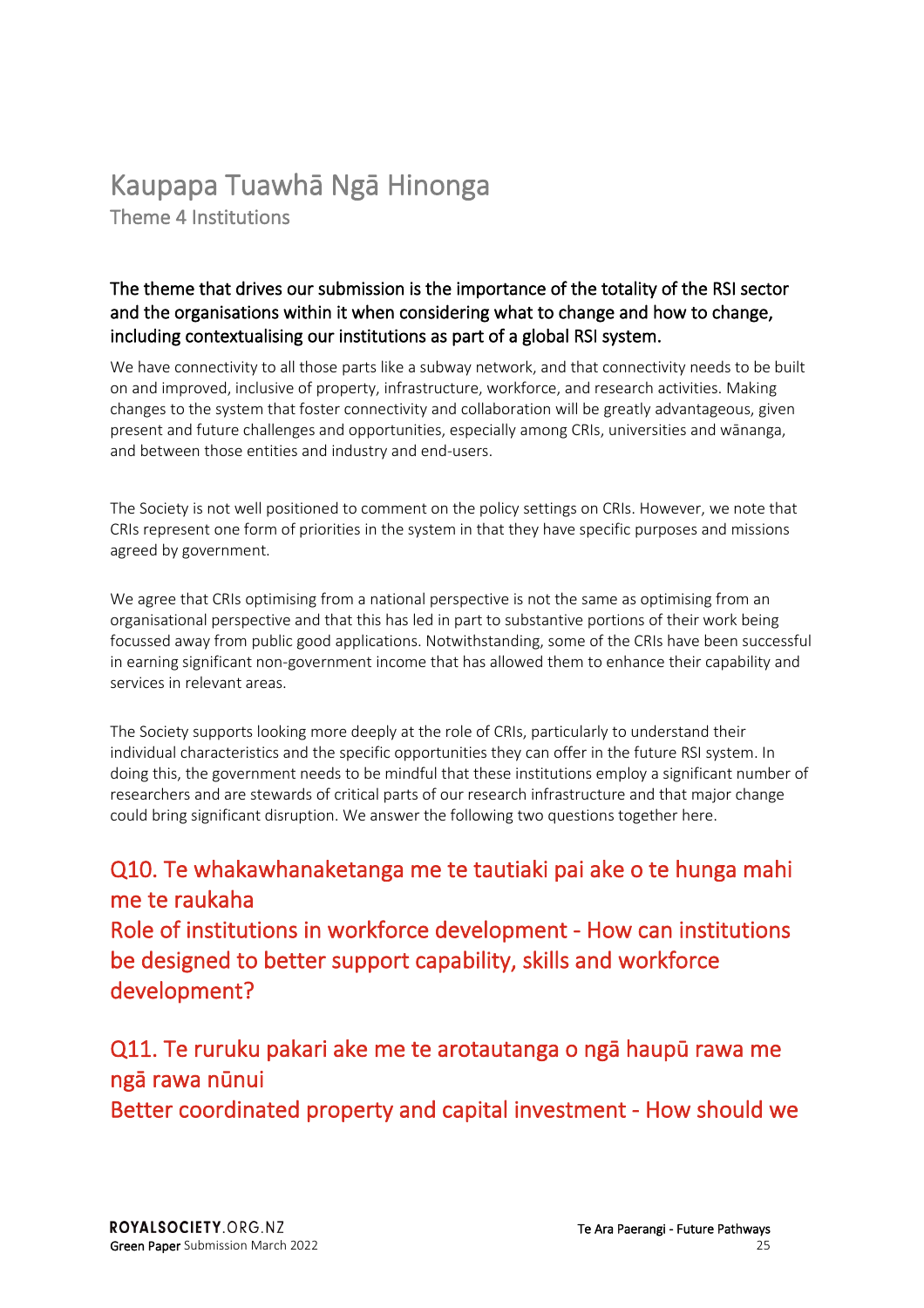## make decisions on large property and capital investments under a more coordinated approach?

As more research takes place in universities and other TEOs and IROs than it does within the CRIs, it is important to understand the balance of where research takes place presently, along with considerations of how that may or may not change in the future. This is especially so when thinking about resourcing and designing institutions and workers within them, along with the funding scenario across the New Zealand RSI system.

While there is the desire for greater connectivity and collaboration across organisations, there is also a need for awareness of who does what and defining institutional roles and allocating funding. Factored into the system are tensions to resolve in where adjustment needs to occur and where funding is directed.

## Connectivity and collaboration

#### Fostering greater institutional connectivity is pivotal – both nationally, with industry, and internationally.

Universities are predominantly, but not exclusively, the breeding ground for new researchers; thus, fostering greater connectivity between CRIs, universities and wānanga needs prioritisation to create awareness of a variety of career pathways within and around the RSI system.

Although this might be seen primarily as a workforce concern, evaluating property and capital investments and enhancing their integration and coordination across institutions will also support greater collaboration and connectivity. Doing so in such a way to leave space for agility around future foci will be challenging, but not impossible. International examples demonstrate core platforms/virtual institutes/shared facilities play a crucial role in advancing high-impact research discoveries [25].

A variety of levers exist for fostering greater transdisciplinary activity: e.g., shared facilities (property), infrastructure (research equipment), funded core platforms, additional funding that supports collaboration and career pathway flow including the technical workforce, priorities that emphasise collaboration, funding to support training in new technologies or shared equipment, co-governance. Use of such levers, especially among reconfigured CRIs, universities and wānanga, should create better value from our research dollar. Virtual research institutes can be highly successful endeavours, as our CoREs demonstrate.

In addition, deliberately fostering working relationships between our research organisations and industry, the innovation sector and functional government departments will also create greater impact from our RSI system. Examples include: shared facilities, industry- or innovation-supported spaces within our research institutions, co-funding by industry and innovation entities, additional funding that supports collaboration with these entities, engagement strategies that support relationship building and ideation, and funding for secondment and intern opportunities.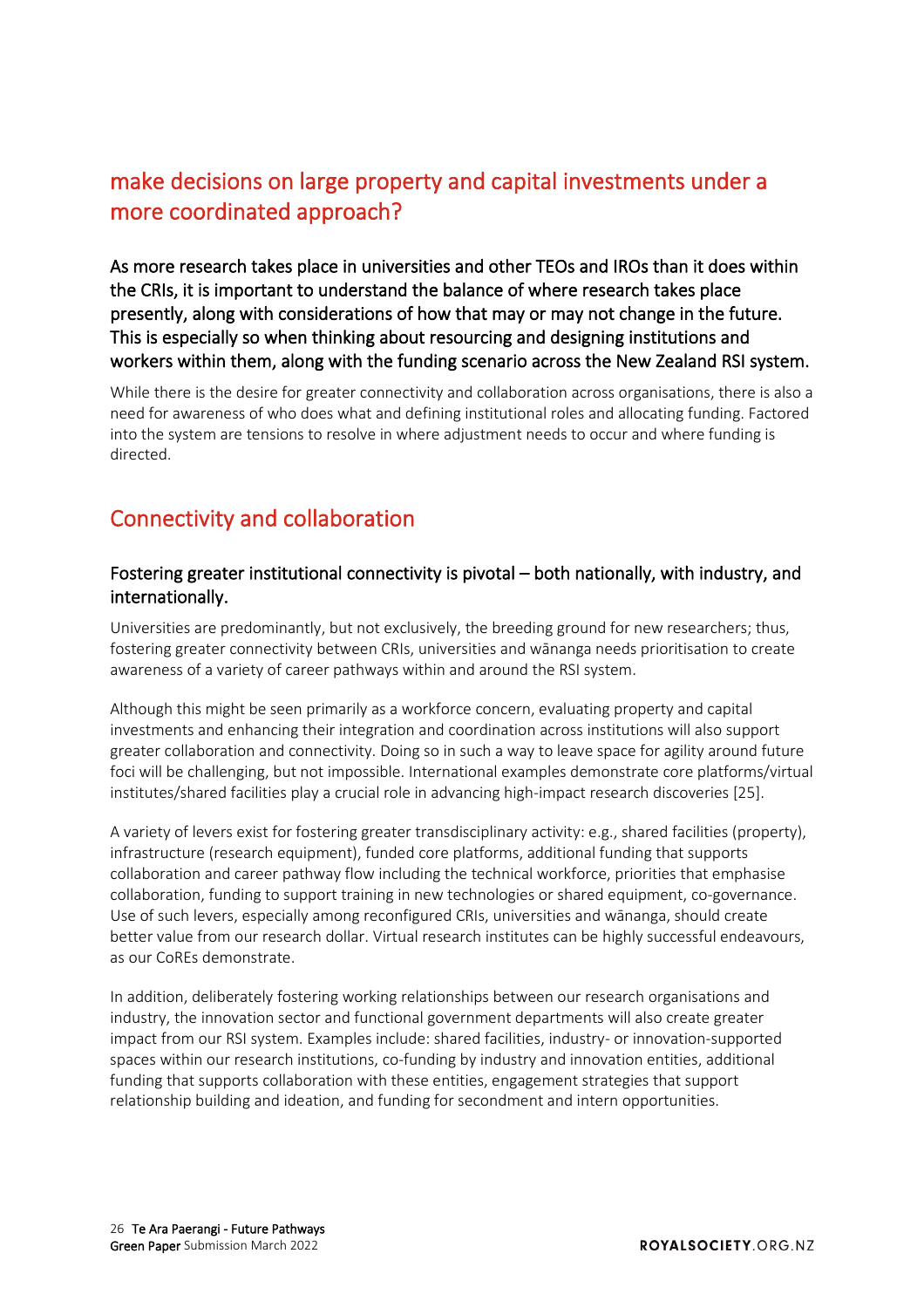Value needs to be placed on our linkages with international institutions and ensuring that funding is directed to grow and maintain these, including support for researcher access to the synchrotron, to CERN etc, as well as exploring new linkages.

## Whakawhanaungatanga Relationship building

#### Perhaps the answers are strikingly simple? The commonality across every aspect of the RSI system, despite the diversity of organisations where research occurs, is people. He tangata, he tangata, he tangata.

It is in whakawhanaungatanga, the fostering and building of long-term relationships and partnerships, that we can better support capability, skills and workforce development, address inequities and their drivers, and achieve greater research impact. This includes between and among CRIs, universities and wānanga, and with those and industry, with Māori, with Pacific peoples, with innovation entities such as frontier firms, and with other end users.

The levels at which this relationship building can occur are varied, and Figure 3 in Te Ara Paerangi shows some of the mechanisms. We believe that the concept of relationship building should be put at the heart of design in some of the levers listed above, and funding mechanisms should be explicitly used to support this and should also come from a Te Tiriti-led approach.

## Skill and capability building

#### Skill, capacity, and capability building to develop the workforce, including growth of the Māori and Pacific academic and professional staff workforce, should be integrated into all organisations in the RSI system and directly supported.

Although universities and wānanga may play the most pivotal role in this by training many of our future researchers, all organisations have a responsibility to engage in this space. We need to operate differently to create the capability and the workforce we need – now and tomorrow. Certainly, it would be useful if organisations were incentivised to develop key capabilities and literacies for the RSI system in their workers and in their students. We explain what we believe these capabilities need to be more fully in our response to Theme 5.

Incentives are needed to support training systems to develop these various capabilities within organisations for all staff, or across organisations. Then funding opportunities for organisations to embed the desired capabilities and skills through practical application will appropriately reposition our RSI workforce. This will make the RSI sector a more attractive employment proposition. We have listed some of the potential levers above. Additionally, a strong focus on secondment and intern opportunities, where students or workers from one organisation can gain experience in another, should lead to a lift in capability across the system. In turn, this will further support movement of researchers around the system and more flexible career pathways, as more people will have the capabilities required to work in multiple organisations during their career, should they desire.

We also greatly support reconfiguration of the system through these mechanisms and levers to reduce institutional racism. This needs to be done in complete partnership with Māori and with Pacific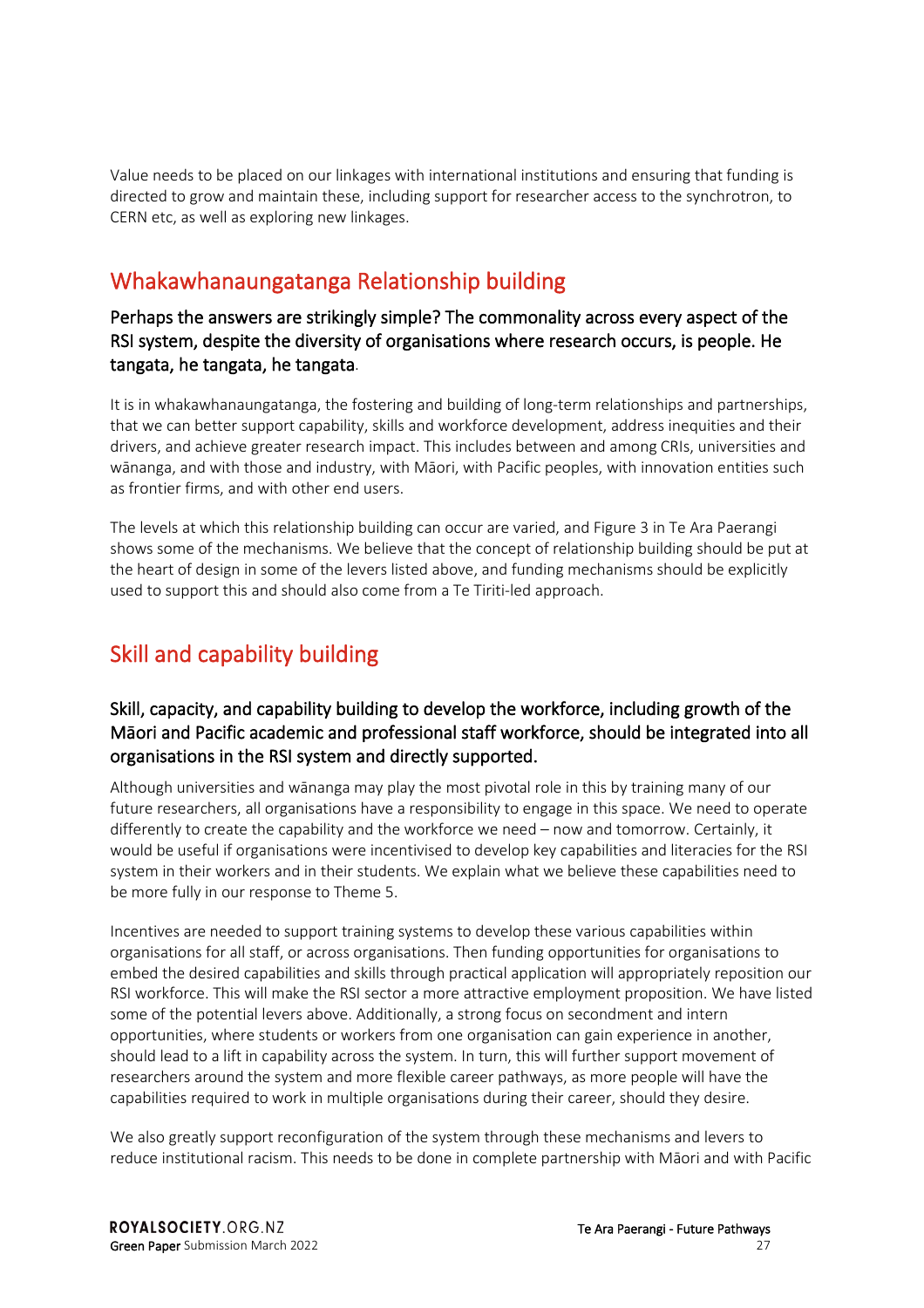peoples, with all changes made with consideration of te ao Māori and a Te Tiriti-informed approach throughout [26] [27]. This includes increased support for adopting and valuing Māori and Pacific research methodologies and approaches.

## Property and capital investments

#### In terms of a more coordinated approach to large property and capital investments, it would be helpful for a full stocktake (Q11) to be done across the RSI sector, coordinated by MBIE.

We support involving researchers and organisational leadership (from across the sector) and key endusers in a second phase of this process where current and future needs around these areas are examined. Both top-down (system level) and bottom-up (institutional and researcher level) priority setting and horizon scanning could inform subsequent funding processes, including any decisions around co-location.

This could be repeated periodically to ensure continued examination of future needs and their refinement. Institutions should be able to make a case for what's important for them and to be able to contextualise that within what's important for New Zealand. There should also be opportunities within the funding landscape for institutions to have autonomy over some aspects of property and capital investment.

## Q13. Ngā pāpātanga pai ake – te whakawhiti mōhiohio me ngā pāpātanga rangahau

Knowledge exchange – How do we better support knowledge exchange and impact generation? What should be the role of research institutions in transferring knowledge into operational environments and technologies?

Aotearoa New Zealand needs to lift its impact from research through greater knowledge exchange and greater translation into both commercial and non-commercial 'public good' use, as historically this has been an area that we have not realised potential as well as we could.

As in our comments above, a strong emphasis on relationships and their fostering, especially with present and potential future end-users, including functional government departments, will be one of the most important steps in achieving this.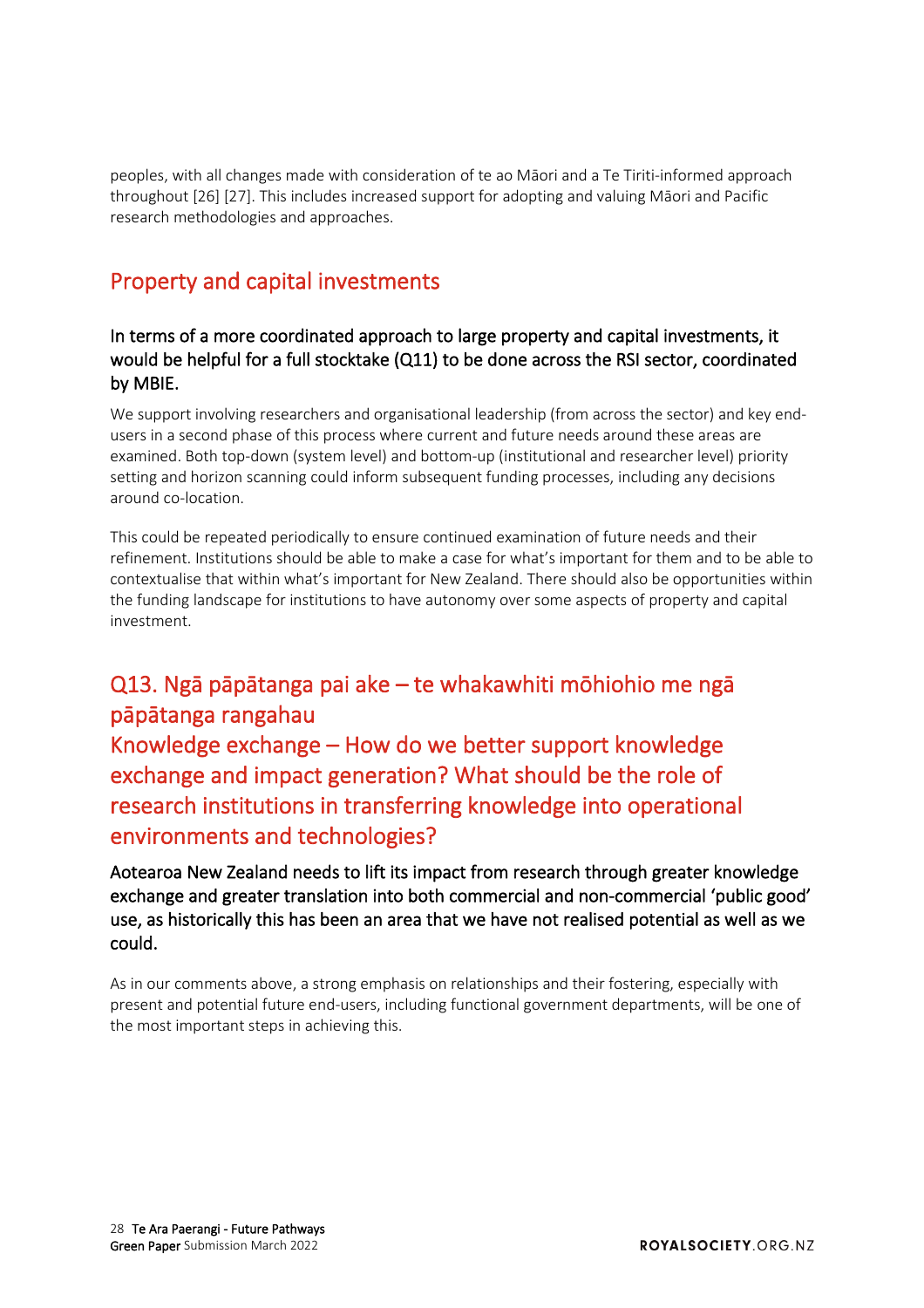## The role of engagement, community, schools, kura and co-design

#### Engagement is essential for improved knowledge exchange and relationship building. Providing much greater scope and funding for engagement, especially community codesign, is a pivotal part of the research process and beyond.

This includes science communication but goes much further than that. The goal of A Nation of Curious Minds is to "encourage and enable better engagement with science and technology in all sectors of New Zealand" [28]. Community co-design, including with schools and kura, and citizen science need special mention here.

This kind of engagement is often viewed as an addendum and "nice-to-have". Little recognition is given to how transformational such an approach is. If we invested adequately in this space, we would create a society that is more engaged with research, science and technology. Benefits would include a workforce more responsive to societal needs, to working collaboratively, to communicating well and to having deep relationships with end-users, to name but a few [29]. This approach is well suited to incorporating te ao Māori.

Community co-design is also a means of gathering new knowledge as well as sharing it, of finding new ways to approach questions and issues and opportunities, and of considering ideas that are meaningful to a particular community and that have their buy-in. It can be a means of developing new opportunities for new innovative enterprises. Funding mechanisms and priority setting can both explicitly support this, and institutions need to be encouraged and supported to make this part of their core activities – not as a recruitment exercise for TEOs, but for TEOs, CRIs, IROs etc to create greater impact and increased integration of the RSI system with society.

Schools and kura have a pivotal role in training the future workforce, including normalising this codesign and community-involved process as one standard way of doing research. We would suggest that MBIE considers that co-creation of human capital and research through education and training can happen much earlier than within a TEO. We need to think more broadly too about what an enduser is – end-users are also our communities. The more community involvement the better; repeated contact is important.

Integral to this and more generally to non-commercial public good use (and building on our data management commentary in our Theme 3 response) is having robust policies around open data, open access and public good distribution of research findings.

## Institutional culture, design and relationship building

Institutions, especially TEOs, often don't value, reward, or sufficiently support or train researchers in several key areas of research-related work. These include fostering their relationship with end-users; assisting with opportunities for commercial and noncommercial use; and engagement (e.g., science communication, community co-design,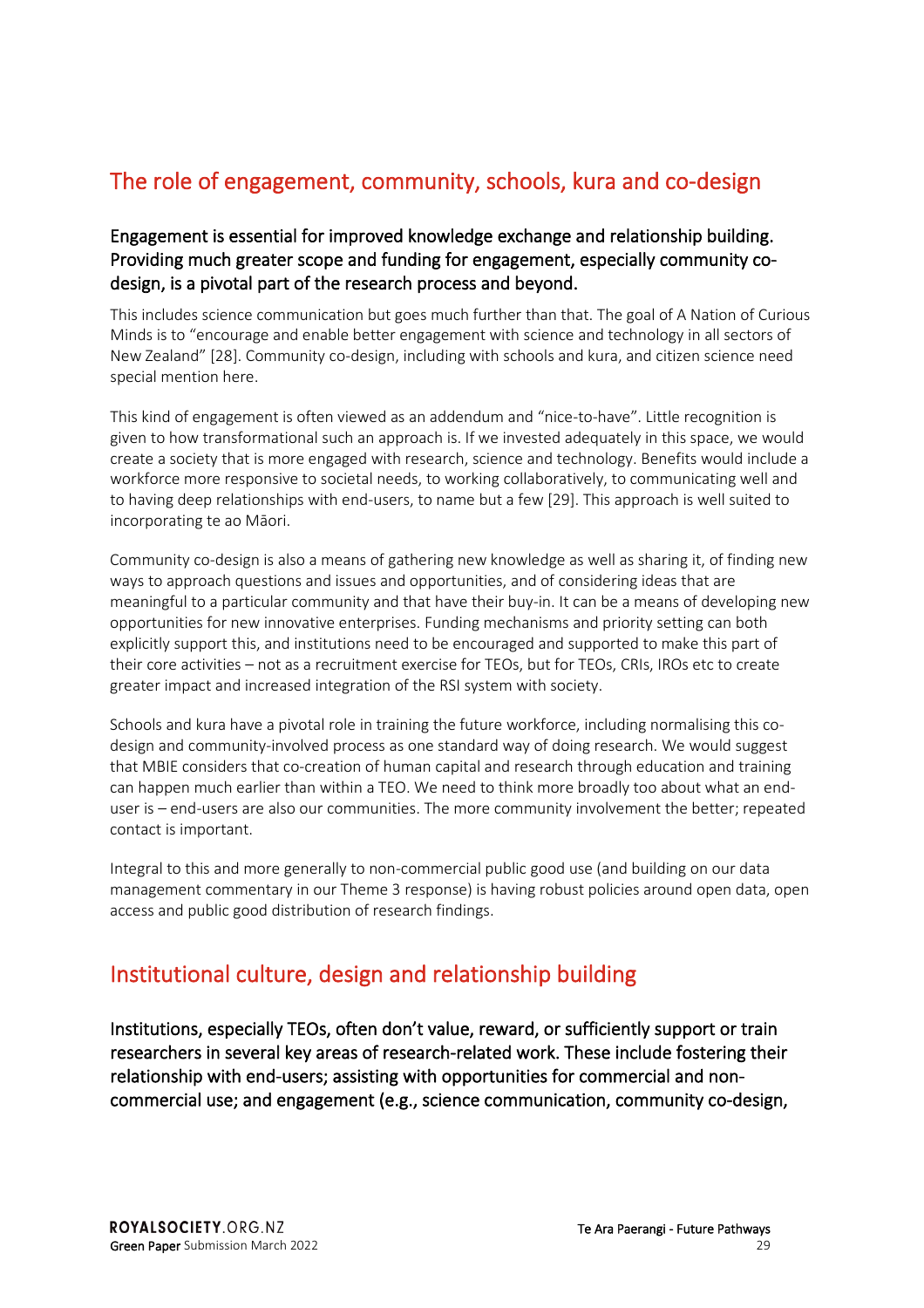#### outreach, consulting service, training). This in turn sends a message to researchers that these are less important aspects of their work.

Embedding these aspects of research into institutional strategy is important – and to do so in a way that does not compromise blue skies research, or public good use. Wānanga can offer institution management, researchers, and end-users opportunities to define the ideal role for a research institution and for asking how to shape incentives so that researchers align (some of) their research with end-users and how these entities want to be engaged.

For enhanced industry connectivity, design of institutions as covered above will assist, as will fostering and rewarding relationship development. In considering the most effective ways of pairing scientific expertise with commercial expertise, asking commercial end-users would be beneficial, and looking at ways in which institutions or, more broadly, incubator scenarios aid this process.

A good, serendipitous example of this is Callaghan Innovation after the Christchurch earthquakes. With surplus space in their Christchurch building, they opened it up to CBD tech companies (especially game development companies) needing office space. The co-location led to many collaborations between Callaghan and the companies and amongst themselves, resulting in the EPIC Innovation building in the CBD [30] still running to this day.

Deliberative efforts to create such innovation hubs may not always be successful; it may be more a case of looking at how the RSI environment can be primed to allow this growth when necessary or advantageous – the deep ecosystems of capability to support future frontier firms referred to in Te Ara Paerangi. Some of the people involved in EPIC are now leaders in the emerging Aerospace sector in Christchurch. EPIC is also a good example of a nonlinear model of innovation, with a complex interactive web emerging, giving rise to repeated collaborations and new technologies.

An emerging approach to innovation is based in te ao Māori, led by Māori. Enabling Pacific-led solutions for Pacific communities is also an effective approach. Looking at ways to potentialize this across the RSI system is important at an institutional and system level.

## The role of government departments

#### We support diversification to consider government procurement as part of the commercialisation ecosystem.

Functional government departments are important end-users. In terms of thinking about different models though, a clear separation of the government department from business/industry would be required. To improve links to research and formation of policy, university papers, microcredentials, internships and secondments would support this as the RSI workforce would be more policy and exchange literate.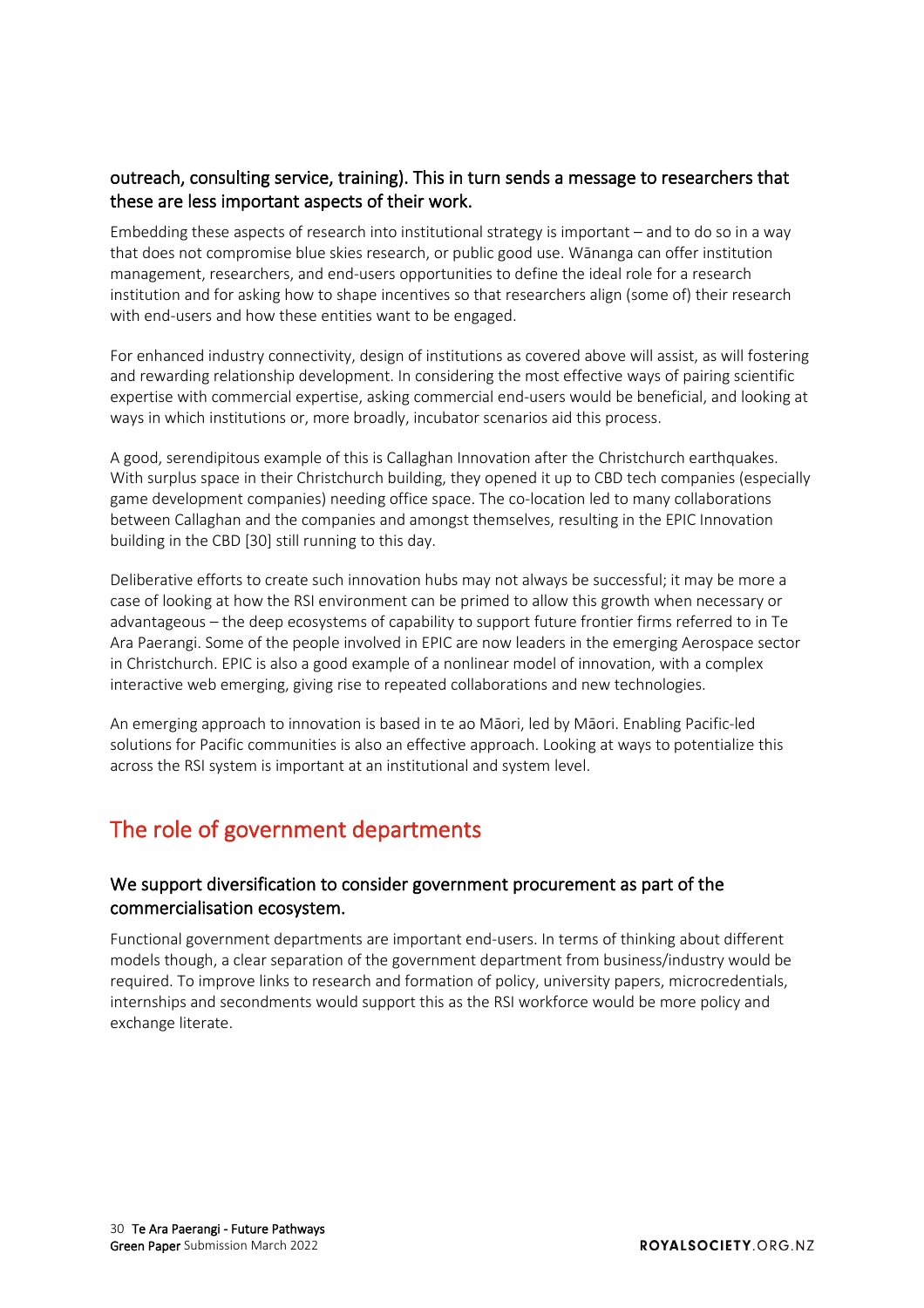## Commercialisation

#### Research institutions, alongside end-users and firms, have a role to play in supporting and establishing the technologies and industries of a future New Zealand.

The Human Interface Technology Laboratory at University of Canterbury is a good example of this. Processes and structures that could establish clear and appropriate roles for institutions, end-users, and firms in knowledge exchange include workshops, guidelines, and suggested pathway documents.

Finally, we need to have an international lens on future commercialisation activities. Rocket Lab and other firms, particularly those in the aerospace and agricultural sectors, demonstrate well the global potential of our commercialisation. Many of these have started outside the RSI system, rather than within it. We suggest looking at whether there are barriers in the system that have led to this and whether changes can be made to facilitate frontier firms developing linked to the system more directly.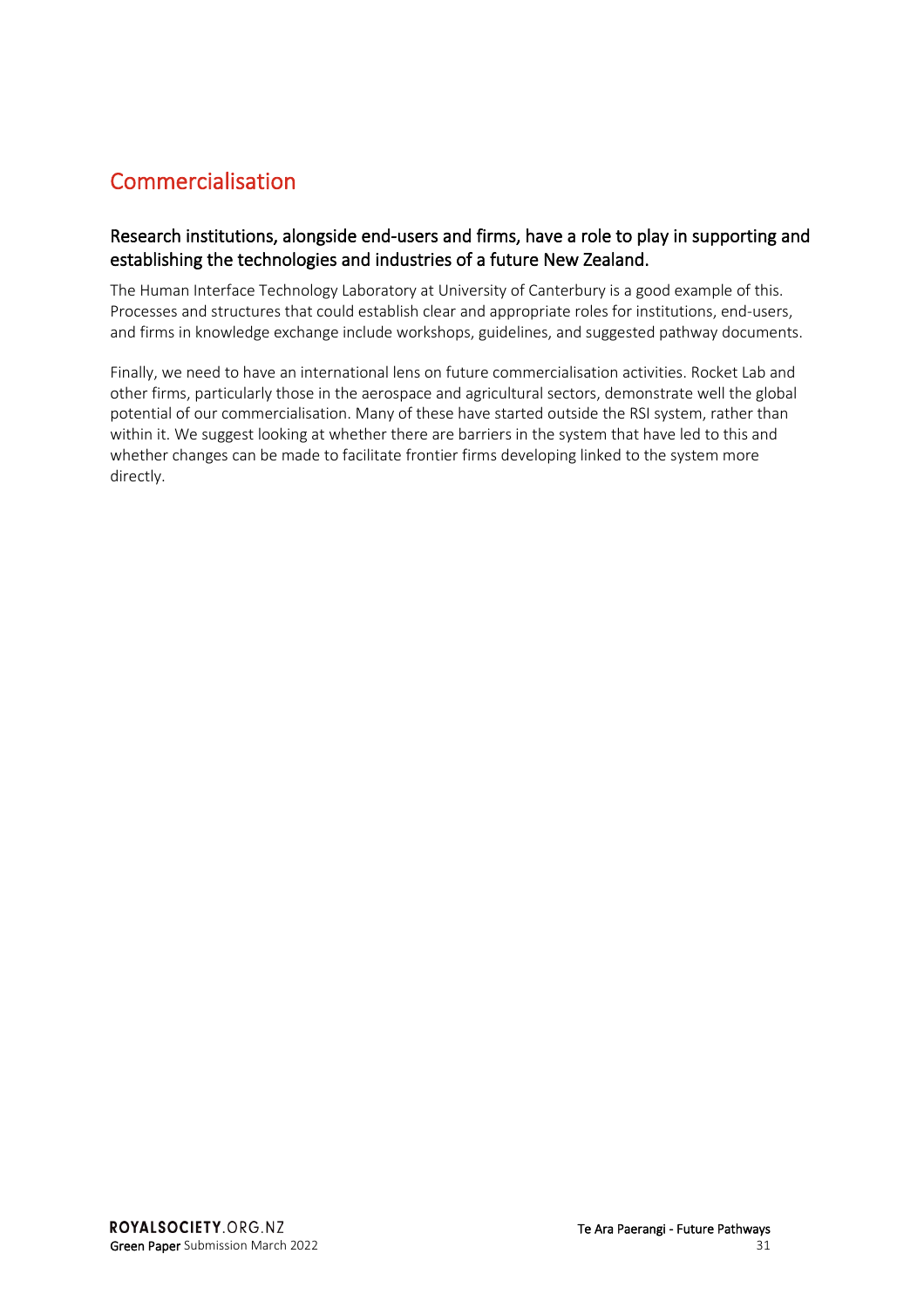# <span id="page-31-0"></span>Kaupapa Tuarima Te Hunga Mahi Rangahau Theme 5 Research Workforce

A central theme throughout our submission is the need for enhanced relationships within the RSI system, a need for a greater focus on the people within it and developing their capabilities for the role they play in contributing to priorities for New Zealand as a whole, now and into the future.

## Q14 Ngā whakaarotau me te hunga mahi rangahau Workforce and research Priorities – How should we include workforce considerations in the design of national research Priorities?

Developing capability and capacity effectively within our workforce means there should be no need to balance funding mechanisms for workforce outcomes with other funding like the national research priorities. The two should be integrated and are not mutually exclusive.

Te Ara Paerangi asks important questions about how best to develop and retain talent within our workforce. It characterises a well-functioning system as offering sufficient mechanisms to support career progression, such as appropriate development and leadership opportunities, with progression achievable within a reasonable timeframe, and a significant decline in fixed-term contracts following movement out of postdoctoral roles. If we simply look at the traditional linear model of fixed-term postdoctoral roles through to permanent senior positions, the current system is characterised by a significantly increasing level of precarity and does not meet the characteristics required.

The priority design process for the system should include the questions: "Why do we have an RSI system in Aotearoa New Zealand?", "What purpose does it serve?", and following on from that "Who do we need working in this system to enable our national priorities?" Ensuring we consider the workforce and people (human capital) throughout will lead to better outcomes to facilitate transfer and absorption of new global knowledge for use in New Zealand.

This would include how we design for better inclusivity, especially through the system's capacity for attracting and retaining Māori and Pacific peoples and valuing them as leaders, and for fostering collaboration here and internationally. Some of this design could arise from a detailed examination of the barriers that exist, and by addressing the current inequities.

## Q15 He aha te pāpātanga o tētahi tahua tūāpapa ki te hunga mahi rangahau?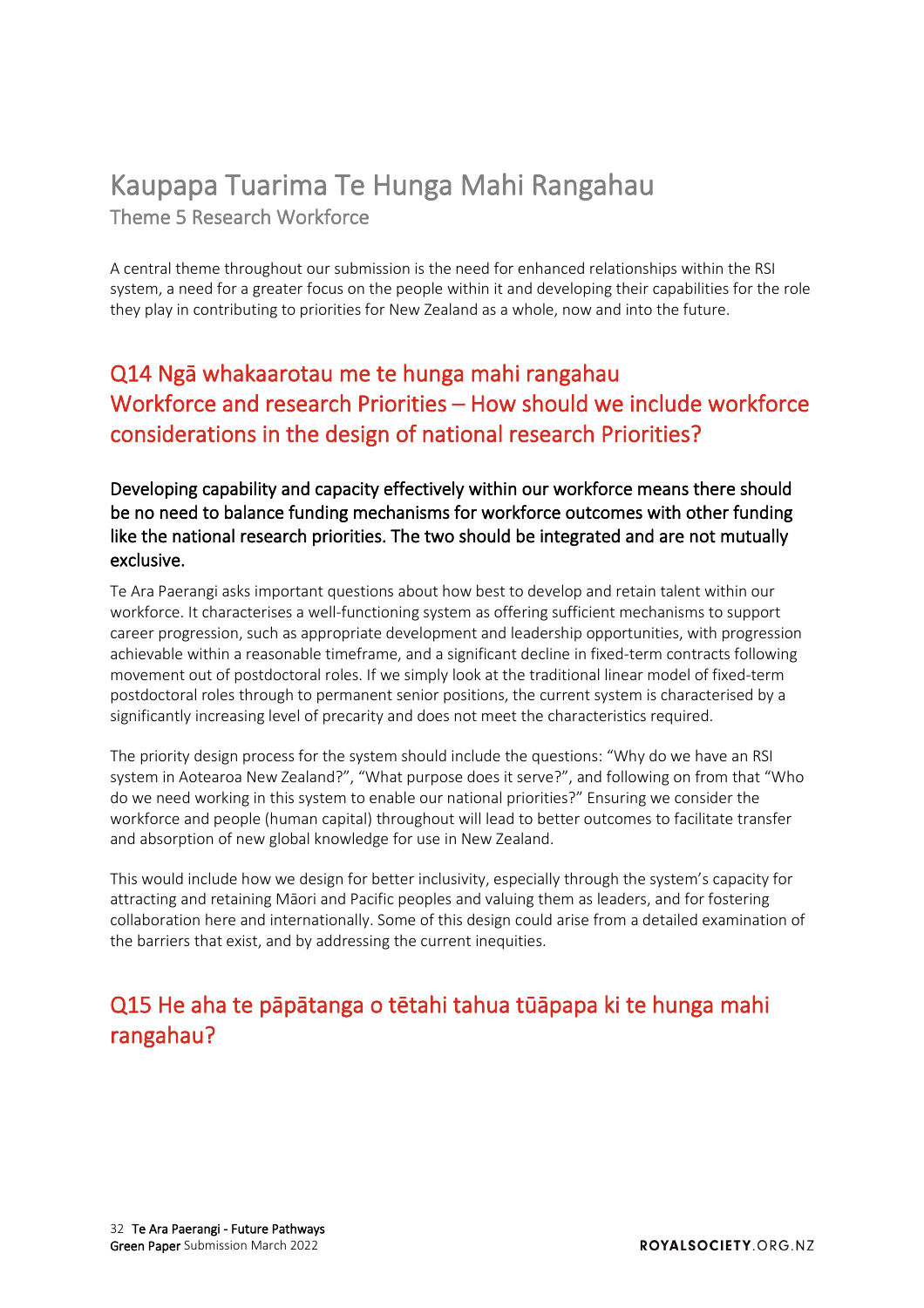## Base grant and workforce - What impact would a base grant have on the research workforce?

#### Depending on the design, a base grant may well improve workforce conditions. However, an important question to ask is "If we move from a base grant model, what do we lose?"

In terms of performance expectations, typically these already exist within organisations, including PBRF in TEOs and other performance indicator systems in CRIs. Adding another layer of administration may not be beneficial. Understanding too the important role international expertise plays and how this might be incorporated into such a system needs consideration.

## Q16. Ngā tikanga tuku pūtea hou Better designed funding mechanisms - How do we design new funding mechanisms that strongly focus on workforce outcomes?

### Mobility mechanisms

We are greatly in favour of specific mechanisms, including incentivising mechanisms, that enable researchers to move between different types of organisations, from academia to industry to government. These include short-term secondments, internships at a variety of levels from undergraduate to postgraduate and beyond, joint appointments, or longerterm shifts such as change of role, and all without penalty.

The RSI system has multiple facets that expand well beyond the linear academic model and provide spaces for those emerging through the research workforce and from other sources.

Mobility mechanisms (whether through funding or other levers) within TEOs, CRIs and other organisations or by co-location with stakeholders etc would be valuable additions. Through these we can create an upskilled workforce suitable for future research needs, with a mixture of talented specialists and those able to navigate complex, multidisciplinary, multi-organisation areas, especially the creation of research leaders in the latter. Mobility can also be virtual.

## A new model for the RSI system

#### We propose a move away from a pipeline model, and instead consider one that is more like a subway network, with multiple starting points, the ability to change lines in multiple places etc.

There are many benefits of mobility, including learning new organisational culture, skills and capability, building knowledge exchange and increasing impact and diversity.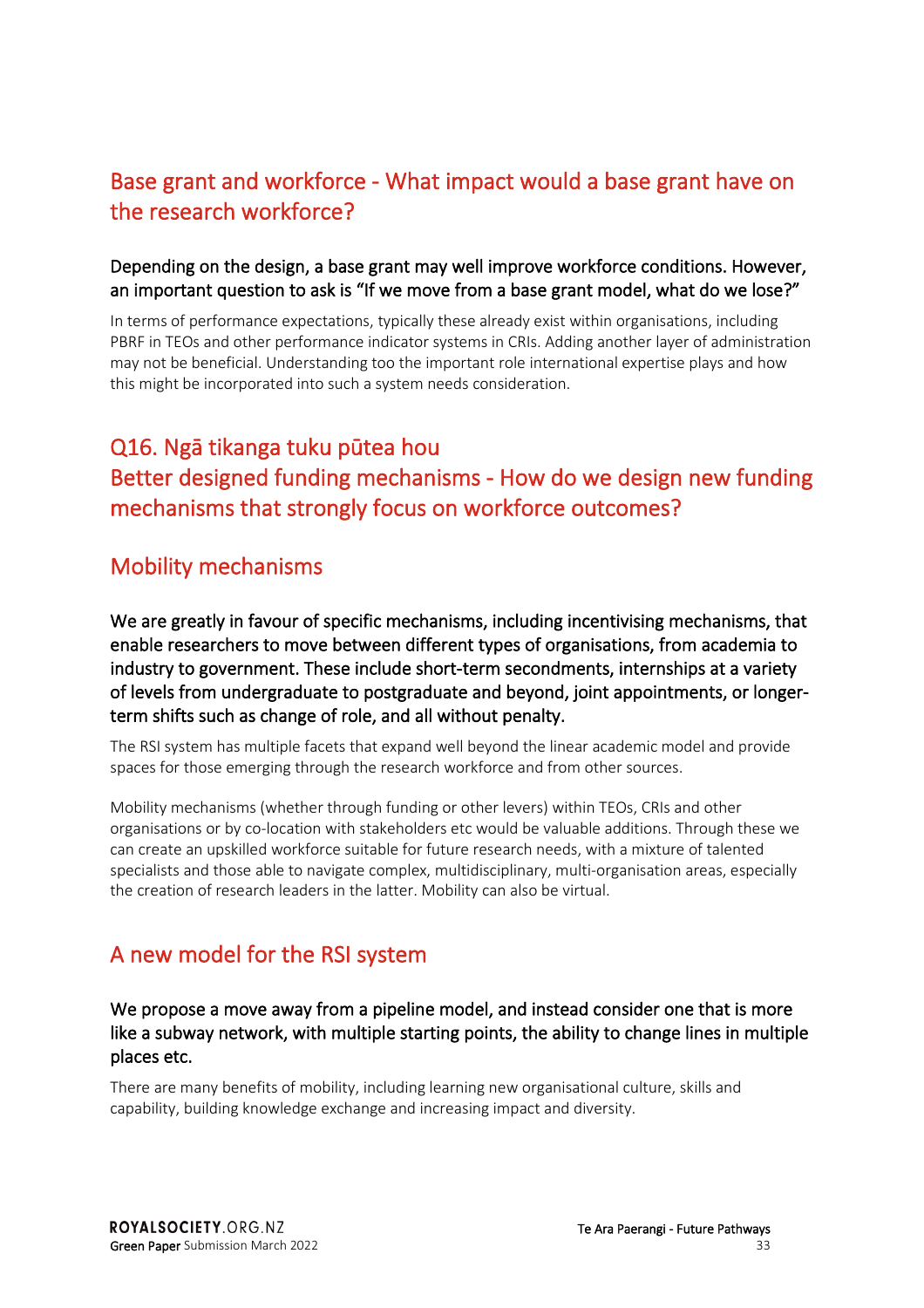## Training for skills and capabilities required

The Society's concern is that institutional drivers and a strong inbuilt push for status quo in the system are creating a mismatch between the knowledge and skills acquired through postgraduate tertiary education in this country and the skills needed in employment.

This is in response to Te Ara Paerangi asking how MBIE can engage with the TEO sector to identify how they can better support the training pipeline for different types of RSI careers. The technical aptitude in job applicants appears to be lacking, especially in transferable practical skills that employers are looking for [31] [32].

We know too that Early Career Researchers (ECRs) would like to see TEOs ensuring postgraduate programmes include training and opportunities for relationship building that reflect the full diversity of career pathways that are open to ECRs, including exposure to private, CRI and NGO spaces. This suggests the need for change in doctorates and masters towards programmes where the research is conducted more often in end-user communities through partnerships, with the likelihood the researcher will immediately flow on into worthwhile and stimulating employment there. We need top talent as much in the end-user communities as the research laboratories and this also improves connectivity.

### Redefining excellence and impact

#### A more holistic adoption of research excellence requires different skillsets to those we have traditionally preferred, and when considering research excellence for teams.

As outlined in Funding, there are changing conceptions of research excellence and impact measurement emerging in an engaged, interdisciplinary, and cross-sectoral world. One measure could be Equity, Diversity and Inclusion (see section below). Established relationships, interpersonal skills, and significant amounts of emotional labour are used to negotiate, not just with research partners, but with the rapidly changing expectations of funders and host organisations who now see research collaboration as a means of delivering on wider ambitions. If we need researchers capable of doing this kind of work then, again, we will need to think differently about doctoral training, appointments processes, and academic professional development.

Impact assessment needs to be weighted more, and to be broad-brush, not at a project or even programme level, but at an agglomerated level, and needs to consider community engagement more.

## Capabilities and skills

#### There is a considerable list of additional capability and skills that need to be acquired and developed for current and future needs.

These include te ao Māori literacy, cultural literacy (all cultures, including Pacific peoples), Te Tiriti literacy, research literacy, community and societal literacy, technological literacy, digital literacy, open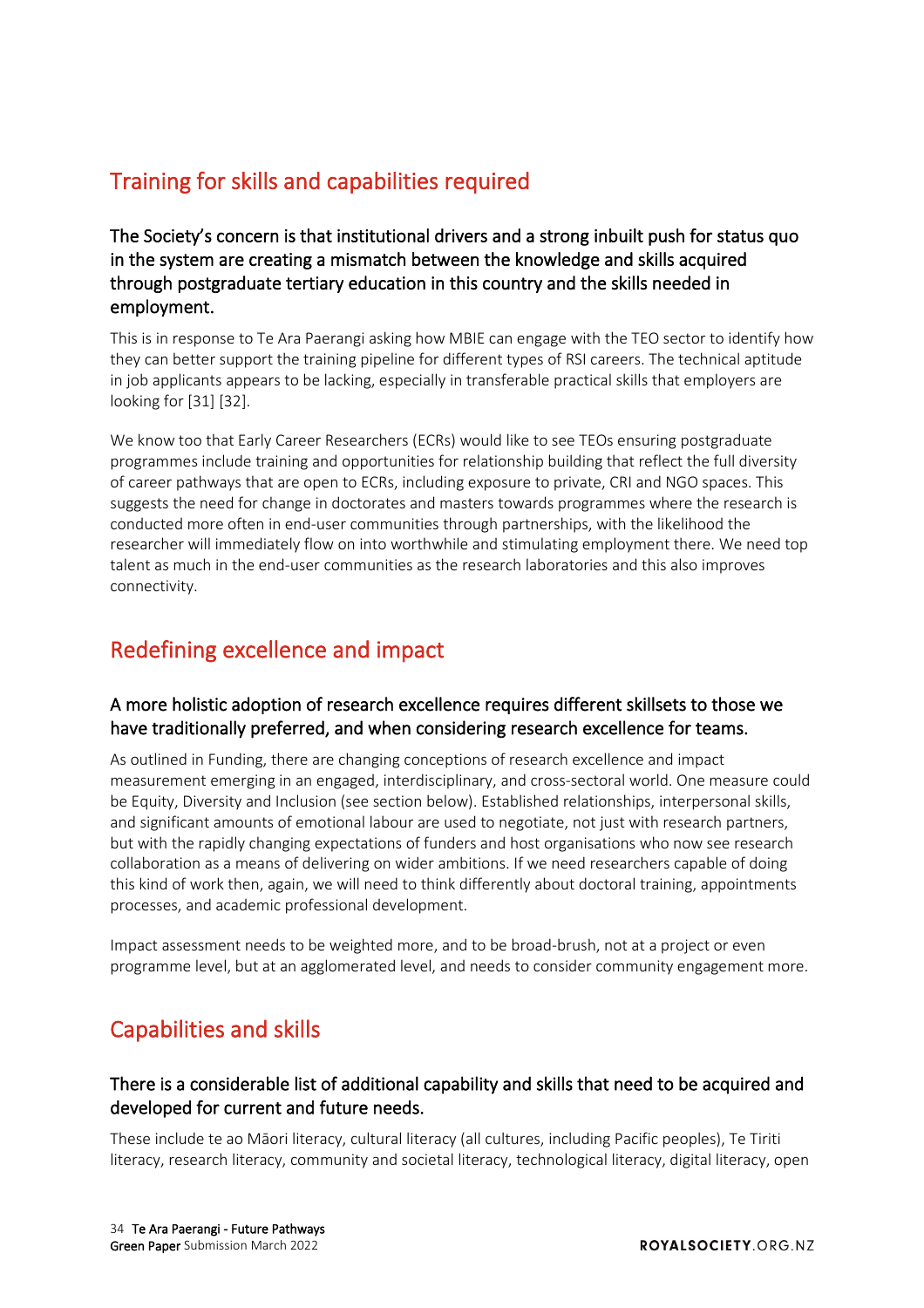science awareness, data fluency and transdisciplinary literacy (noting that not all in the system need to have the latter).

Additional key "softer" capabilities that we need for the present and future workforce include: an adaptive mindset, collaboration, problem solving, self-management, awareness of misinformation and misuse of information and technologies, ethics and risk management.

## The role of non-TEO institutions

#### Mechanisms that support capability training need to be implemented within non-TEO institutions and across institutions, including in the redesign of the CRIs.

TEOs are unlikely to be either adequate or the only settings within which we can teach and train these capabilities across the RSI workforce. As we are an international job market, we cannot expect all employees to come with knowledge of te ao Māori and tikanga etc. For many, this must be learnt from within our institutions. There are also other topics that may not be covered at TEOs and may not need to be – especially if we move as proposed to consolidating governance and organisational functions across our institutions. One mechanism could be an annual cross-organisational programme for new or existing employees.

## The role of schools and kura

#### We believe a key focus needs to be on much earlier seeding of capabilities training, with initiatives that could also involve the Ministry of Education and activities in schools and kura.

Community-based research and citizen science initiatives, involving young people, schools and kura, expose the younger generation to research approaches and can lead to the specific building of the above capabilities. Examples include projects funded through the Participatory Science Platform and Unlocking Curious Minds funds, and through the Science Teaching Leadership Programme (all part of Curious Minds [28]) and Engineering New Zealand's Wonder Project [33].

Moreover, partnering researchers with community groups, including schools and kura, leads to the researcher expanding their skillset, and their understanding of other knowledge sources etc. Rather than being seen simply as (science) education and engagement opportunities, these programmes are transformational, for all partners involved, training the future workforce, and retraining the current workforce for the capabilities we need now and in the future. Increasing funding in these areas and creating nationwide access to schemes like these would seem both a prudent investment mechanism, as well as an important aspect to include in design of priorities towards the workforce we need.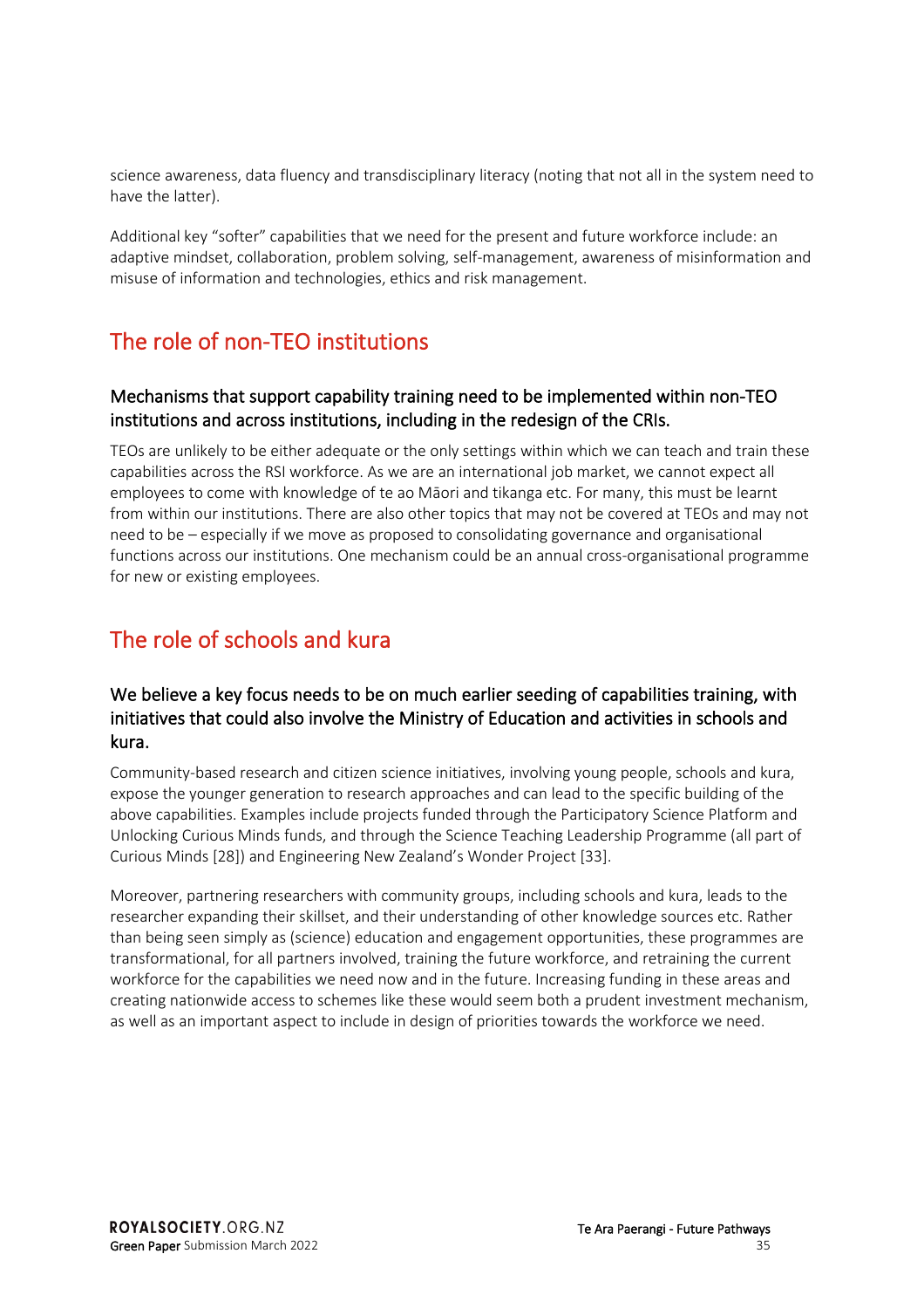## Equity, Diversity and Inclusion

#### We cannot simply pump more people into the system to address existing imbalances, without significantly reforming the system for their presence.

From an Equity, Diversity and Inclusion (EDI) perspective (and thinking about a transition from a pipeline model to a subway model), the conditions within the system matter most and it needs to be and feel safe, otherwise the outflow results in status quo [34].

Institutions need to value relationships, including researchers connecting with their own community, along with research impact and equity. The right system environment is especially true for Māori, Pacific peoples, women, LGBTQ+ and other minorities, and transparency and accountability need to be built into mechanisms and processes for their recruitment, retention and promotion, and to address systemic racism and other entrenched biases in and beyond TEOs.

The recent Te Whitinga Fellowships offer a specific example of a funding mechanism that has merit in this regard. They were initiated as a response to increased precarity of ECRs during the COVID-19 pandemic [35]. The selection process was first done with excellence criteria, then a lottery approach with a specific EDI overlay was used to select 30 recipients, resulting in a truly diverse cohort.

Top-down quota-based approaches at governance level can also offer effective levers for changing the system and its diversity balance, e.g., legislation in the Netherlands mandating one-third women on to corporate boards [36].

Mechanisms that encourage mobility are another means to achieve EDI within teams and organisations, but with the awareness of where this disadvantages different groups, e.g., Māori, Pacific or other cultures being away from their communities, and parents having to relocate.

We also need to recognise and address via transparent mechanisms the reality of double labour for Māori and Pacific workforce members and what this currently costs them in time and resources to commit to their own career pathways. This could mean funding mechanisms to support creation of special roles to relieve the cultural burden off individual RSI researchers/technicians, and/or adjusting research excellence and impact approaches.

## Precarity in the system

#### Increasing the number of schemes, such as fellowships, for ECR through to mid-career researchers is in line with many other countries and would produce greater stability.

At present the system is self-perpetuating with funding mechanisms that serve to promote and retain the status quo, resulting in a great deal of precarity.

Specific postdoctoral positions could also be created for research projects that specifically align with work the government is interested in pursuing, providing ECRs with important opportunities to build relationships outside of academia and contribute to policy and change, an important part of a thriving research sector. Having greater representation of ECRs in governance and funding decision-making would also be beneficial.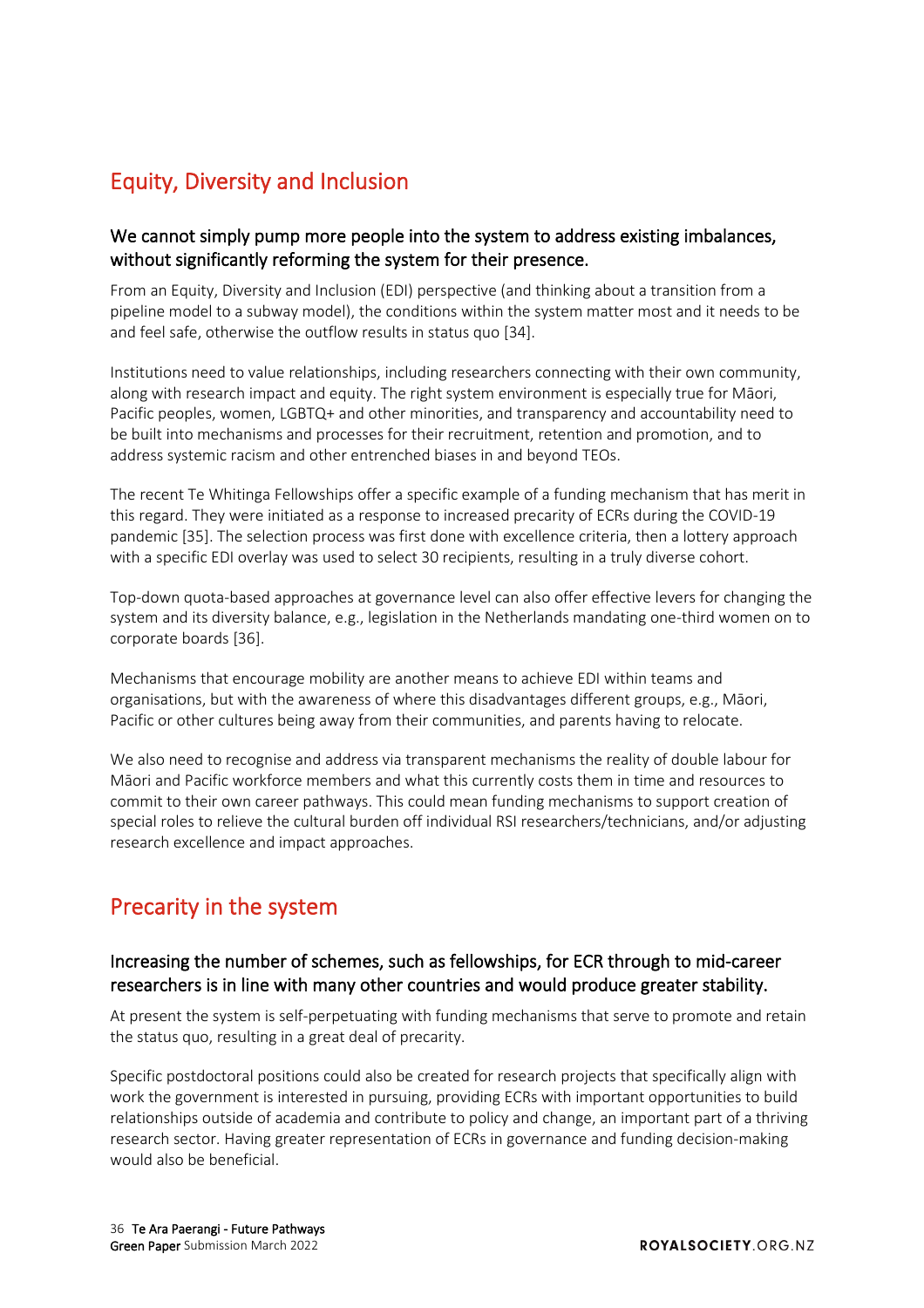At the same time, although precarity exists in the system, ECRs need to be made more aware of the breadth of careers and the limitations of retaining a narrow focus on academia or pure research. If the expectations are changed, then the entitlement also changes. Precarity exists in several other sectors, where contract work is also prevalent (e.g., communications). What can we learn from other sectors as to how to address precarity, or where precarity may have a positive place to play?

### International considerations

#### The Society supports the focus on connections that help build and transfer human and intellectual capital within the local and global research and end-user communities.

The goal of developing and retaining talent is worthy. It should also be acknowledged that time spent in international contexts develops connections, aiding knowledge transfer back into the country. It is also important to note the role of specialisation in an increasingly knowledge-led world and our small contribution to the global knowledge base.

The research community is part of an international labour market – for researchers to be attracted and retained, the working conditions and rewards need to be sufficiently attractive. New Zealand's economic geography and location demand greater government support to incentivise connectivity than other similar countries.

## The technical workforce

#### A striking omission throughout Te Ara Paerangi is the remainder of the workforce beyond researchers themselves. The function of the RSI system goes far beyond a narrow focus on research, as development, innovation and engagement are also vital.

There are many other key role types that comprise our RSI system and a major contributor is the technical workforce. Examples of their importance include laboratories focused on environmental or health monitoring and DHB laboratories doing diagnostic testing.

An updated report we published in 2019 examined the future needs of the New Zealand economy for science technicians, what future roles might look like, issues around career structure and enhancing pathways, processes for training and key skills and competencies needed, what a national qualification structure might look like and how it intersects with other qualification systems [31]. The Level 6 Diploma in Applied Science through polytechnics is an underutilised but fit-for-purpose qualification, and, as alluded to above, the transferable practical skills within the Bachelor of Science qualification need to be enhanced to be fit for purpose.

Careers advice given to young people should realistically set out the routes and career opportunities in the technician workforce, like the Engineering Education-to-Employment (E2E) programme operated by the Tertiary Education Commission. Undergraduates experiencing practical internships with interested employers would aid to lessen on-the-job training of new employees. Mechanisms to support this as part of the mobility levers should be considered.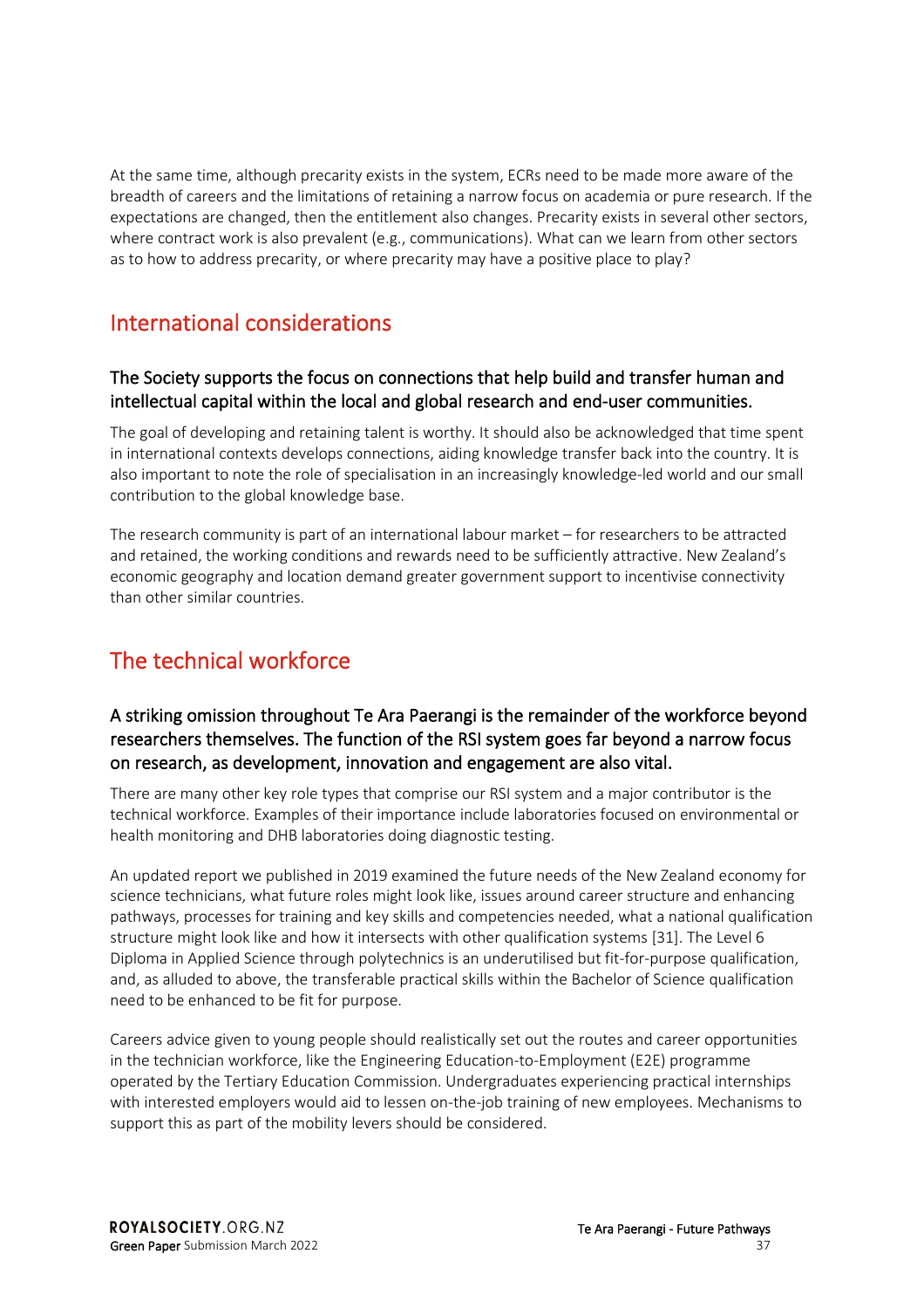The Society also supports any continued effort to build a strong high-technology sector alongside our existing industries to lift productivity and support our economic aspirations.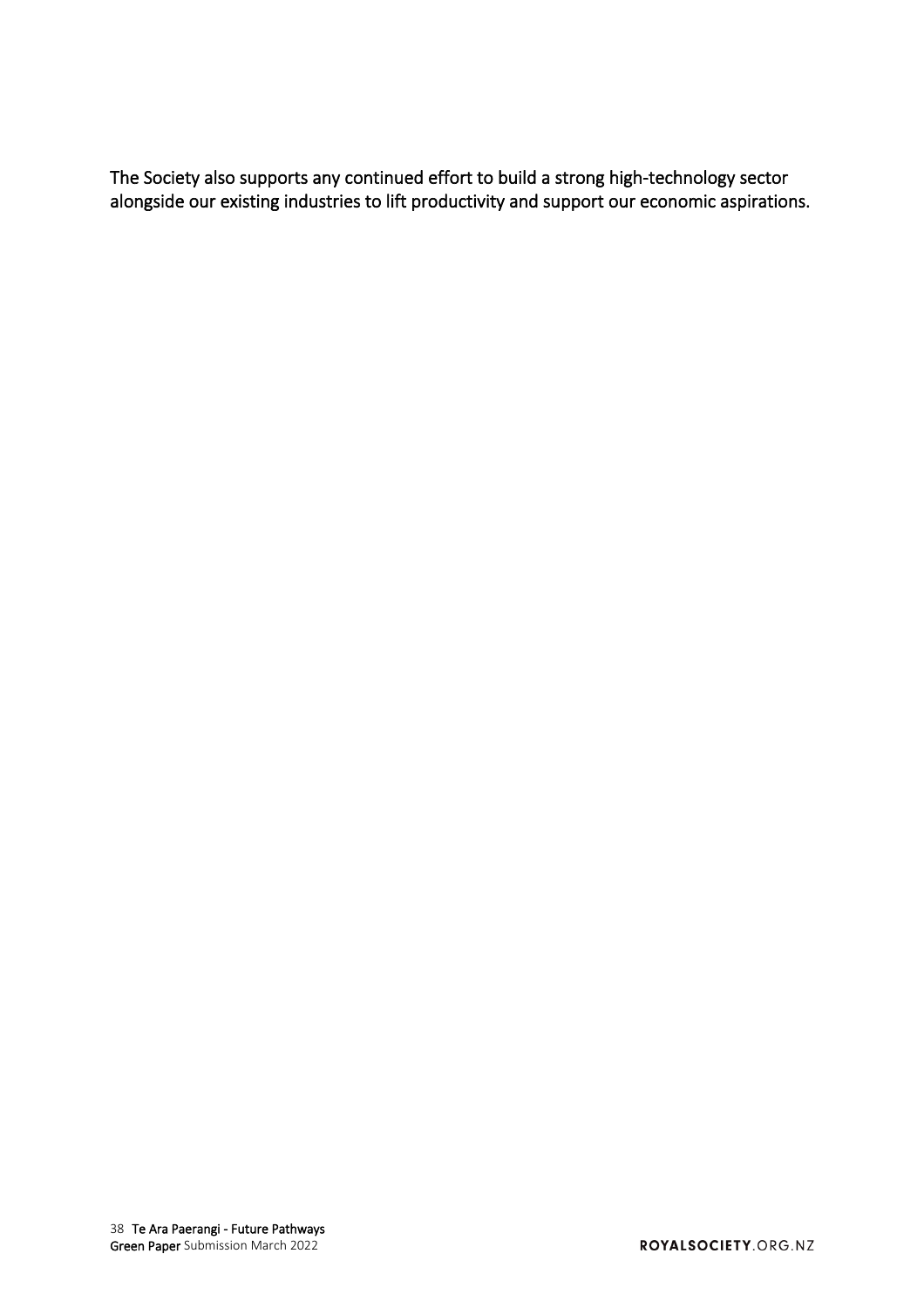## <span id="page-38-0"></span>Kaupapa Tuaono Te Hanganga Rangahau

Theme 6 Research Infrastructure

#### Our research infrastructures are a key component of the machinery of our RSI system, and they need greater, more sustainable coordinated investment.

This includes identifying where future-focused investment is required to keep the system running smoothly and at full operating speed. Infrastructure includes both equipment (such as high-speed computer facilities and networks) and the data that provides much of the evidence base for the research system (e.g., understanding our biodiversity).

It also includes many elements of "softer" infrastructure. For example, Aotearoa New Zealand's national taxonomic collections (which are distinct to this country) are vital to our economy and society. Biological collections, taxonomic research, and the associated databases and biodiversity information systems provide the scientific baseline that underpins the management of New Zealand's unique biodiversity and living economic resources, including both native and introduced species. They ensure ecological science is reproducible and enable New Zealand to meet its legislative and international obligations [20].

## Q17. Ngā kōwhiringa hoahoa matua mō te tuku pūtea ki te hanganga rangahau Funding research infrastructure - How do we support sustainable, efficient and enabling investment in research infrastructure?

#### New Zealand has historically underrated the importance of research infrastructure and this is reflected in an infrastructure deficit, due to the current system's competitive and short-term approaches, rather than its fostering sustainability.

The Society agrees this competitive, short-term status can lead to institutions focusing on their own benefits rather than system benefits, contributing to this infrastructure deficit. The RSI reconfiguration needs to recognise this and propose investment at more realistic rates, as occurs in other countries such as Australia.

There has been long-term underinvestment in monitoring, managing, and protecting the natural capital of our land and marine environments. We agree that research institutions don't all have equity of access and that current costing models are sometimes not good value for money for national research infrastructure.

Infrastructure is justified as an essential enabler, also by the increased efficiency it brings across the system compared to local supply, which may lead to duplication or competition. Infrastructure requires a long-term commitment and stable investment through mission-led-type scenarios, for example, to work effectively. It also requires horizon scanning to be able to maximise the value of future infrastructure, as well as to sustain existing infrastructure, where it is still needed. The annual cost of providing enabling infrastructure is a relatively small fraction of the benefits. For example, an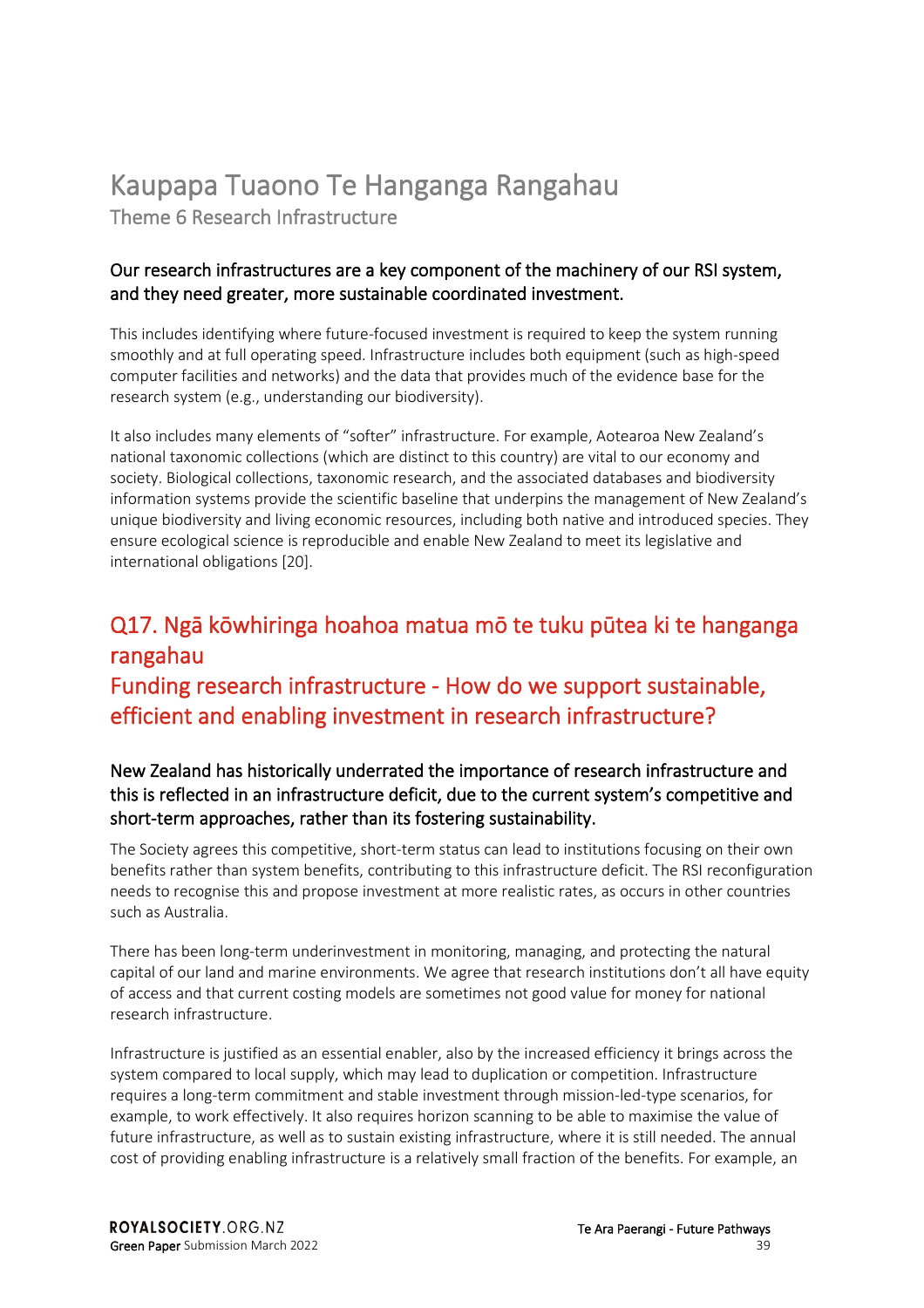effective biological collections infrastructure is critical in the defence of the economy, environment and society against pests, diseases, and weeds which currently cost New Zealand \$2.45 billion annually, and in ensuring market access for New Zealand's \$1.5 billion seafood exports [20].

## Infrastructure prioritisation

#### To decide what infrastructure is or may be important in the future, we need to examine what we are trying to achieve, apply principles to frame this, and then develop a process to decide our national research infrastructure priorities.

Infrastructure could be viewed as a priority for the RSI system, as opposed to a research priority per se, responsive to system needs and linked not only to our priorities for RSI and their research strategies, but also to our overall purpose as a nation. Within that infrastructure priority, there will be specific key sub-priorities that need to be determined through analysis of current needs and capability, along with horizon scanning, also involving key stakeholders (e.g., industry, Māori, Pacific, innovation sector, functional government departments) to identify future needs, including future capability needs.

We need to start by knowing what we have, through a consultative stocktake of what we have nationwide. We need to explicitly fund the things that we as a nation think are important (i.e., overall allocations of funding designed for societal ends), and then at the RSI system level that we consider to be important (e.g., next-tier funding mechanism in action disseminating the overall pool, including targeting to high-priority areas). Institutions also need to retain a good level of autonomy to support their needs and can indeed make some funding decisions themselves.

In other words, there are multiple levels at which priority setting can occur. Government working in partnership with research organisations to determine where the information advantage lies to determine decision-making roles, ownership and governance will result in better outcomes.

## A strategic approach

#### Balance needs to be struck between discretionary and non-discretionary funding for infrastructure and between system-level investment and individual institutional autonomy.

Allocations would include dedicated funding for critical research functions, high-priority services, emergency response and databases and collections. Examples of this would be a much-needed ringfenced fund for taxonomic collections and databases; dedicated long-term funding to greatly improve our environmental monitoring; and long-term funding to support data management, as this is vital. Analysis should occur as to how these key sub-priorities fit and relate to the whole-of-system priorities.

The stocktake and horizon scanning and priority and then sub-priority setting process could also include strategic assessment of where collaboration is vital or recommended, where co-location is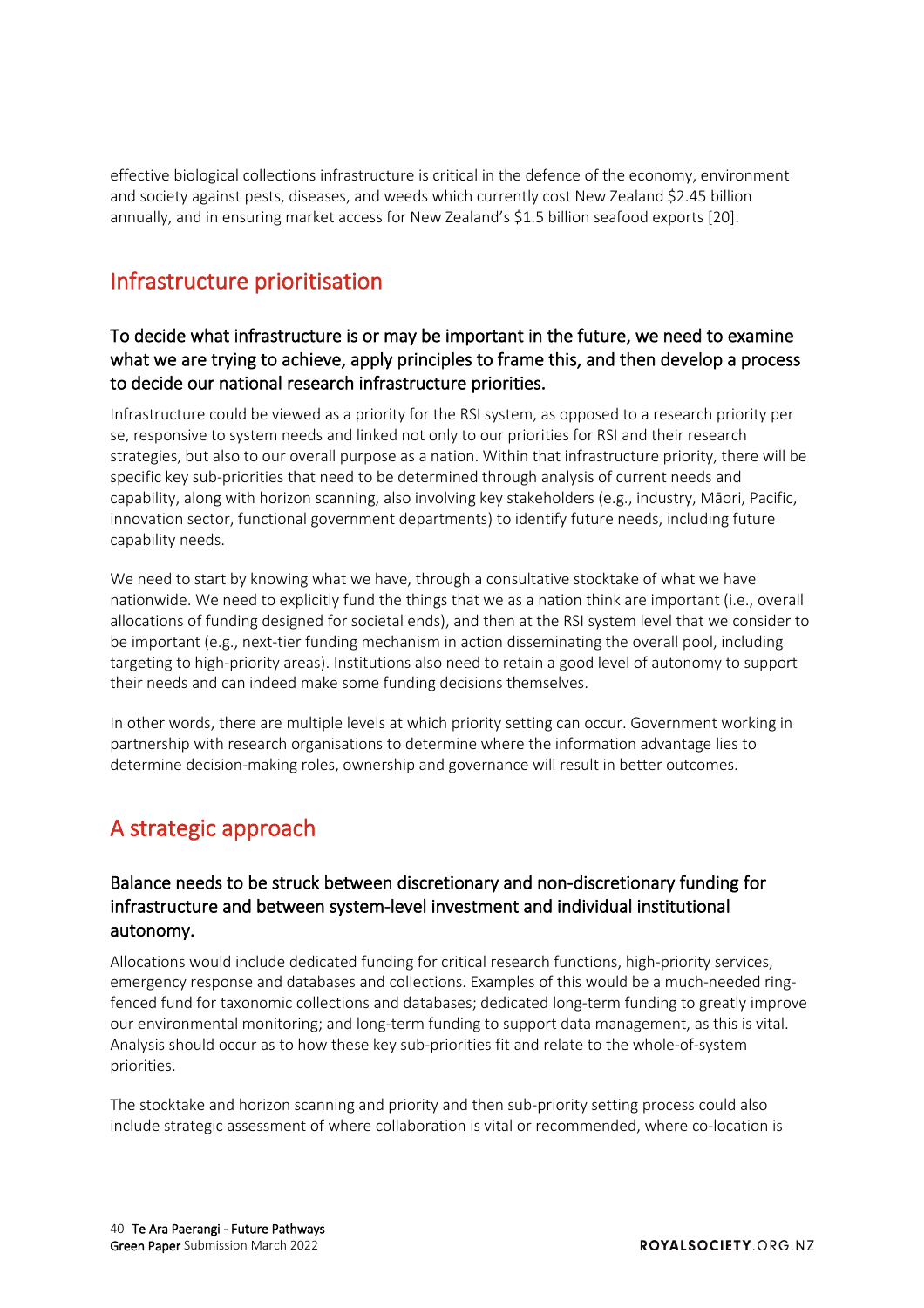advantageous for efficiency and where infrastructure connectivity can be enhanced and leveraged, inclusive of international connectivity and collaborations.

Flexibility should be built into the funding mechanism to allow for allocation to emerging system or infrastructure priorities. Consulting a full range of stakeholders in the strategy-setting process and, where appropriate, in the priority and sub-priority setting, along with relevant expertise on funding panels should result in better outcomes.

With respect to government oversight and institutional decision making, all the following factors are important and should be considered: strategic priority, potential value, scale or long-term nature of investment required, nature of use and whether multiple users benefit or are required to achieve value, resilience and sovereignty including data sovereignty (covered earlier in our submission), opportunities to support international cooperation, efficiency.

The questions What infrastructure is required to best support mātauranga Māori? "What existing infrastructure best supports innovation?" and "What future infrastructure may we need to grow our innovative capacity?" need to be considered. Funding mechanisms need to be linked to appropriate governance structures for the different types of infrastructure — we have to ensure better accountability over infrastructure and its maintenance.

This could, for example, look like a potential national level infrastructure fund linked to national priorities versus more localised institutional infrastructure funding. A national infrastructure board that oversees most of these infrastructure activities could be beneficial. Any decisions, though, such as on which model, which mechanisms, which incentives, which processes, ownership and who needs to be involved and at what level, should be derived from wide stakeholder input, inclusive of institutional and researcher representation, industry, Māori, Pacific communities, and relevant government departments.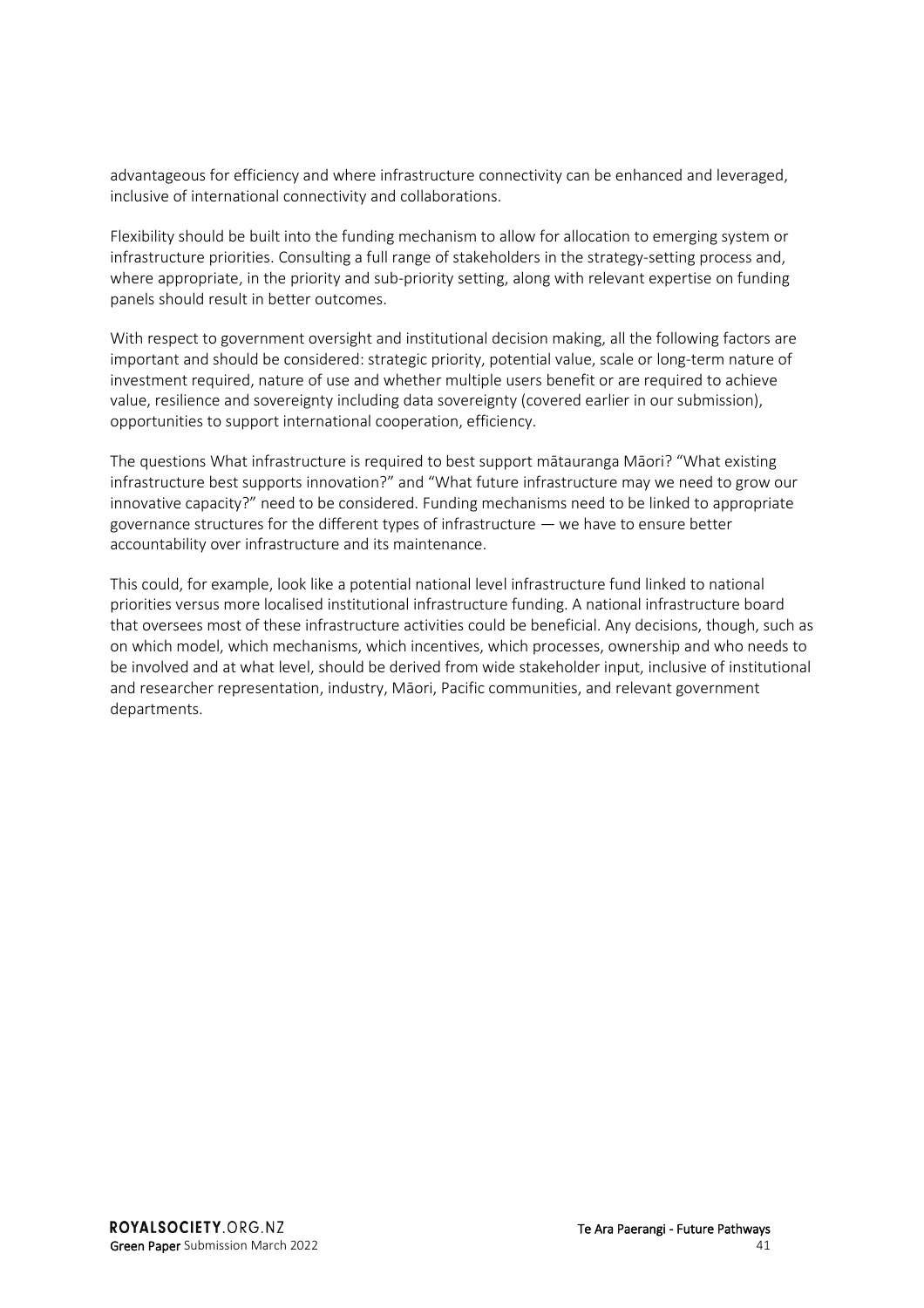# <span id="page-41-0"></span>Ngā Tohutoro References

- [1] International Science Council, "A contemporary perspective on the free and responsible practice of science in the 21st century," 2021. [Online]. Available: https://council.science/publications/a-contemporary-perspective-free-and-responsiblepractice-of-science/.
- [2] United Nations, "Universal Declaration of Human Rights," 1948. [Online]. Available: https://www.un.org/en/about-us/universal-declaration-of-human-rights.
- [3] Ministry of Justice , "International Covenant on Economic, Social and Cultural Rights," 1978. [Online]. Available: https://www.justice.govt.nz/justice-sector-policy/constitutional-issues-andhuman-rights/human-rights/international-human-rights/international-covenant-on-economicsocial-and-cultural-rights/.
- [4] Health Research Council, "Covenant on Economic, Social and Cultural Rights (ICESCR)," [Online]. Available: https://www.hrc.co.nz/our-work/economic-and-social-rights/economicsocial-and-cultural-rights/.
- [5] UN, "General comment No. 25 (2020) on science and economic, social and cultural rights (article 15 (1) (b), (2), (3) and (4) of the International Covenant on Economic, Social and Cultural Rights)," 2020. [Online]. Available: https://digitallibrary.un.org/record/3899847.
- [6] International Science Council, "Statutes and Rules of Procedure of the International Science Council," [Online]. Available: https://council.science/publications/statutes-and-rules-ofprocedure/.
- [7] UNESCO, "Recommendation on Science and Scientific Researchers," 2017. [Online]. Available: https://en.unesco.org/themes/ethics-science-and-technology/recommendation\_science.
- [8] Royal Society Te Apārangi, "Public engagement guidelines for researchers, scholars and scientists," 2016. [Online]. Available: https://www.royalsociety.org.nz/what-we-do/researchpractice/public-engagement-guidelines/public-engagement-guidelines-for-researchersscholars-and-scientists/.
- [9] Royal Society Te Apārangi, "Code of Professional Standards and Ethics," 2019. [Online]. Available: https://www.royalsociety.org.nz/who-we-are/our-rules-and-codes/code-ofprofessional-standards-and-ethics/.
- [10] Royal Society Te Apārangi, "Ethics and Integrity," [Online]. Available: https://www.royalsociety.org.nz/what-we-do/research-practice/ethics-and-integrity/.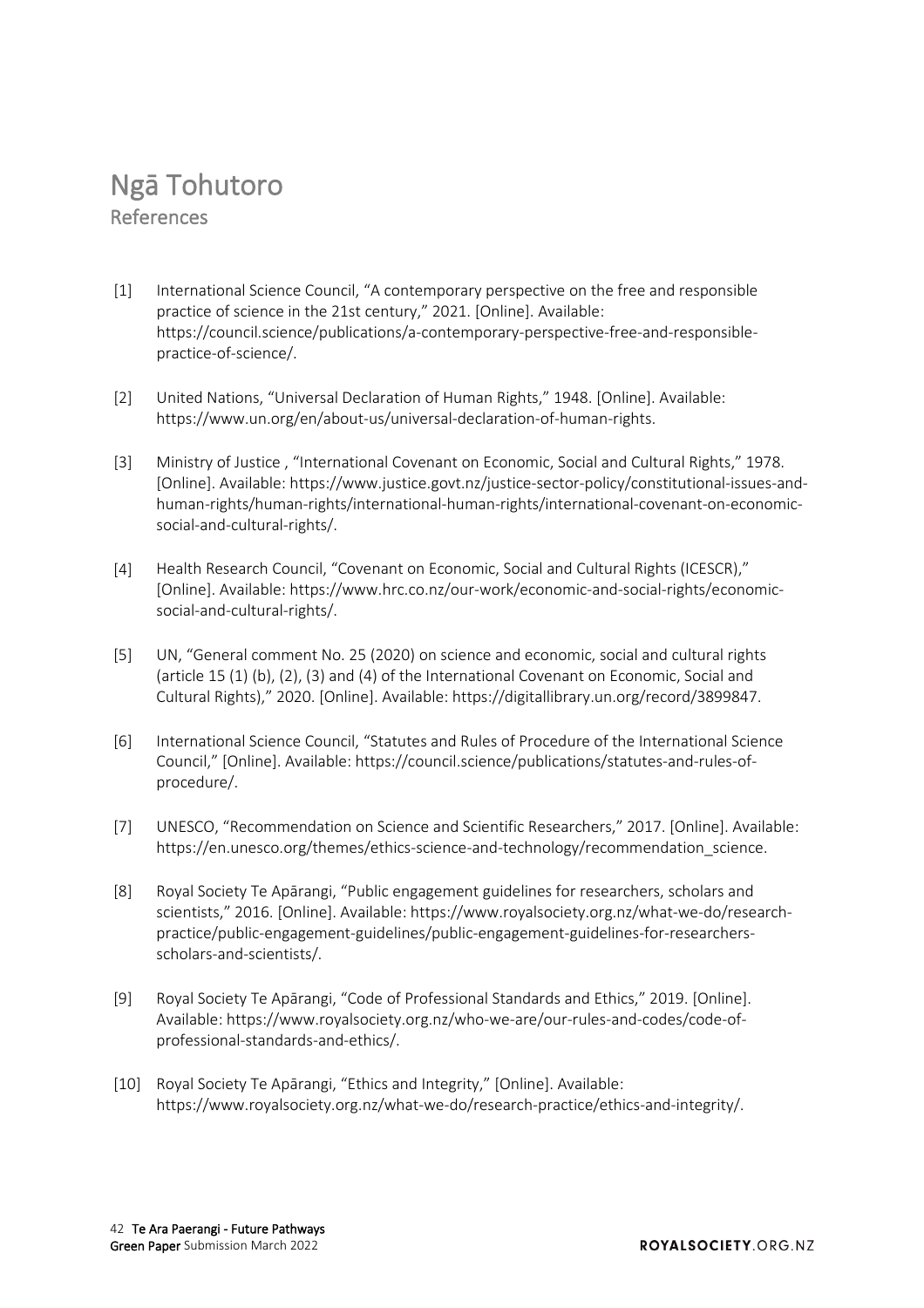- [11] Royal Society Te Apārangi, "Research Charter Aotearoa New Zealand," [Online]. Available: https://www.royalsociety.org.nz/what-we-do/research-practice/research-charter/researchcharter-aotearoa-new-zealand/.
- [12] International Science Council, "Science as a Global Public Good," 2021. [Online]. Available: https://council.science/publications/science-as-a-global-public-good/.
- [13] Royal Society Te Apārangi, "Investment Impact Report July 2015-June 2017," 2017. [Online]. Available: https://www.royalsociety.org.nz/assets/documents/IIR2017-final.pdf.
- [14] Royal Society Te Apārangi, "Gene Editing: Legal and Regulatory Implications," 2019. [Online]. Available: https://www.royalsociety.org.nz/what-we-do/our-expert-advice/all-expert-advicepapers/gene-editing-legal-and-regulatory-implications/.
- [15] International Science Council, "Unleashing Science," 2020. [Online]. Available: https://council.science/wp-content/uploads/2020/06/202108\_Unleashing-Science\_Final.pdf.
- [16] Parliamentary Commissioner for the Environment, "A review of the funding and prioritisation of environmental research in New Zealand," 2020. [Online]. Available: https://www.pce.parliament.nz/media/197111/report-environmental-research-fundingreview-pdf-32mb.pdf.
- [17] The Treasury, "Our Living Standards Framework," 2021. [Online]. Available: https://treasury.govt.nz/information-and-services/nz-economy/living-standards/our-livingstandards-framework.
- [18] Te Puni Kōkiri and the Treasury, "An Indigenous Approach to the Living Standards Framework," New Zealand Government, 2019. [Online]. Available: https://www.treasury.govt.nz/publications/dp/dp-19-01.
- [19] International Science Council, "Freedoms and Responsibilities of Scientists," [Online]. Available: https://council.science/what-we-do/freedoms-and-responsibilities-of-scientists/.
- [20] Royal Society Te Apārangi, "National Taxonomic Collections in New Zealand," 2015. [Online]. Available: https://www.royalsociety.org.nz/what-we-do/our-expert-advice/all-expert-advicepapers/national-taxonomic-collections-in-new-zealand/.
- [21] Australian Academy of Science and Royal Society Te Apārangi, "Discovering Biodiversity: A decadal plan for taxonomy and biosystematics in Australia and New Zealand 2018–2027," 2018. [Online]. Available: https://www.royalsociety.org.nz/assets/Uploads/Discovering-Biodiversity-decadal-plan.pdf.
- [22] Te Mana Raraunga, "Māori Data Sovereignty Network Charter," [Online]. Available: https://static1.squarespace.com/static/58e9b10f9de4bb8d1fb5ebbc/t/5913020d15cf7dde1df 34482/1494417935052/Te+Mana+Raraunga+Charter+%28Final+%26+Approved%29.pdf.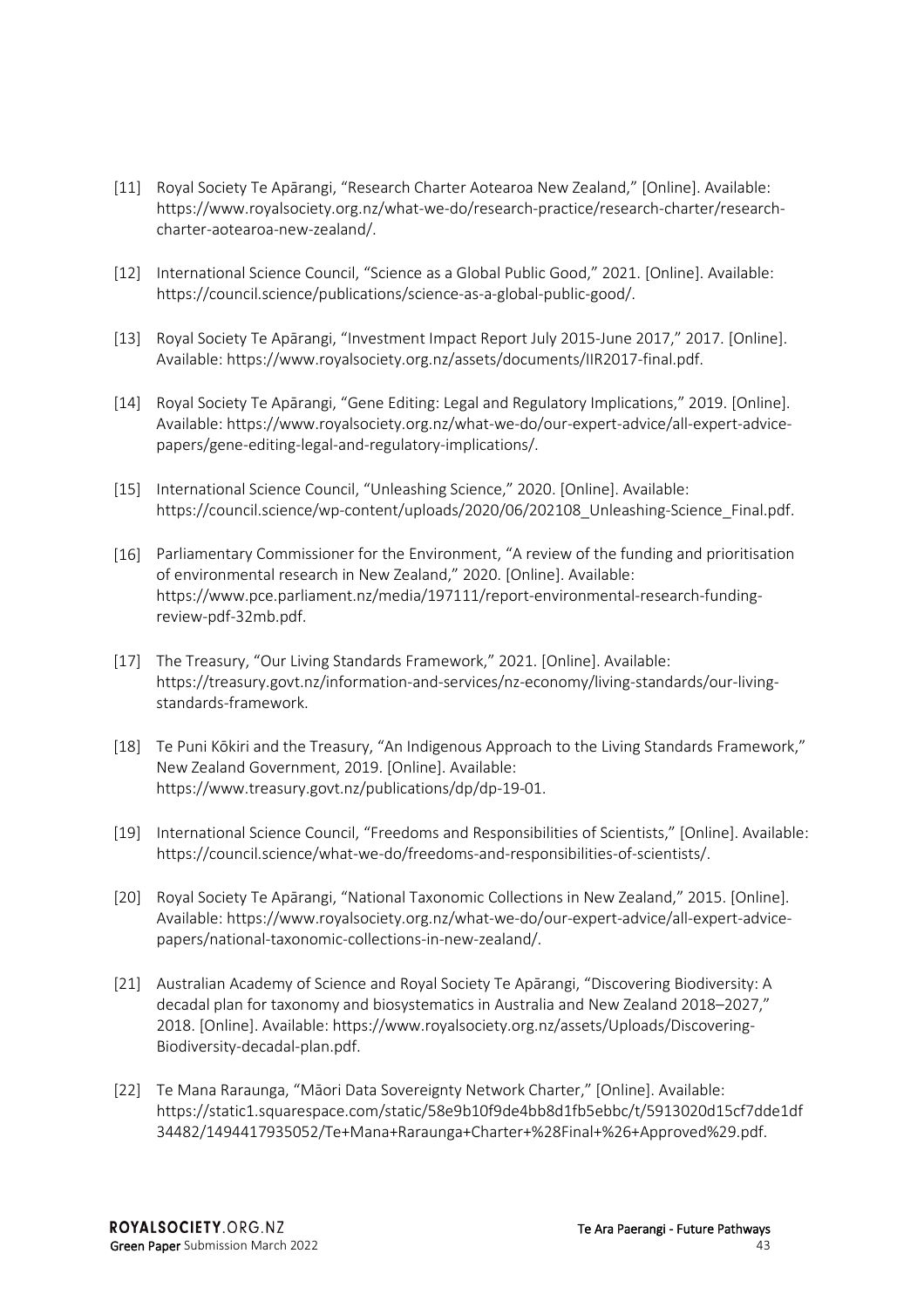- [23] [R. Lovett, V. Lee, T. Kukutai, D. Cormack , S. Carroll Rainie and J. Walker, "Chapter 2. Good data](https://researchcommons.waikato.ac.nz/handle/10289/12919)  practices for indigenous data sovereignty and governance," in *Theory on demand #29 good data*, Amsterdam, Institute of Network Cultures, 2019, pp. 26-37.
- [24] Royal Society Te Apārangi, "President's Address 2019 on redefining research excellence," 2019. [Online]. Available: https://royalsociety.org.nz/major-issues-and-projects/presidents-address-2019/.
- [25] V. Sharma, "Chapter 16 Role of shared research facilities/core facilities in translational research," in *[Translational Biotechnology. A journey from Laboratory to Clinics](https://www.sciencedirect.com/science/article/pii/B9780128219720000083#:~:text=The%20accessibility%20of%20multiple%20expertise,expertise%20to%20advanced%20scientific%20equipment.)*, Academic Press, 2021, pp. 383-405.
- [26] [T. G. McAllister, J. Kokaua, S. Naepi, J. Kidman and R. Theodore, "Glass Ceilings in New Zealand](http://www.journal.mai.ac.nz/content/glass-ceilings-new-zealand-universities-inequities-m%C4%81ori-and-pacific-promotions-and-earnings)  Universities, Inequities in Māori and Pacific promotions and earnings," *MAI Journal,* vol. 9, no. 3, pp. 272-285, 2020.
- [27] T. G. McAllister, S. Naepi, E. Wilson, D. Hikuroa and L. Walker, "Under-represented and [overlooked: Māori and Pasifika scientists in Aotearoa New Zealand's universities and crown](https://www.tandfonline.com/doi/abs/10.1080/03036758.2020.1796103)research institutes," *Journal of the Royal Society of New Zealand ,* vol. 52, no. 1, pp. 38-53, 2020.
- [28] MBIE, "A Nation of Curious Minds," 2015. [Online]. Available: https://www.mbie.govt.nz/science-and-technology/science-and-innovation/fundinginformation-and-opportunities/investment-funds/curious-minds/a-nation-of-curious-minds-hewhenua-hihiri-i-te-mahara/.
- [29] V. J. Metcalf and R. L. Style, ["Cultural considerations in citizen health science and the case for](https://www.tandfonline.com/doi/abs/10.1080/15265161.2019.1619874?journalCode=uajb20)  community-based approaches," *The American Journal of Bioethics,* vol. 19, no. 8, pp. 40-43, 2019.
- [30] EPIC, "EPIC Innovation," [Online]. Available: https://epicinnovation.co.nz/. [Accessed 2022].
- [31] Royal Society Te Apārangi, "Science Technicians Workforce," 2019. [Online]. Available: https://www.royalsociety.org.nz/what-we-do/our-expert-advice/all-expert-advicepapers/science-technicians-workforce-panel/.
- [32] Royal Society Te Apārangi, "The research workforce of Aotearoa New Zealand," 2020. [Online]. Available: https://www.royalsociety.org.nz/assets/Research-Workforce-of-Aotearoa-NZbriefing-paper-and-outcomes-Feb-2021.pdf.
- [33] Engineering New Zealand, "Wonder Project," [Online]. Available: https://wonderproject.nz/. [Accessed March 2022].
- [34] A. Hampton and R. Kitteridge, "Diversity and Inclusion Strategy 2021-2025," 2021. [Online]. Available: https://www.gcsb.govt.nz/assets/GCSB-Documents/Diversity-and-Inclusion-Strategy.pdf.